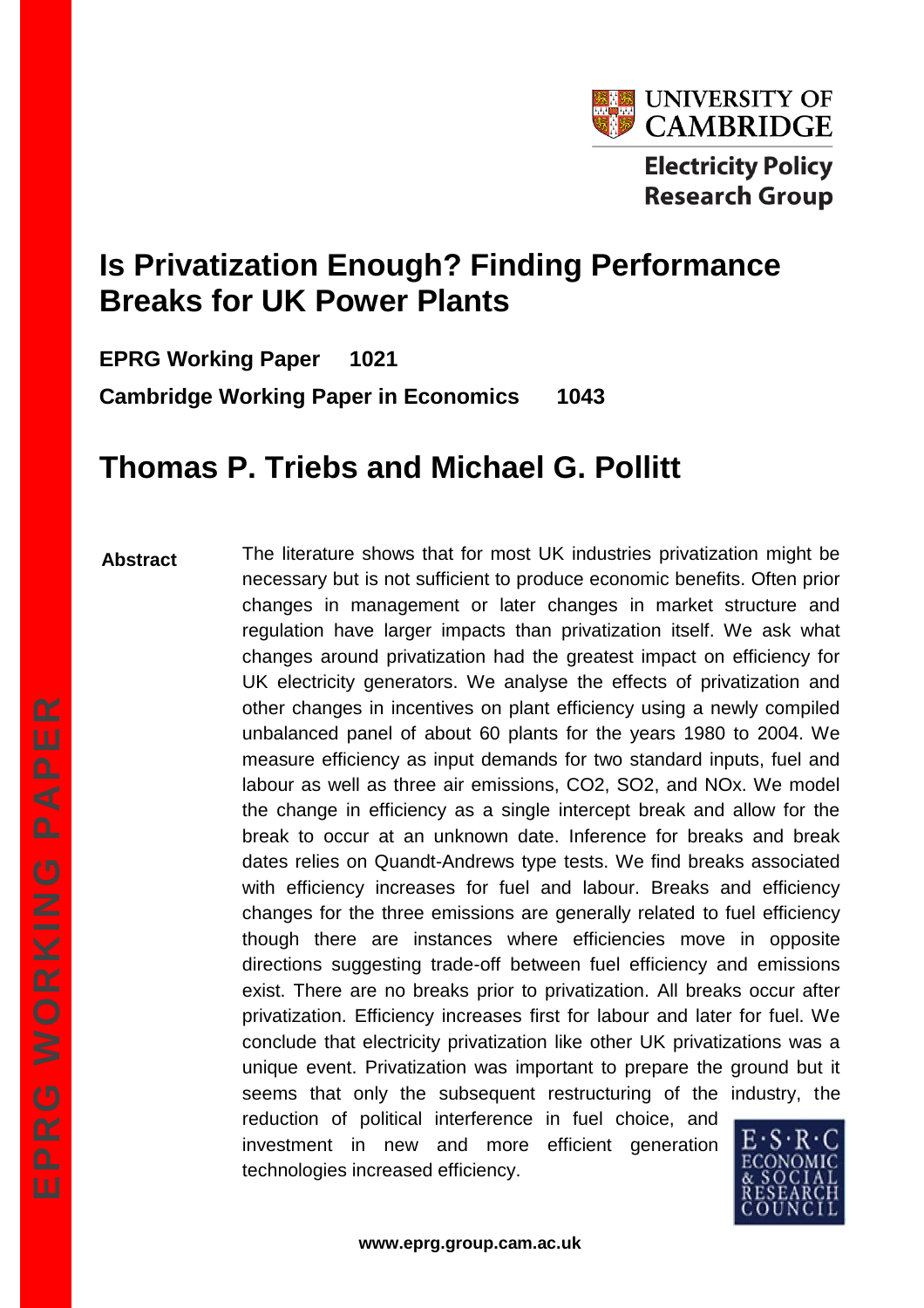

# **Electricity Policy Research Group**

Keywords **Keywords** privatization, efficiency, structural breaks

**JEL Classification** L33, L16, L51, L94

Contact t.triebs@aston.ac.uk<br>Publication September 2010 September 2010 Financial Support ESRC TSEC 1, Aston University



**www.eprg.group.cam.ac.uk**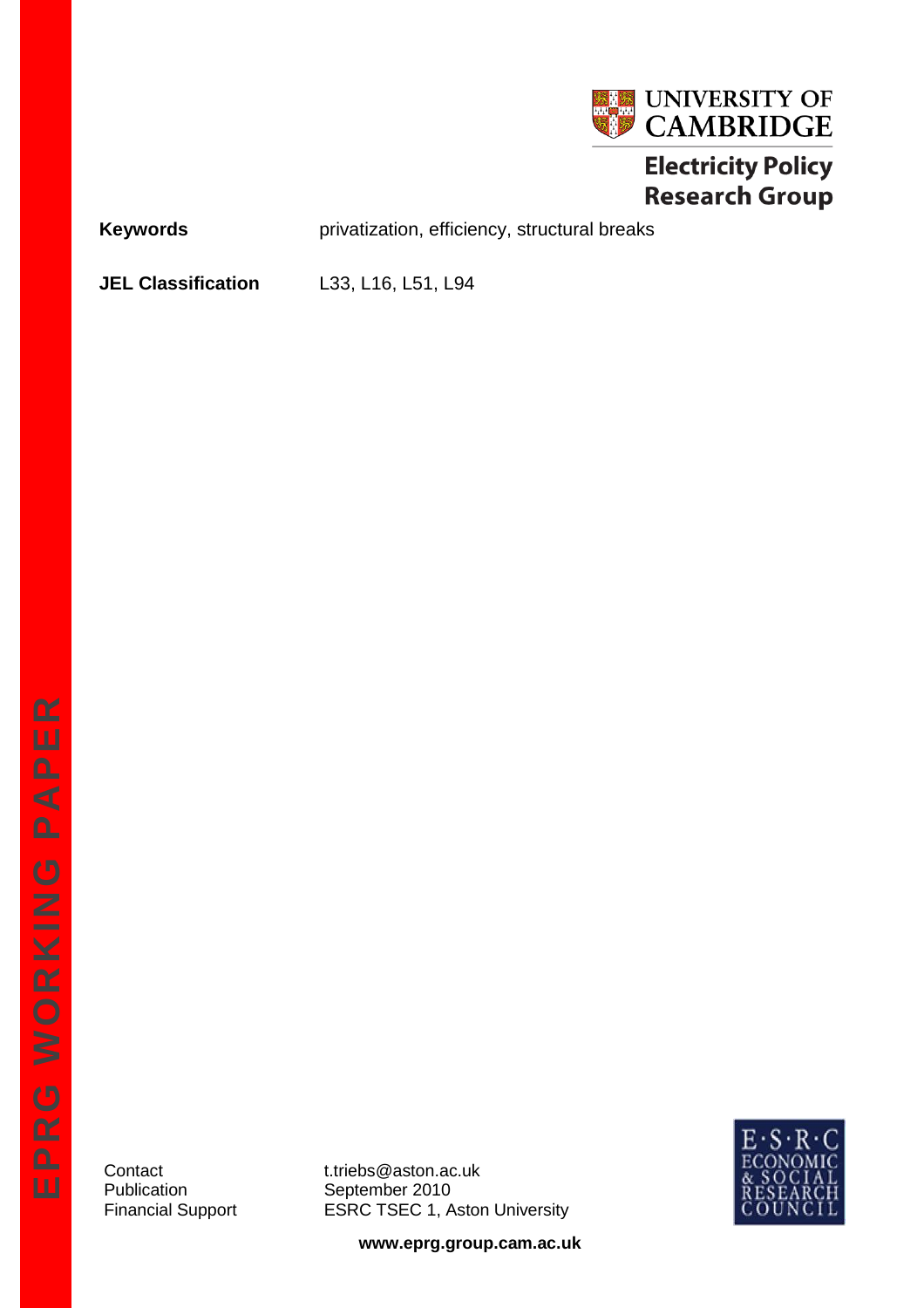# **Is Privatization Enough? Finding Performance Breaks for UK Power Plants**

## *Thomas P. Triebs<sup>1</sup>*

*Aston Centre for Critical Infrastructure and Services, Aston University*

### *Michael G. Pollitt<sup>2</sup>*

*ESRC Electricity Policy Research Group and Judge Business School, University of Cambridge*

*07 September 2010*

#### PLEASE CITE WITH CAUTION

#### **1 Introduction**

<u>.</u>

#### **1.1 Motivation and research question**

The privatisation wave of the 1980s and 1990s was influenced by theoretical predictions of lower prices and lower costs (Winston, 1993). However, both theorists and practitioners often underestimated the amount of detailed design that is necessary to establish functioning markets.

The privatisation of the electricity industry needs particular care because its service is essential and the economics of supply do not necessarily square with the physics of supply. Often the failure to design markets properly brought into disrepute the entire reform agenda (of which privatisation was often a key part) as for instance after the electricity crisis in California. In the UK restructuring and privatization (R&P) of the electricity supply industry (ESI) was followed by about ten years of trial and error until a reasonably competitive market without retail regulation emerged. Our research question is how and when did these trials affect plant-level technical operating efficiency? This allows us to test the assertion of agency theory that management is "effort-averse" (Fabrizio et al.,

<sup>1</sup> Corresponding Author, E-mail: t.triebs@aston.ac.uk, Aston University, Aston Triangle, Birmingham B7 4ET, UK.

<sup>&</sup>lt;sup>2</sup> Judge Business School and ESRC Electricity Policy Research Group, University of Cambridge, Trumpington Street, Cambridge CB2 1AG, UK.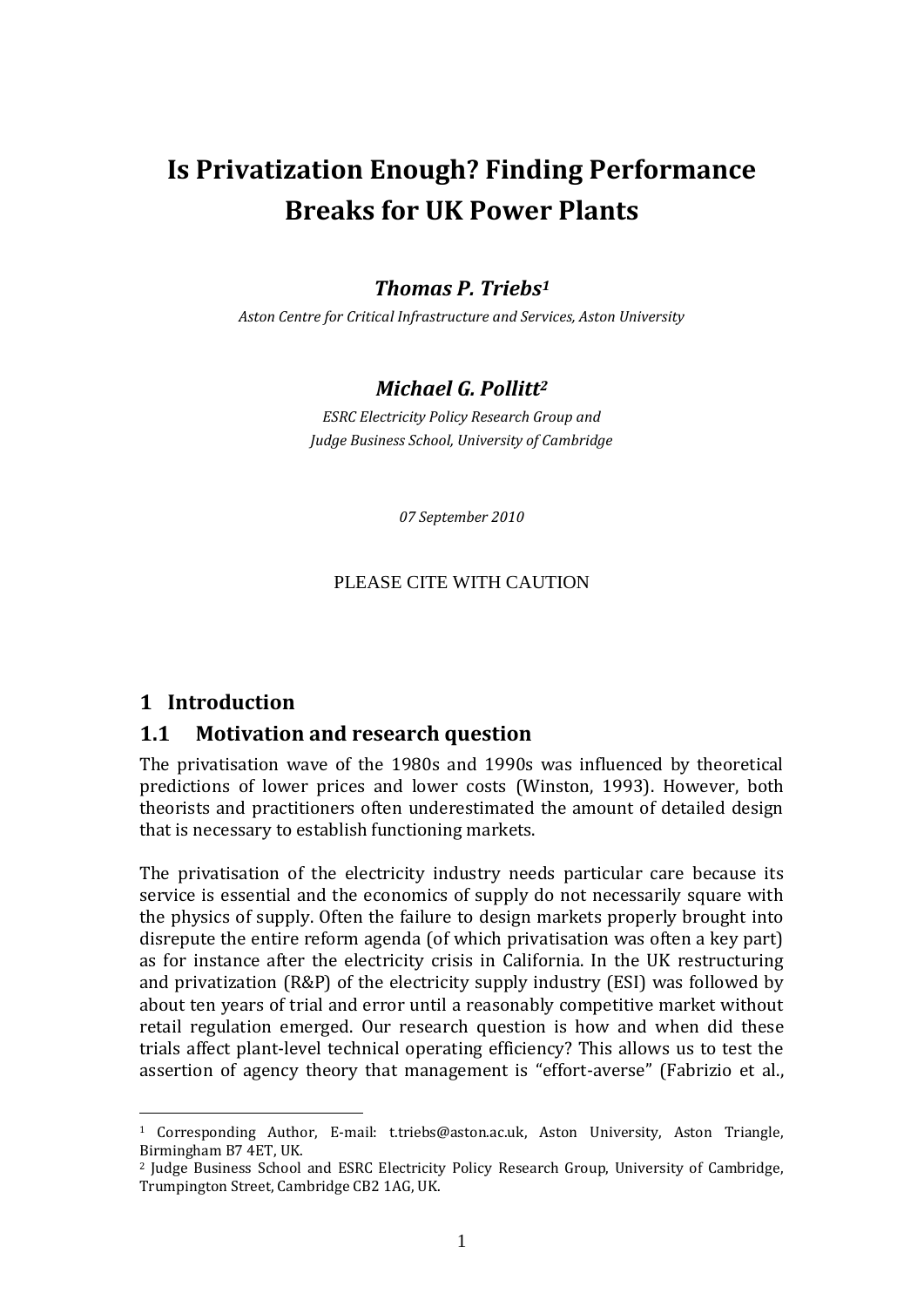2007) and that it is private ownership combined with market rivalry that push management to live up to its potential. Unlike the work of Newbery and Pollitt (1997) or Fabrizio et al. (2007) we do not only ask how much was the impact, but also *when* did it happen?

We study the development of productive efficiency for a sample of UK electricity generation plants from before privatization in 1985 until 2002 and map the result to the institutional changes during this period to assess their relative importance. Unlike Newbery and Pollitt (1997) we are not concerned with the overall costs and benefits of privatization but the impact on plant-level operating efficiency as a proxy for management performance. The effect of institutional change on operating efficiency can only be disentangled at the plant level because other factors like fuel mix cannot be controlled for at a higher level of analysis. Also the contribution of plant-level efficiency gains to the overall benefits from privatization of the UK electricity supply industry (ESI) is large (Newbery and Pollitt, 1997). To our best knowledge this is the first study that takes this perspective on the privatization of the UK ESI. <sup>3</sup>

We model plant-level efficiency as individual input demand functions derived from cost-minimization based on a model introduced by Fabrizio et al. (2007). We extend their model by including three major air emissions as non-traditional inputs (as opposed to traditional inputs, e.g.: fuel and labour). Also, the counterfactual is not the performance of a control group but the plant's own past performance. More precisely we search for one known or unknown structural break in each demand equation using Quandt-Andrews type test statistics (Hansen, 2001). Unlike most other privatization studies we search for a break in the data and then map it to the known event history (Freeman, 2005). One exception is Waddams Price and Weyman-Jones (1996) who use a Quandt-test to search for a break in productivity around the privatization of British Gas. Unlike most other studies of UK privatizations we do not rely on measures of labour or total factor productivity (Pollitt, 2000, p. 130) but input demands. We have compiled a new unbalanced plant-level panel data set which covers about ten years before and after privatization. We find efficiency improvements for all inputs. Almost all breaks occur several years after privatization. We conclude that though privatization might have been important to prepare the ground it seems that only the subsequent restructuring of the industry, the reduction of political interference in fuel choice, the entry of more efficient generators, and the change of the wholesale trading regime increased efficiency.

The outline is as follows. Section 2 provides some background information on UK electricity privatization as well as emissions and environmental regulation. Section 3 summarizes both the relevant theoretical and empirical literature. Section 4 states our hypotheses and section 5 describes our approach and

1

<sup>&</sup>lt;sup>3</sup> We would like to thank the participants of the City University's Centre for Competition and Regulatory Policy Summer Workshop which took place in Birmingham in July 2007, the participants of the 3rd International Workshop on Empirical Methods in Energy Economics in Surrey, Paul Kattuman, Luis Orea Sanchez, and one anonymous referee for their comments and feedback. Last, we would like to thank former research assistants as well several companies for helping with the data collection. The usual disclaimer applies.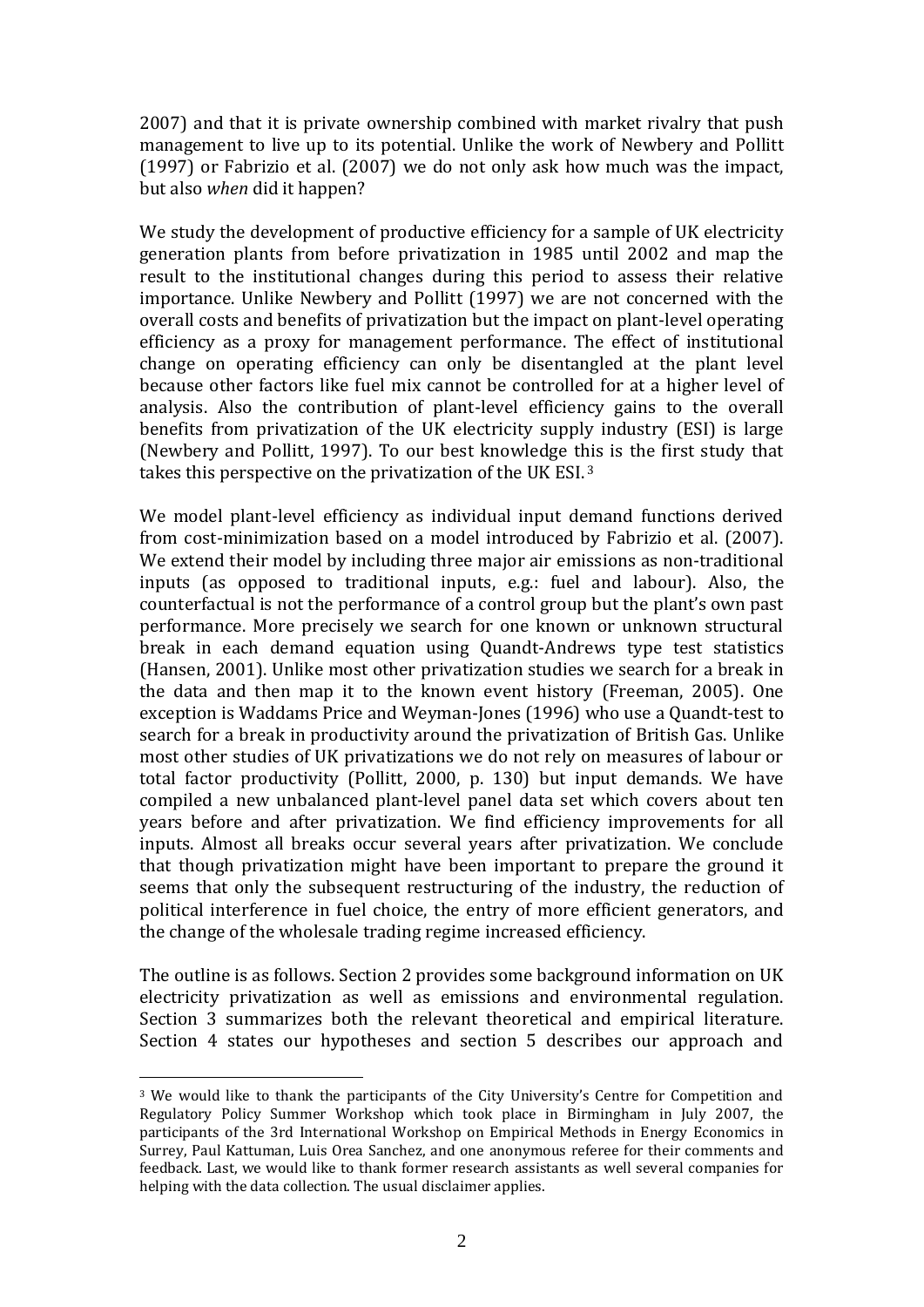empirical model. Section 6 describes the data. Section 7 gives the results which are then discussed in section 8.

# **2 Background**

# **2.1 UK electricity restructuring**

This section describes the circumstances of privatization and outlines the most important events during the following decade. What stands out about the privatization of electricity is that even though it was among the last major privatizations in the UK it was the first that was accompanied by an immediate restructuring of the industry (Newbery, 2004, p. 2). Previously, most firms (e.g. British Telecom and British Gas) had been privatized as de facto monopolies. Nevertheless, as the objectives of privatization were largely political rather than economic, effective competition was sacrificed to obtain the political support for privatization (Kay and Thompson, 1986, p. 31). Margaret Thatcher herself summarized her reform agenda by saying: "Economics are the method; the object is to change the heart and soul."<sup>4</sup> It seems that for electricity privatization the hearts and souls of shareholders (including the government) and miners were more important than the hearts and souls of customers. Accordingly, efficiency gains from privatization were not high on the political agenda as opposed to a number of other economic and political objectives (e.g. lessening of union power and widening share ownership) as detailed by Green and Haskel (2004, p. 65). But was there room for efficiency improvements? According to Henney (1987, p. 7) political interference was pervasive in the Central Electricity Generation Board (CEGB) and there were various managerial inefficiencies (pp. 38). Pollitt (2000, p. 109) argues that there was "a lot of potential for increased productivity especially if US-style management techniques could be introduced". Newbery (1998, p. 5) on the other hand, claims that the CEGB was "moderately well operated". Cragg and Dyck (1999) argue that privatizations in the UK brought little change in governance relationships and that golden shares and dispersed ownership weakened control after privatization. However, they find that across all UK privatizations life became less quiet for managers several years after privatization. Though it seems that there was potential for efficiency improvements after privatization it is unlikely that this potential was realized early on.

Next we give a short chronological account of events. Before privatization electricity was supplied by the CEGB, a vertically integrated state-owned monopoly. As early as 1983 a new Energy Act required the regional distribution franchises (the Area Boards) to buy energy from independents at avoided cost. But for various reasons this first attempt to liberalize had no lasting effect (Henney, 1994, p. 20). It is likely that a year-long miner's strike in 1984-5 made the government only more determined to privatize the industry. Eventually in 1990 the UK government restructured and privatized the CEGB. The industry was vertically unbundled and horizontally separated. Assets were split among four companies: all thermal plants were divided between PowerGen and

<u>.</u>

<sup>4</sup> Sunday Times, 3 May 1981.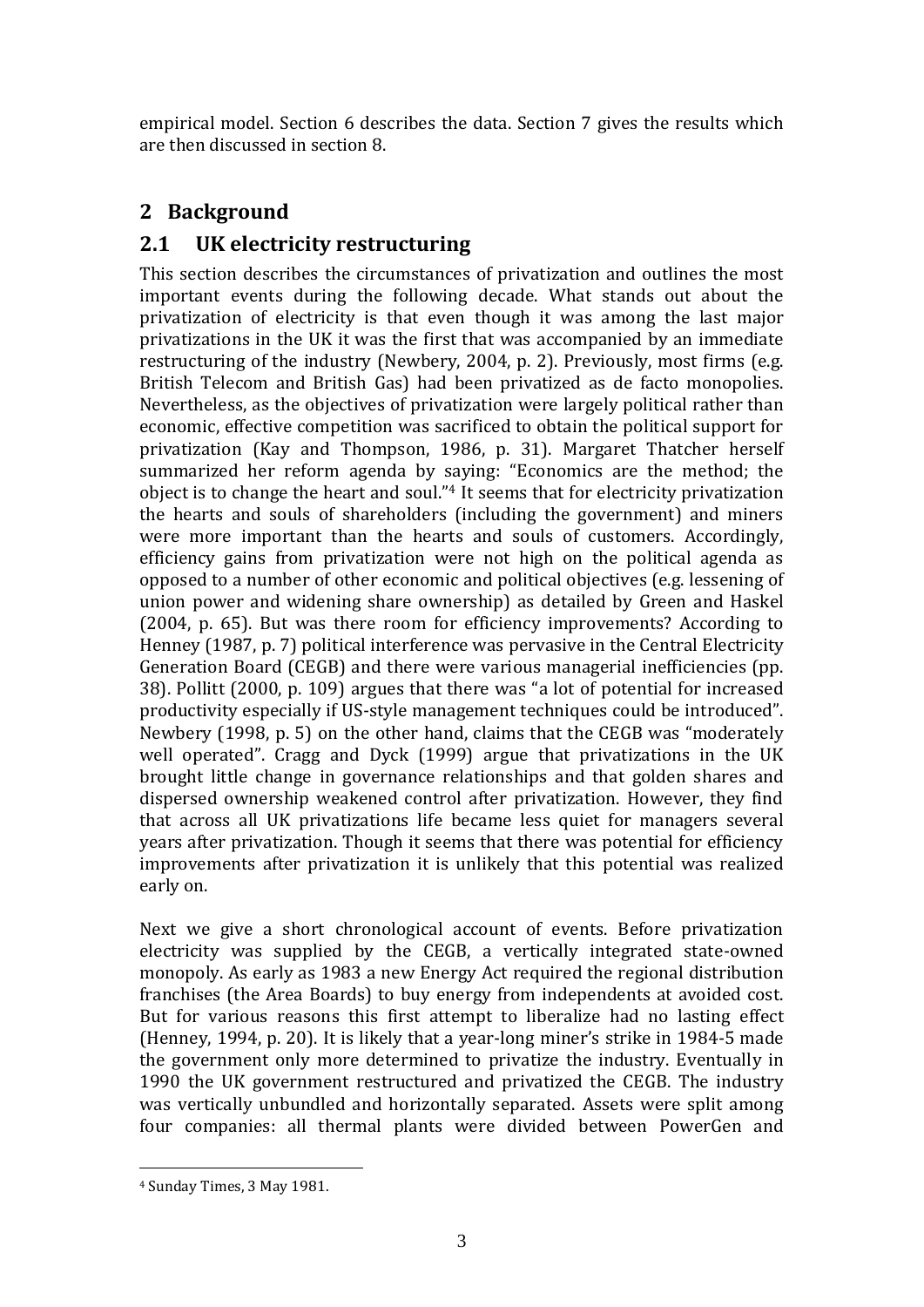National Power, the new transmission company National Grid obtained pumped storage plants, and Nuclear Electric the nuclear plants. Sixty percent of PowerGen and National Power were sold to the public in 1991. The remaining shares were sold in February 1995. Nuclear Electric was only privatized in 1996 and is not included in this study. Unlike the wires businesses of transmission and distribution, generation and supply were considered potentially competitive and entry allowed. In Northern Ireland and Scotland the electricity industries were restructured and privatised in 1991 and 1992 respectively. Pollitt (1997) discusses the case of Northern Ireland. Northern Irish and Scottish generators are included in this study.

After privatization a wholesale trading regime had to be established. The first trading arrangement was referred to as the Pool. Both the number of players and the behaviour of the Pool participants led to concerns over market power and eventually the forced divestiture of the two incumbents, National Power and PowerGen in 1996. <sup>5</sup> In subsequent years the two incumbents sold more generation capacity (mostly to US investors) in return for regulatory permission to re-integrate with the regional distribution companies. The overall result was that market concentration for generation decreased considerably between 1996 and 1999. The Herfindahl Hirschman index, a measure of market concentration, for coal fired plant had dropped by 1999 to a fifth of its value in 1990.

The entry of US firms also seems to have ended tacit collusion between the generators. Edison Mission bought two plants in 1999 and increased output by 30% (Newbery, 2004, p. 18). In order to improve competition further the Pool was abolished in favour of bilateral trading in 2001 (referred to as New Electricity Trading Arrangements – NETA). Ofgem (2002, p. 1) judged that in the Pool "prices had failed to properly reflect a more competitive generation market and falling generation input costs". Newbery (2004) however doubts the effectiveness of NETA and credits the increase in competition that occurred just before for lower prices. The introduction of NETA is the last major event our analysis covers.

Though generation was market-driven after privatization, the overall fuel mix was not free from political interference. [Figure 1](#page-6-0) illustrates the change in the fuel mix in the period 1970 to 2005. From privatization until late 1992 and to a lesser degree till 1998 the incumbent generators were committed to buying certain amounts of British coal at above world market prices which could be passed on to captive residential customers (Newbery, 1998). It was intended to let these coal contracts expire when retail competition for all customers was introduced in 1998. At privatization only sites with loads above 1 MW were allowed to buy directly from the Pool and this threshold was lowered to 100 kW in 1994. Starting in about 1993 gas was increasingly substituted for coal (the "dash for gas") <sup>6</sup>. Nevertheless, in the late 1990s concerns over dwindling British coal sales

<u>.</u>

<sup>5</sup> In 1996 National Power and Powergen leased a total of 6 GW to Eastern Group (Electricity Association, 1997).

 $6$  The move to gas was not widely anticipated as the use of gas as a generation fuel was prohibited till 1988.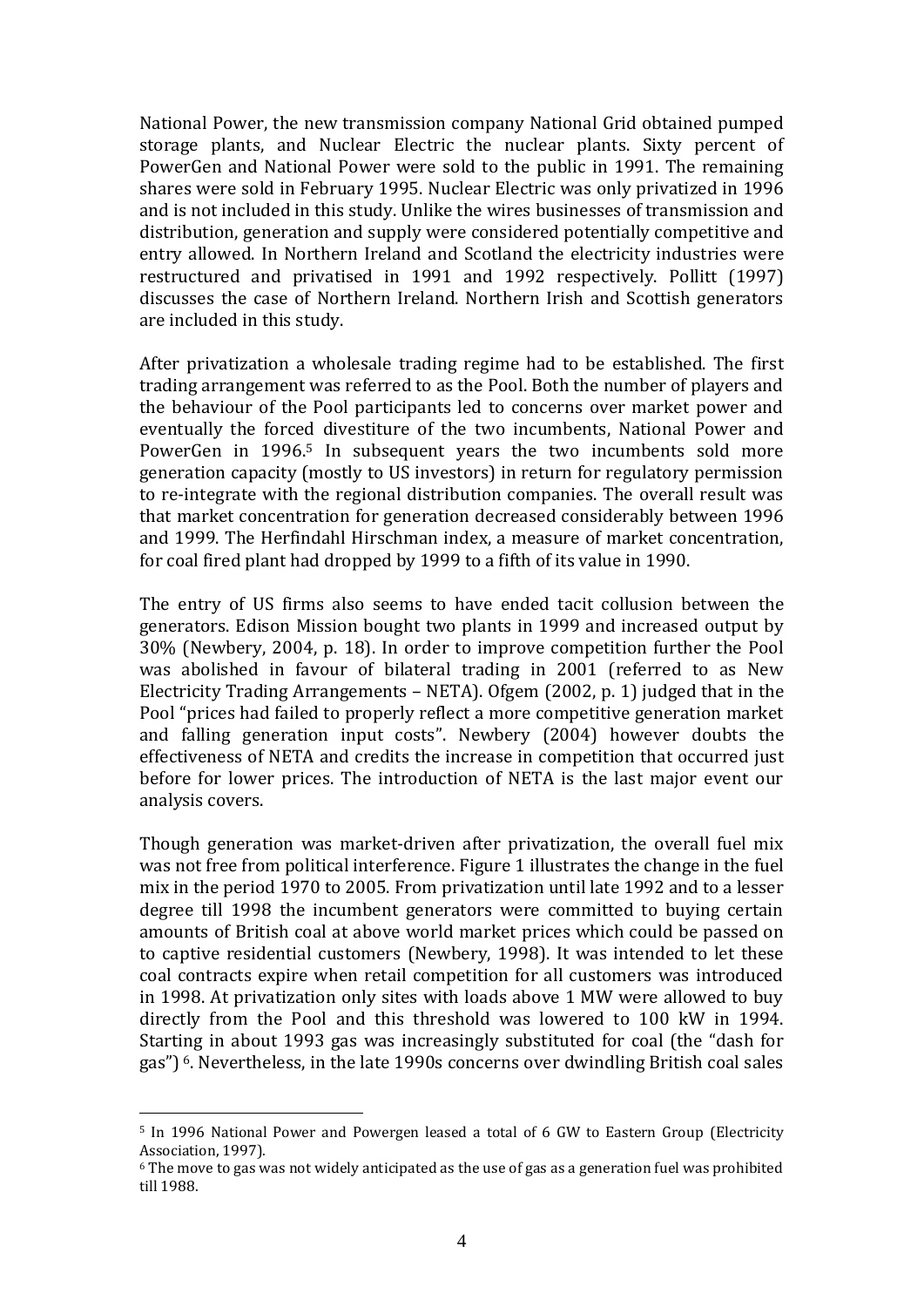and the dependence on gas lead to a moratorium on new gas-fired generation and a visible increase in coal burn.<sup>7</sup>

Low capital cost and low gas prices made gas the fuel of choice for new entrants. Nevertheless, the majority of new CCGT plants were built by the two incumbents because they could off-set a high gas price against the cost of retrofitting sulphur abatement technology to their existing coal plants (Bantock and Longhurst, 1995, p. 135). As new gas capacity grew much faster than demand many coalfired plants were closed prematurely. Also, the regulator, Offer (1992, p. 15) states: "During the 1980's the CEGB compared the cost of transmission reinforcement with the running and maintenance cost of these smaller and older stations (i.e. less efficient plants) and concluded that the most cost effective way of supporting the local group demand was to rely on their continued operation." It is possible that had the industry not been restructured different trade-offs between transmission and generation would have been made and various stations would have continued operation. Last, the substitution of oil for coal during the miner's strike in 1984 is visible in the data. Overall demand has been trending upwards since the early 1980s.



**Figure 1: Fuel Use in Electricity Generation and Electricity Supplied**

<span id="page-6-0"></span>1

<sup>7</sup> Fowlie (1999, p. 30) reminds us that the British experience might be rather unique. She states that in the US "increased liberalization of markets through the implementation of Order 888 […] meant […] older, under-utilized coal plants are being brought back into production".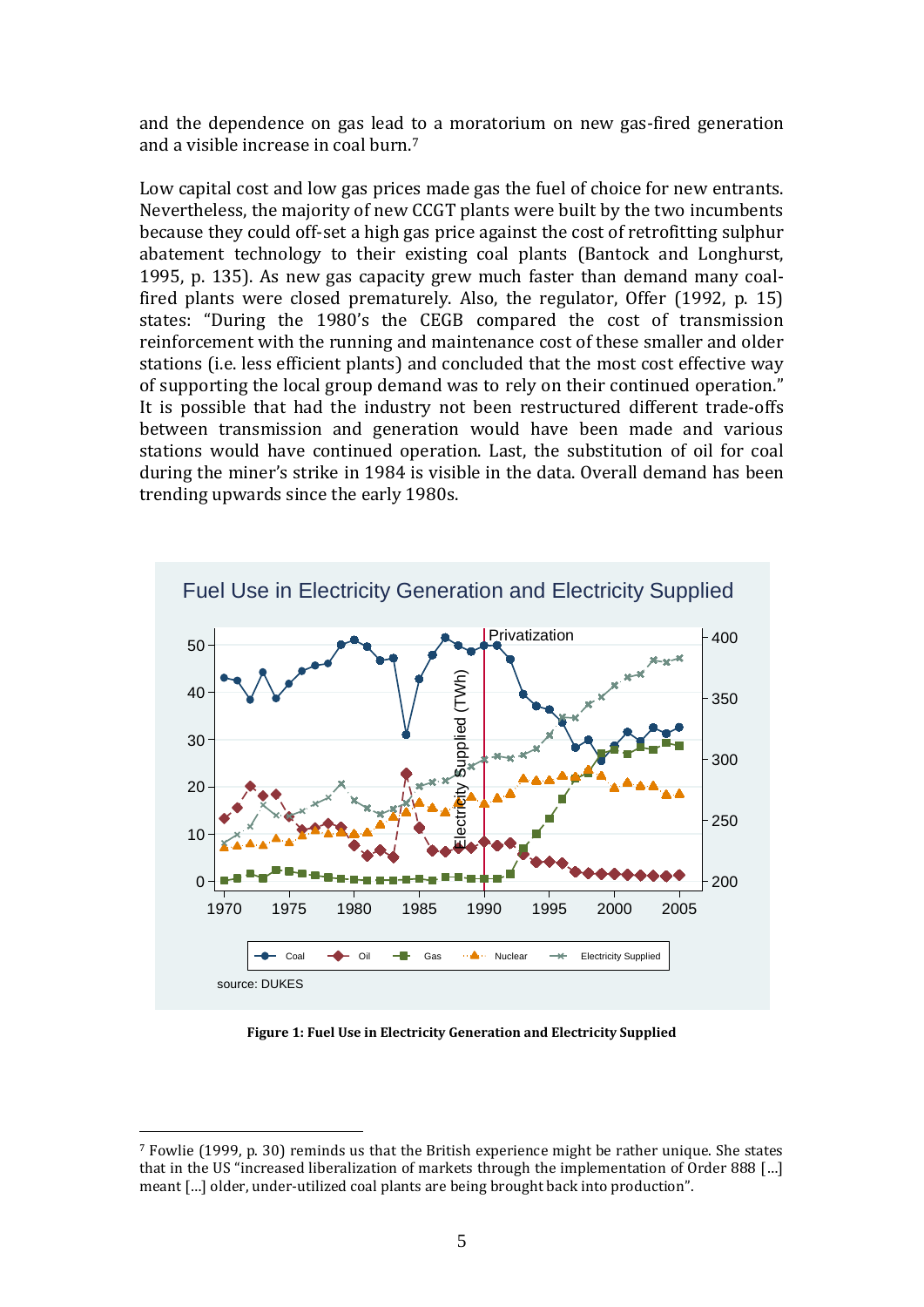We summarize this section by defining three post-privatization periods. First, there is the period 1990 to 1994 when privatization takes place and the two incumbents form an effective duopoly. Then there is the period 1995-1998 when the industry is fully privatized, restructured further, and more retail competition allowed. The last period between 1999 and 2002 (the last year in which we allow a break to occur) is characterized by much stronger competition because of further entry and the full opening of the retail market. In the remainder of this paper we will refer to these periods as privatization, restructuring, and competition. But this distinction is more relevant for fuel and labour than for emissions which we discuss next.

#### **2.2 Emissions and environmental regulation**

We argued above that economic efficiency was not the prime objective of privatization. This is even truer for environmental efficiency. Pearson (2000, p. 291) states: "Environmental policy considerations do not appear to have formed any significant part of the objectives that underlay privatization […]". Nevertheless, privatization unintentionally had an effect on industry emissions through changes in fuel mix and improvements in general efficiency. Additionally, privatization had an effect on the type of abatement technology installed in response to environmental regulation. Adrain and Housley (1999, p. 43) conclude that "despite the lack of a premium for environmental investments, fierce competition and the adoption of forward-looking policies have resulted in major environmental benefits".

Most UK environmental regulation is derived from national commitments under international agreements to reduce the amount of certain emissions by a certain percentage over a certain period. Many regulations stipulate different sets of rules for existing plant and new build respectively. We focus on three emissions: carbon dioxide (CO2), sulphur dioxide (SO2), and nitrogen oxides (NOx) which we label non-traditional inputs[.](#page-8-0) 

[Table](#page-8-0) 1 lists agreements and regulations that address these three emissions. It is helpful to distinguish between SO2 and NOx on the one hand and CO2 on the other. Whereas the first two were targeted by international agreements already in the mid 1980s CO2 was targeted by the Kyoto protocol and in particular the start of the European Emissions Trading Scheme (EU ETS) in 2005. Thus, there has been no effective CO2 limit over our sample period. In 1990 the Environmental Protection Act introduced both plant and firm-level SO2 emission limits for coal and oil fired plant (gas emits no SO2). These limits have been tightened over time.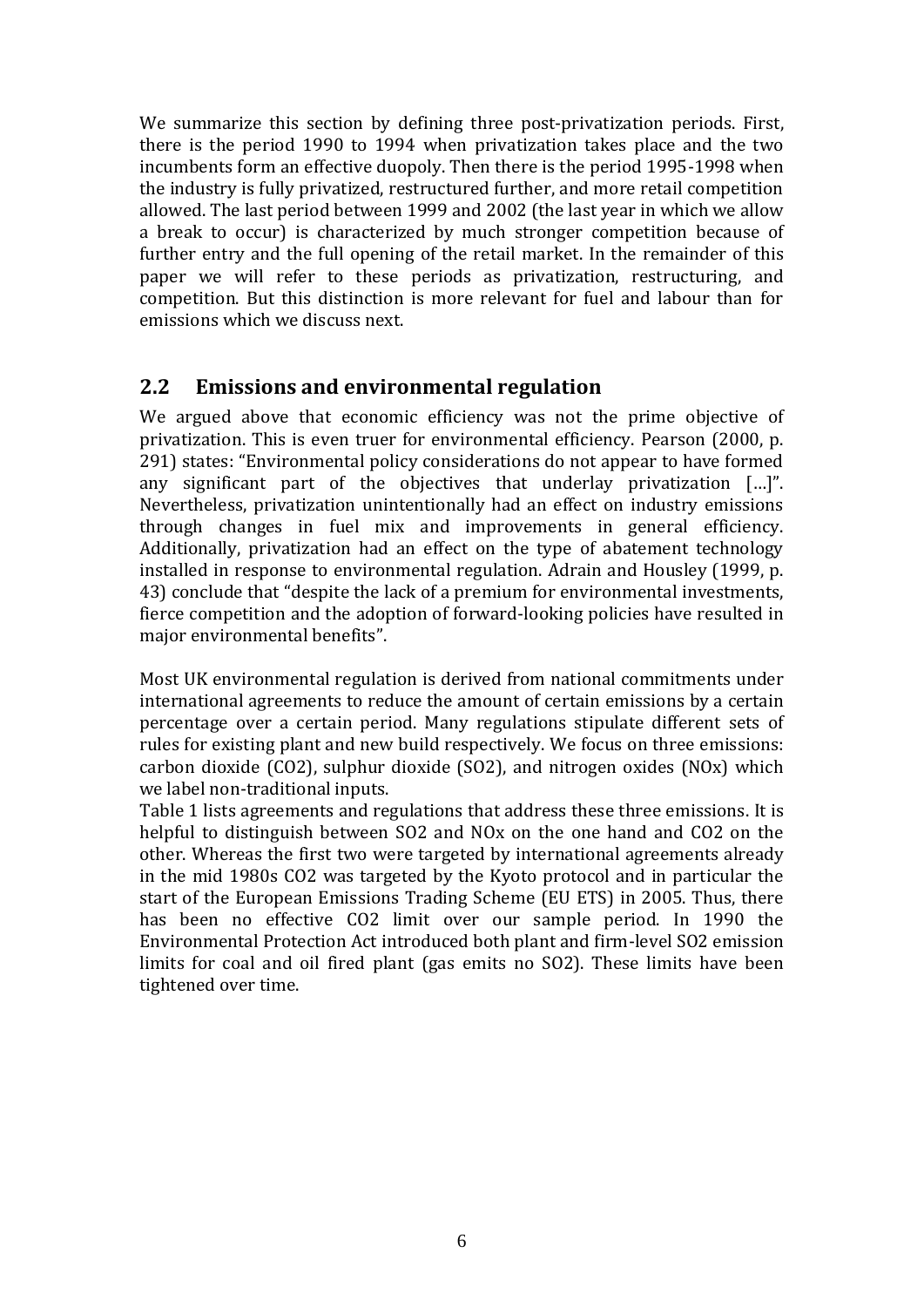<span id="page-8-0"></span>

| Date              | <b>Regulation</b>                | Coverage                                      | <b>Content</b>                     |
|-------------------|----------------------------------|-----------------------------------------------|------------------------------------|
| 1988              | <b>Large Combustion Plant</b>    | NO <sub>x</sub> , SO <sub>2</sub> , dust from | requires the industry to           |
| (implemented      | Directive (LCPD)                 | plants<br>rated<br>with                       | reduce emissions in steps          |
| by<br>the         |                                  | thermal input $> 50$                          | for existing plant (SO2:           |
| Environmental     |                                  | <b>MW</b>                                     | 10% by 1993, 40% by                |
| Protection<br>Act |                                  |                                               | 1998 and 60% by 2003               |
| 1990)             |                                  |                                               | compared with 1980;                |
|                   |                                  |                                               | NOx: 16% by 1993 and               |
|                   |                                  |                                               | 31% by 1998 compared to            |
|                   |                                  |                                               | 1980), emissions limits            |
|                   |                                  |                                               | for new plant                      |
| 1994              | International<br>Protocol        | SO <sub>2</sub>                               | 80% national reduction             |
|                   | on Sulphur Dioxide               |                                               | by 2010 (based on 1980)            |
| 1999              | Gothenburg Protocol <sup>8</sup> | Sulphur, NOx, VOCs                            | SO2: national reduction            |
|                   |                                  | and ammonia                                   | by 87% for 1980-2010,              |
|                   |                                  |                                               | (NO <sub>x</sub> 54%), requirement |
|                   |                                  |                                               | of BAT                             |
| 2000              | <b>Utilities Act</b>             | Energy suppliers                              | obligation for renewables          |
|                   |                                  |                                               | and energy efficiency              |
| 2000              | Kyoto/ additional UK             | CO <sub>2</sub><br>and<br>other               | 20% national reduction             |
|                   | targets                          | greenhouse gases                              | of 1990 levels by 2008/12          |
| 2005              | <b>EU ETS</b>                    | CO <sub>2</sub><br>other<br>and               | Plant level cap and trade          |
|                   |                                  | greenhouse gases                              |                                    |
| 2008              | revised LCPD effective           | NO <sub>x</sub> , SO <sub>2</sub> , dust from | Opt-out possibility <sup>9</sup>   |
|                   |                                  | plants<br>with<br>rated                       |                                    |
|                   |                                  | thermal input $> 50$                          |                                    |
|                   |                                  | <b>MW</b>                                     |                                    |
| 2008              | Climate Change Act               | CO <sub>2</sub><br>and<br>other               | 80% national reduction             |
|                   |                                  | greenhouse gases                              | of 1990 levels by 2050             |

**Table 1: Relevant Environmental Regulation for UK Power Plants**

Generally, there are three ways to abate at a given plant (while operating): change fuel, install abatement technology, or increase efficiency. Changing fuel implies using the same fuel but of a different quality which typically means lower contents of sulphur or nitrogen. For instance, foreign coal tends to contain less sulphur than British coal and is often cheaper. Though it might be possible to change fuel type at the plant level as well this is typically not done because plants are optimized for a particular fuel. Different fuels contain different amounts of energy as well as different amounts of emissions (see [Table 2\)](#page-9-0).<sup>10</sup> According to the DTI (1998) the reduction in CO2 for the industry between 1990 and 1997 is two thirds due to fuel switching with the remainder due to increases in efficiency.

1

<sup>8</sup> See http://www.unece.org/env/lrtap/multi\_h1.htm.

<sup>&</sup>lt;sup>9</sup> The LCPD allows plants to opt-out given that they do not operate for more than 20,000 hours during the years 2008-2015 and cease operating in 2015 the latest. Plants opting out are all major coal plants not fitted with FGD: Cockenzie, Didcot A, Fawley, Ferrybridge (part), Grain, Littlebrook, Ironbridge, Kingsnorth, and Tilbury according to DTI (2006).

<sup>10</sup> Two important points are that different types of coal (i.e. hard coal and lignite) have different sulphur contents and as natural gas has its hydrogen sulphide content removed before distribution its sulphur dioxide emissions are negligible.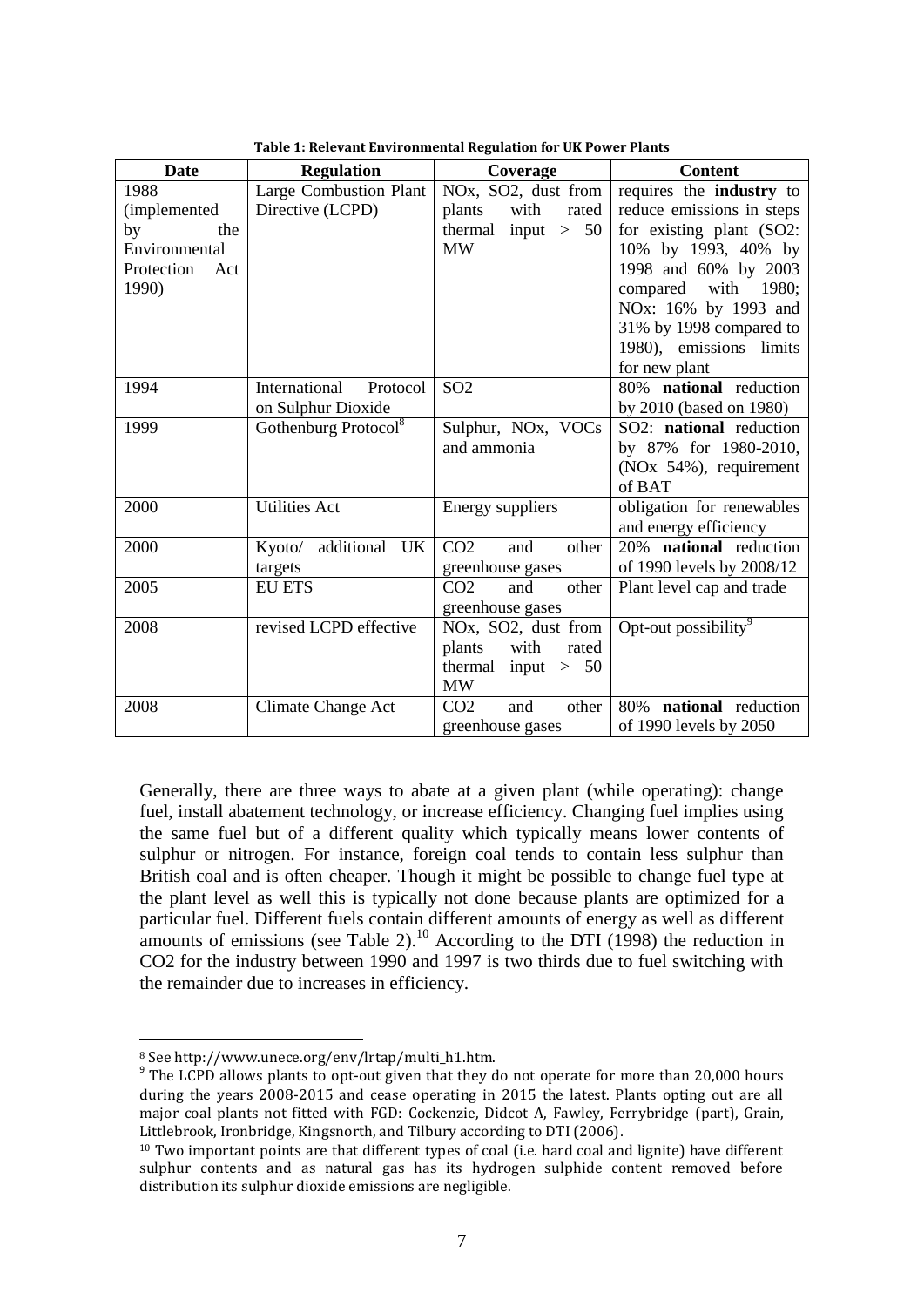<span id="page-9-0"></span>

| Emission            | Emission factors (grams/GJ) |       |       |  |  |
|---------------------|-----------------------------|-------|-------|--|--|
|                     | Natural gas                 | Oil   | Coal  |  |  |
| $CO2$ (weight of C) | 14000                       | 19000 | 25000 |  |  |
| SO <sub>2</sub>     | $\mathbf{\Omega}$           | 520   | 850   |  |  |
| NOx                 | 51                          | 120   | 270   |  |  |

**Table 2: Emission Factors**

source: Pearson (2000, Table 21.4)

Various technological changes can be made at the combustion and postcombustion stages. At the combustion stage low NOx or sulphur burners can be retrofitted. Though for NOx (and particular gas-fired stations) these decrease thermal efficiency as they dial down the combustion temperature to reduce the nitrogen intake from the air (Martin et al., 2007). In the early 1990s National Power and Powergen retrofitted low NOx burners as originally planned by the CEGB. Most new CCGT plants also featured NOx control technology. According to Canning et al. (1999) this retrofit reduced NOx levels "upwards of 30%". The most prominent example of post-combustion abatement is Flue Gas Desulphurization (FGD) equipment which has been installed at several plants throughout the 1990s to cut SO2 emissions which are responsible for acid rain. The program was initiated by the CEGB in 1986 on a "voluntary" basis. Actually, privatization led to a *reduction* in the number of plants that were fitted with FGD according to Reid and Longhurst (1990, p. 177).

A third source of emission reductions – and the focus of our analysis - is the increase in thermal efficiency (which in turn might be affected by fuel type and abatement technology). An increase in thermal efficiency will mostly be accompanied by an increase in environmental efficiency; NOx being the exemption. After privatization generators had strong incentives to improve commercial performance and thus increase thermal efficiency. However, it is less clear what the incentives for improved environmental performance were at the plant level beyond emission limits and increases in thermal efficiency. Newbery (1995) provides some anecdotal evidence for incentives to increase environmental performance. He reports from a station visit that "environmental training [is] extensive and written into contracts for performance related pay". Nevertheless, when making abatement decisions management might face tradeoffs. For instance, though fitting a plant with FGD typically reduces emissions of SO2 by 90-95% the operation of FGD reduces thermal efficiency and thus increases fuel input and CO2 "input" as mentioned by Barrett and Protheroe (1995). Newbery (1995) notes that FGD can be bypassed, though emissions might be monitored. It is not clear what are the incentives to operate FGDs as their operation increases costs and might put plants at a competitive disadvantage (Newbery, 1995). Interestingly both the rise of CCGTs and the installation of FGDs might have increased emissions at other plants to the extent that regulatory constraints applied at the firm or industry level.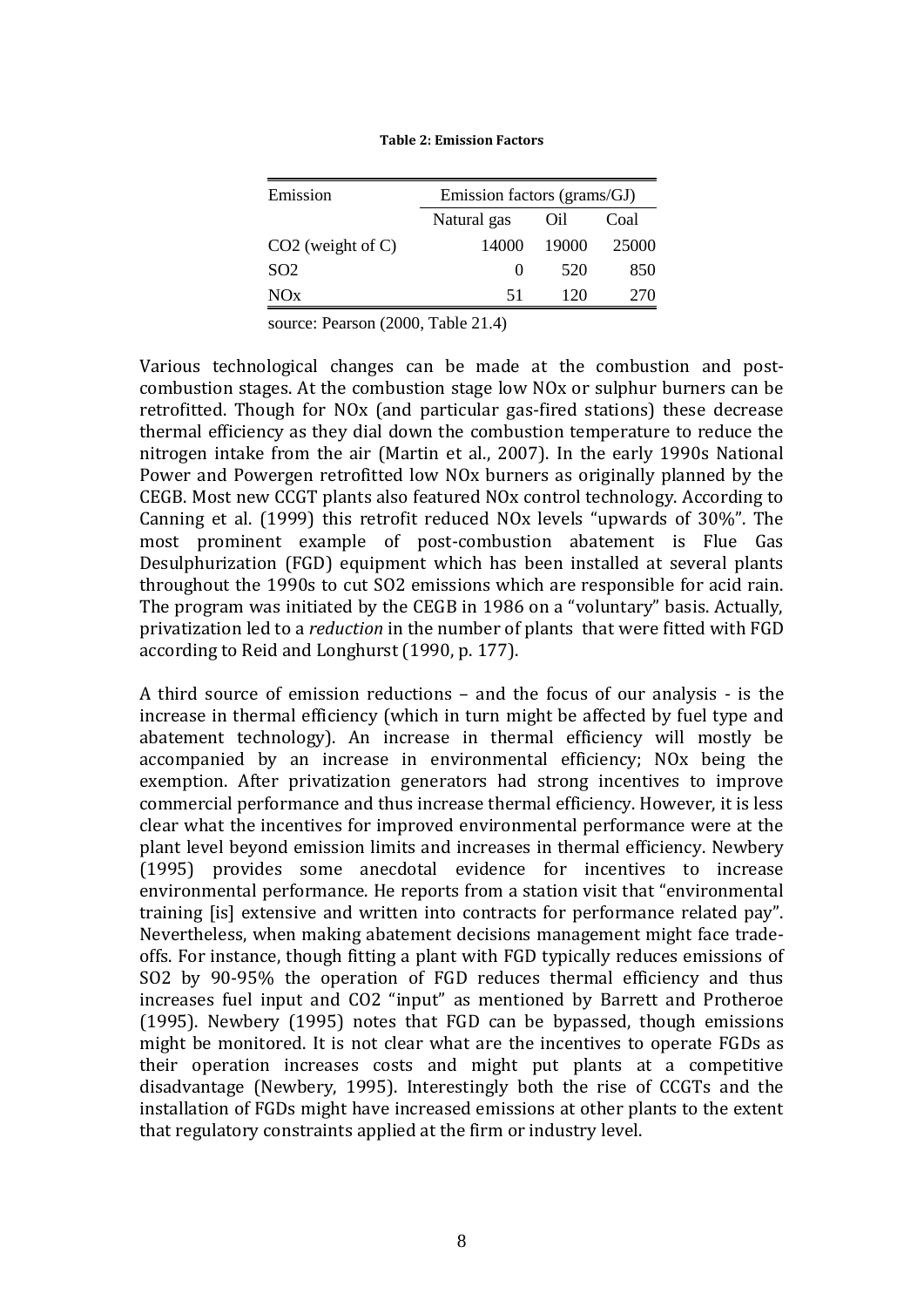According to Adrain and Housley (1999) the industry outperformed its targets for SO2 and NOx emission by 32 percent in 1995. Also, the Electricity Association (1991) states that "the current programme of retrofitting coal-fired plant with low NOx burners will allow generators to meet the NOx emissions targets". It seems that the "dash for gas" and the selective installation of abatement equipment were sufficient to fulfil (and surpass) existing environmental regulations which reduced the incentive to limit emissions at the plant level further.

We conclude the following. All three emissions were reduced substantially during the 1990s where switching fuel at the industry level from coal to gas had the biggest impact. For NOx and SO2 the installation of abatement technologies at individual plants had an additional effect. Also, the substitution of foreign for domestic coal might have had an impact on SO2. Last, increasing competition led to an increase in thermal efficiency and thereby lower emissions. But unlike changes in the incentives for the use of traditional (and costly) inputs it is less obvious how privatization changed incentives for emissions reductions at the plant level beyond regulatory constraints. Therefore it is more difficult to distinguish different periods as in the previous section. We distinguish the periods before and after CCGT generation took off in 1994. Also around 1994 obligations to burn high-sulphur British coal expired. Another important year is 1998 when all CEGB planned FGDs had been installed (there have been no further FGD installation till the end of our sample). These three periods for emissions overlap with the periods for fuel and labour identified above; and we will use the same labels.

# **3 Literature**

# 3.**1 Theoretical evidence for the effect of changes in ownership and competition on performance**

Whereas privatization implies a change in ownership, restructuring implies a change in industry structure, through horizontal or vertical unbundling and entry. The theoretical literature typically puts forward agency and property rights theories to understand the effects of privatization and restructuring on productive efficiency. A good summary of these theories in respect to privatization is provided by Megginson and Netter (2001) and Green and Haskel (2004).

Agency theory (see for instance Laffont and Tirole, 1993) opens up the neoclassical black box of the firm or the government. It recognizes the importance of asymmetric information and incentives under the separation of management and control for management behaviour. Management is considered intrinsically effort-averse (Fabrizio et al., 2007) which allows changes in ownership to produce better incentives and better control and subsequently better performance. Though it is asserted that private ownership implies stronger incentives due to the threats of takeover and bankruptcy, it is not obvious why government is unable to provide similar incentives and monitoring unless it has different objectives. Public choice theory asserts that economic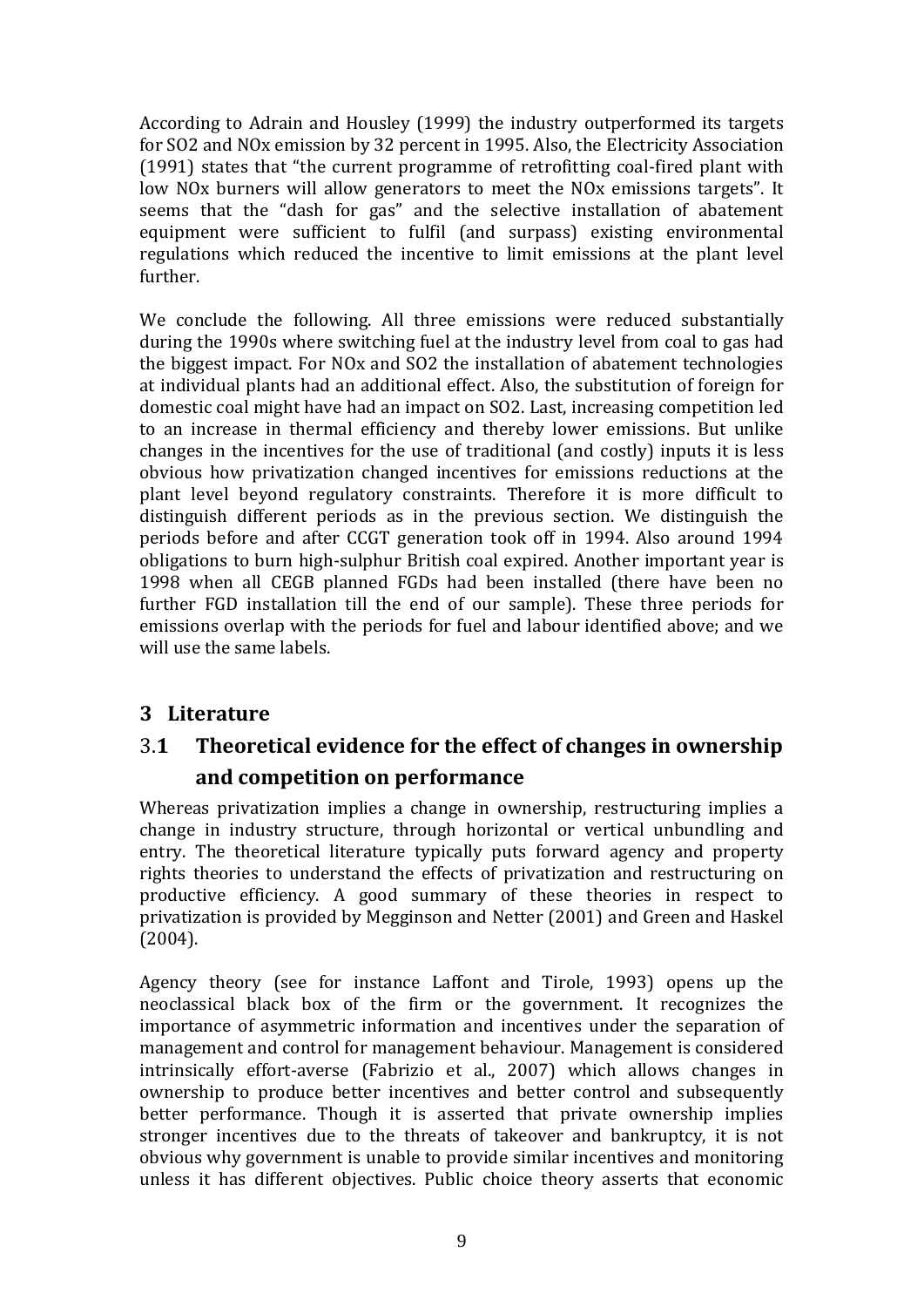welfare maximization is not the only government objective and that its other objectives might not necessarily support efficient production.

Zhang et al. (2005) summarize the theoretical arguments for why privatization should increase economic efficiency: privatization improves incentives for management due to a change in the allocation of property rights, the discipline introduced by capital markets, the introduction of more precise and measurable objectives, and the removal of political interference. Agency theory also recognizes the disciplining effect of competition. Fabrizio et al. (2007) suggest the following ways for competition to impose discipline on management: rewards for efficiency gains, threat of entry, and better control through reduction in agency costs. These and others are discussed in more detail by Nickell (1996). Though generally applicable to electricity generation the discipline that competition exerts could be less than in other – more contestable – markets.

When analysing privatizations several authors group the various effects predicted by these theories into three generic ones: management, privatization, and competition effect (in chronological order). Often management or management incentives change prior to privatization to prepare companies for sale or competition. At privatization management or management incentives might be improved further by the new owners. After privatization firms are typically exposed to competition which might increase pressure on management once more because now private owners are aided by the market (product and capital) for monitoring management. In reality these effects do not necessarily appear in chronological order. For instance, in the UK restructuring occurred both at privatization and again several years later.

# **3.2 Empirical evidence for the effect of changes in ownership and competition on performance**

This section reviews the empirical evidence from UK privatizations in electricity and other industries as well as the evidence from US electricity restructuring. Although in the US the relevant change is not privatization, the experience is comparable as US restructuring typically implies vertical unbundling of generation accompanied by the introduction of wholesale and possibly retail competition. Since in the US restructuring occurs on a state-by-state basis many studies use difference-in-difference approaches allowing for a full counterfactual. Most UK studies – including the present one - assess the impact only in the time dimension producing potentially biased evidence. The empirical literature suggests several approaches to measure the impact on performance as discussed by Newbery and Pollitt (1997): financial performance, single factor productivity, total factor productivity (TFP), and full cost-benefit analysis. Each approach has its advantages and disadvantages as discussed by Green and Haskel (2004). For instance, often used measures of labour productivity do not recognize outsourcing and capital-labour substitution and capital investments after privatization lead to labour productivity improvements masking the effects of privatization.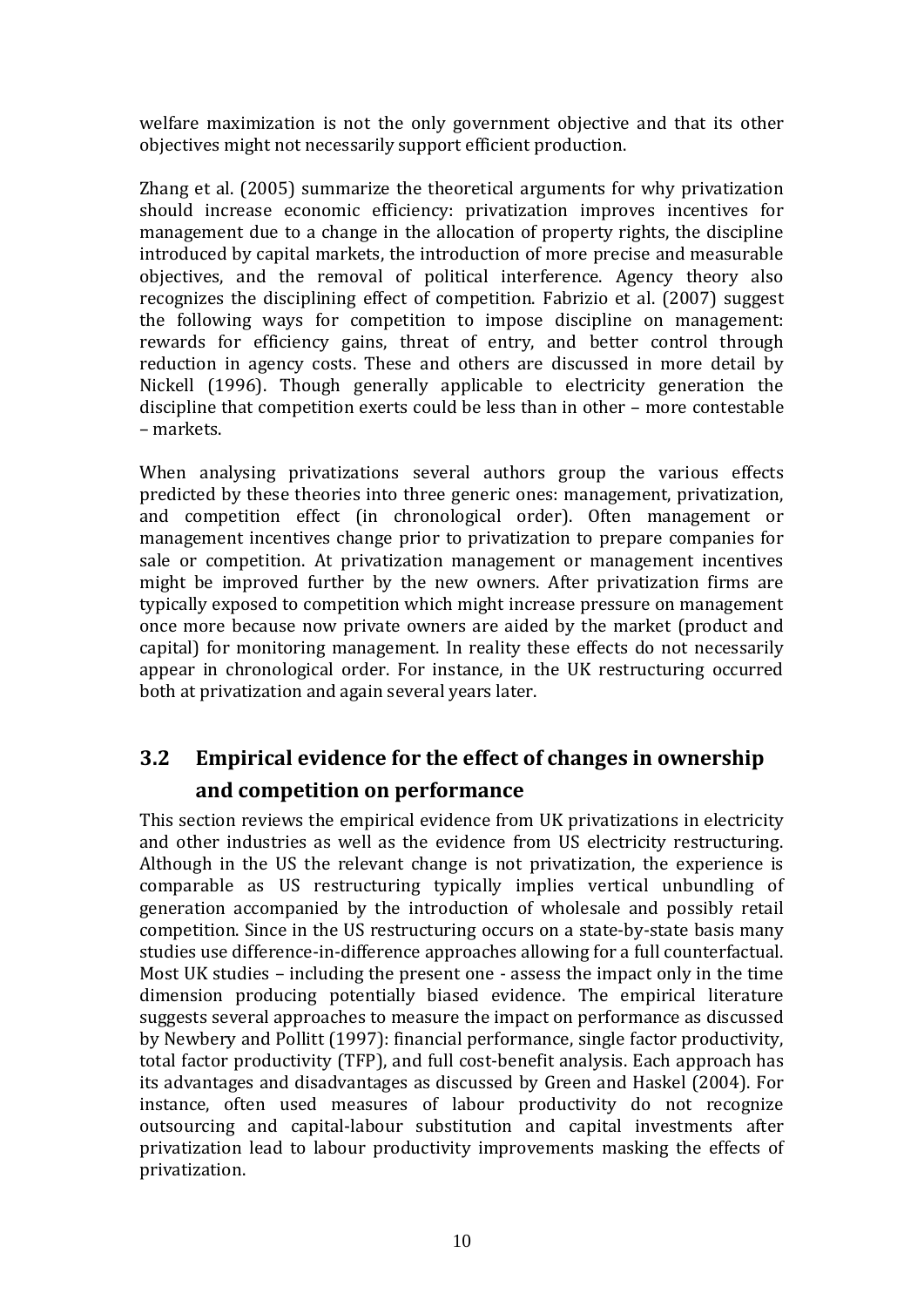#### *3.2.1 Privatization studies*

There is a sizable literature on the effects of UK privatizations. Most studies perform before/after comparisons of labour or total factor productivity. Pollitt (2000) and Green and Haskel (2004) provide reviews. Pollitt (2000) concludes that privatizations themselves are not associated with higher productivity growth or profitability. However, management changes prior to privatization improve performance. After privatization, only firms that experience tighter regulation or fiercer competition improve performance. Generally, effects are greater for financial as opposed to productivity measures. Newbery and Pollitt (1997) conduct a full cost-benefit analysis of restructuring and privatization against the counterfactual of the continued operation of the vertically integrated and publicly-owned CEGB. In particular, they find that fuel and non-fuel operating costs declined after privatization. However, Newbery (1998, p. 3) argues that it is unlikely that performance improvements are due to privatization itself. He observes that Nuclear Electric which was exposed to competition in 1990 but itself only privatized in 1996 experienced similar performance improvements as other generators. Pollitt (1997) finds a similar result for the privatization of the electricity industry in Northern Ireland. Newbery (1995) provides anecdotal evidence that after privatization there was a "change in culture of CEGB, where being base and max. thermal efficiency must change to value flexibility". It is not surprising that with restructuring commercial considerations became more important. Newbery's observation also implies that though plants have a greater incentive to minimize inputs for a given output, strategic dispatch nevertheless might lead to *lower* operating efficiency.

To summarize the evidence for UK privatizations (other than electricity) preprivatization restructuring and management effects tend to be stronger than the privatization effect. And the latter is weaker than restructuring and competition effects after privatization as shown by for instance, Haskel and Szymanski (1992) using labour productivity. These findings might be biased because the data can mask the true effect of privatization. Even if privatization itself has a lower impact than competition it is likely to be necessary to bring about competition. Green and Haskel (2004, p. 65) state: "But to the extent that preprivatization restructuring matters, the effect of privatization is rather subtle (and would not be picked up in conventional regression analysis of company performance)." Green and Haskel (2004, p. 105) summarize the literature on UK privatizations by saying: "Did privatization itself raise productivity? No. […] Did the process of privatization raise productivity? The answer is a resounding yes." There is also a literature on international comparisons. For instance, O'Mahony (1999) analyzes labour productivity in the gas, electricity and water industries for several countries including the UK. She finds no visible break in UK labour productivity for the period 1973-1990 (though there is a drop in 1984 which could be due to the miners' strike). But she shows a higher overall growth rate for the years after privatization.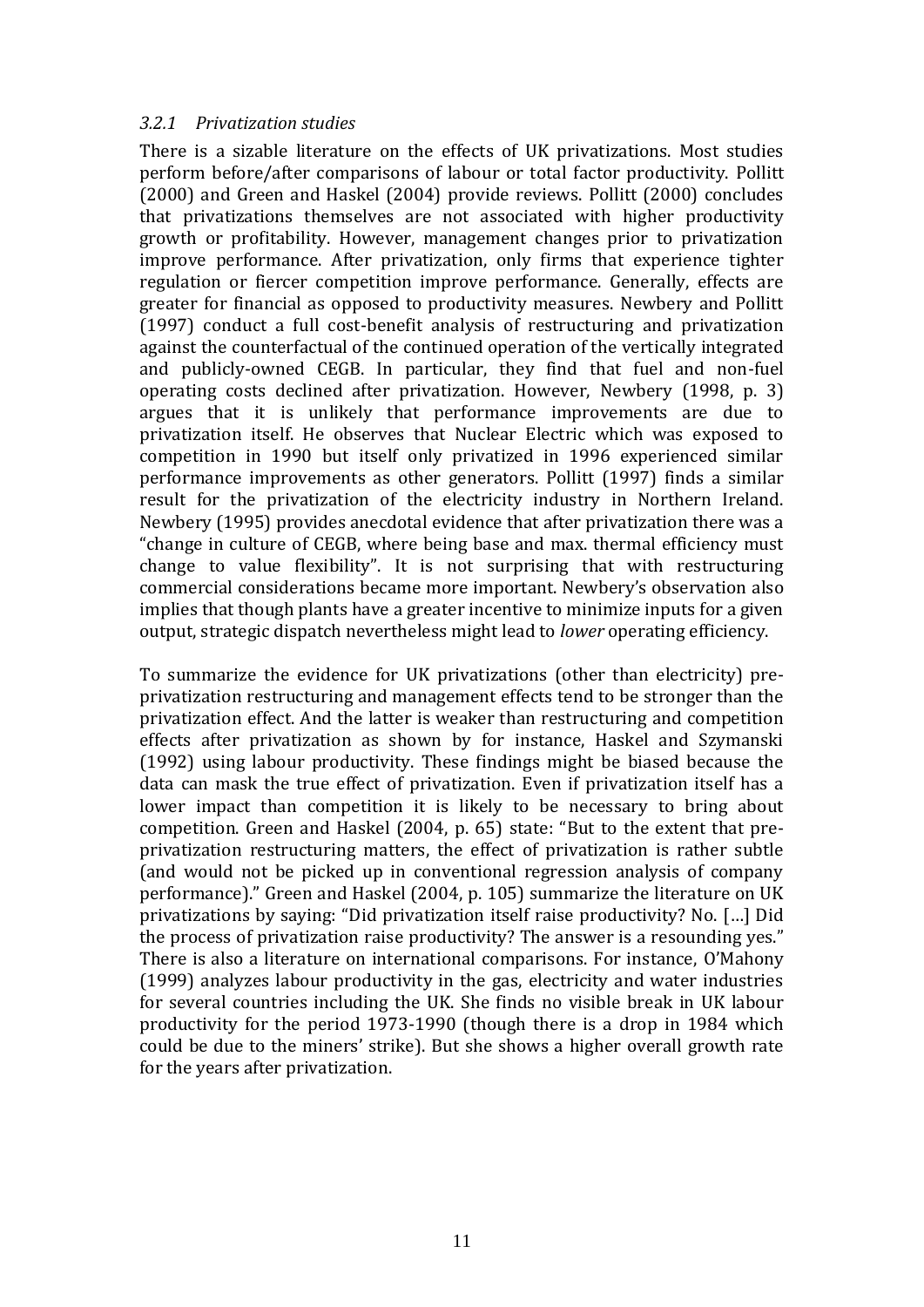#### *3.2.2 US deregulation studies*

We also consider the empirical evidence from the restructuring of the US electric industry. There are several important differences between the UK and the US. In the US there has never been a nationally integrated state-owned electric industry and therefore also no "big bang" UK-style privatization though there exist municipality owned distribution companies. A disadvantage of the US is that it can even be more difficult to locate the policy change as often it is the cumulative result of several decisions by both state and federal regulators as well as the courts.

A number of recent papers look at the effect of changes in regulation or restructuring on generation performance. Fabrizio et al. (2007) analyze the impact of ownership and competition on the efficiency of US electricity generation plants and find that investor-owned utilities in restructuring states reduced non-fuel expenses by up to 5 percent, labour input by 3 percent, and fuel input by up to 1.4 percent (though statistically insignificant) in comparison to firms in non-restructuring states. They use two counterfactuals: investor-owned utility (IOU) plants in non-restructuring states and municipality owned plants. They find that the gap with municipality owned utilities is larger than with IOU plants in non-restructuring states. This might imply either that IOU's in nonrestructuring states are not a good control group because restructuring has spillover effects or that the effect of ownership adds to the effect of competition. Note that the latter interpretation would contradict the general evidence from UK privatizations that ownership itself is not very important; as well as the findings of Pollitt (1995) and Arocena and Waddams Price (2002) who generally find no difference between ownership types for an international and Spanish sample respectively though Arocena and Waddams Price (2002) find that this is only true under price-cap as opposed to rate of return regulation. Hiebert (2002) uses Stochastic Frontier Analysis to investigate the determinants of cost efficiency for a sample of generation plants for the years 1988-1997. He finds that restructuring led to decreases in mean inefficiency for coal-fired but not gasfired power plants and only finds mixed evidence for the effect of ownership.

#### *3.2.3 Emissions*

This paper is primarily concerned with the effect of privatization and competition on emissions efficiency, but the analysis also includes the effect of emissions regulation on traditional efficiency. It is difficult to disentangle the two because in the UK privatization and changes in environmental regulation coincide to some extent. And unlike for traditional inputs there is no coherent theory or empirical evidence on the effects of privatization, restructuring and competition on emissions.

Fowlie (2005) analyses the impact of US electricity market restructuring on emissions by investigating management compliance choices. She shows that in a competitive market management rather changes operation (e.g. shutting down, or switching fuel) than investing in abatement technologies as competition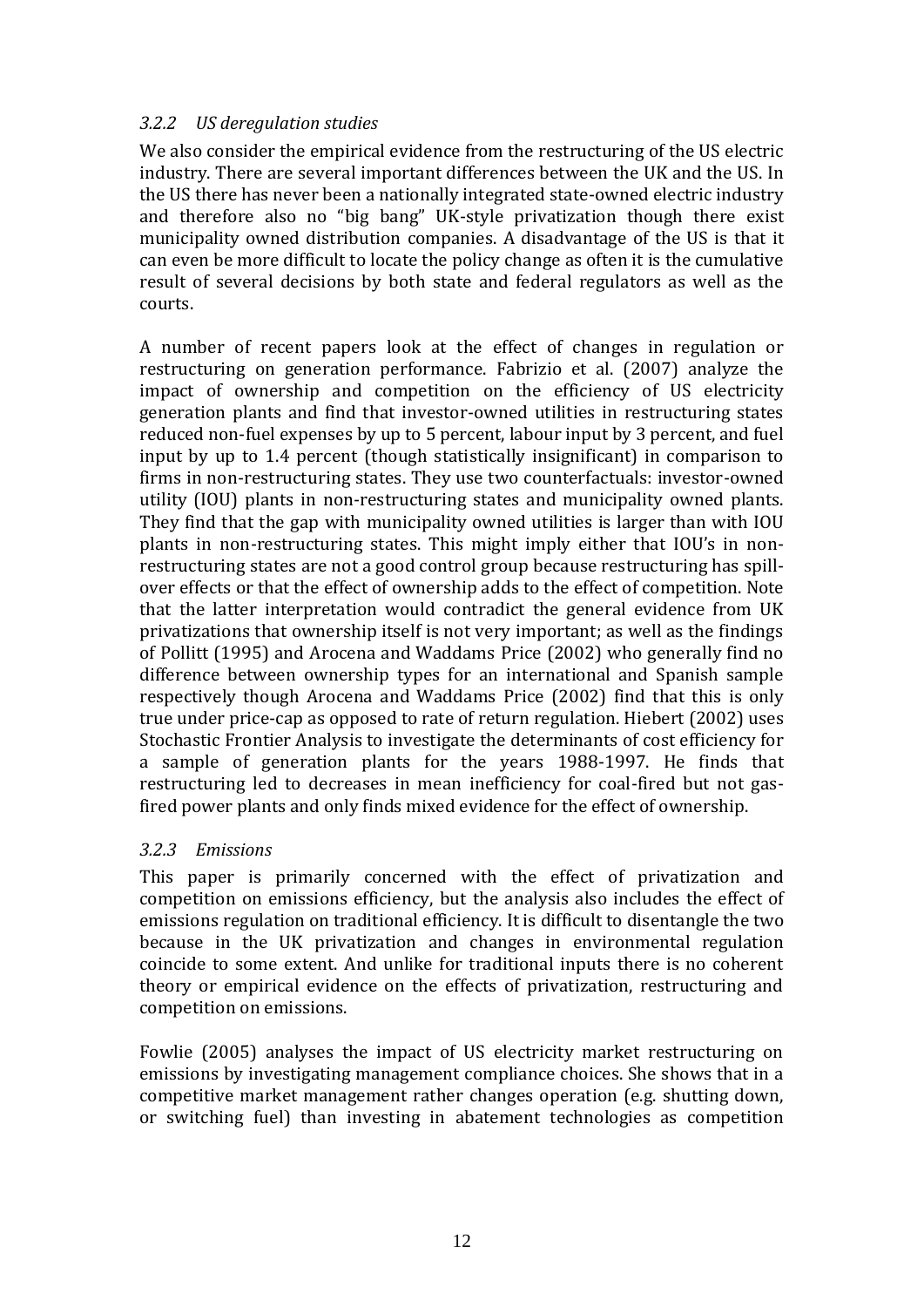increases uncertainty and the cost of capital.<sup>11</sup> Given that capital intensive abatement solutions are more effective as shown by Fowlie (2005) the introduction of competition increases emissions. Thus, the same mechanism - the substitution of low capital cost technologies (i.e. CCGT) for high capital cost technologies – that led to an increase in fuel efficiency might have *decreased* environmental efficiency. We know for the UK that some CEGB planned FGDs were eventually not built which is evidence in support of this argument. However, as we do not have an adequate counterfactual we cannot test this hypothesis. Using past performance as the counterfactual is likely to be a bigger problem for non-traditional than for traditional inputs.

Fowlie (1999) indentifies a second mechanism through which increased competition can lead to an increase in emissions: the "load-factor effect". Here competition leads sellers to adopt a pricing structure that increases off-peak demand (i.e. when load factors are calculated as average load divided by peak load-factors increase) and to the extent that coal provides base-load emissions increase. These arguments are based on the assumption that privatization and restructuring increase competition. Mansur (2007) on the other hand argues that restructuring might increase market power and thereby affect the output allocation across plants. Now the impact on emissions depends on the technology of the competitive fringe. Following this argument UK privatization should lower industry emissions because competitive new entry typically relied on low-emissions gas. As for traditional inputs an important issue is competition. But unlike for traditional inputs competition can be good *or* bad for emissions depending on the technology. To some extent these arguments assume that emissions constraints are not binding which might be true for parts of the US where polluters can buy permits. Arocena and Waddams Price (2002) find that in Spain emissions constraints were binding and when comparing public and private generators find that these constraints imply a higher cost for the latter in terms of forgone output. In the UK all the relevant instruments are command and control though as we argued above constraints might not be binding.

There are theoretical arguments that environmental regulation negatively affects traditional input efficiency. First, environmental regulation might hamper product market competition through cost increases and restrictions on competition (Heyes, 2009). And as we saw above competition feeds back to emissions. Second, several papers investigate the hypothesis that environmental regulation reduces efficiency for traditional inputs. Gollop and Roberts (1983) and Bernstein et al. (1990) for instance show that productivity and efficiency decreased with the introduction of sulphur emission controls in the US. However, Barla and Perelman (2005) find that for 12 OECD countries sulphur emission restrictions have no effect on efficiency at the country level. They believe that this is the case because any negative effects are off-set by technological change that results from implementing the emission restrictions.

1

 $11$  The literature is inconclusive as to whether competition increases innovation. Whereas some find that competition increases technological change others find the opposite. See for instance Levin et al. (1987), Hannan and McDowell (1984), and Genesove (1999).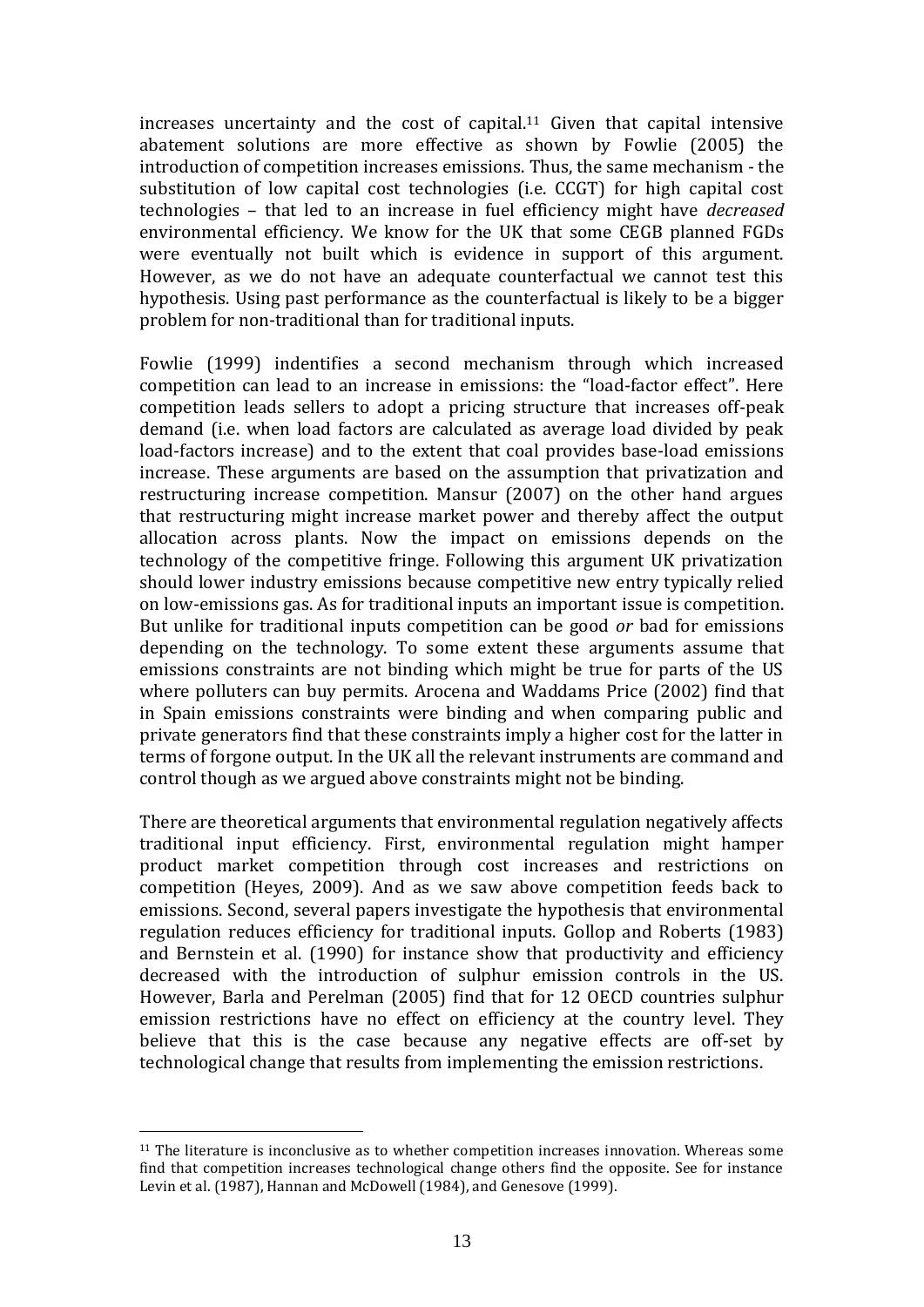To summarize, the literature provides evidence for a positive effect of privatization and competition on firm performance at least for traditional inputs. For non-traditional inputs the effect could be either way. Most authors agree that the biggest effects on traditional inputs are associated with changes in management incentives or competition irrespective of the actual change of ownership.

# **4 Hypotheses**

For our hypotheses we will again distinguish the privatization (1990-1994), restructuring (1995-1998), and competition (1999-2002) periods as discussed above. The literature on privatization and restructuring acknowledges possible anticipatory effects in particular due to the change of management or management incentives before actual privatization. However, for the UK ESI we are not aware of any changes in management or management incentives before privatization. Our first hypothesis therefore is:

#### *Hypothesis 1: there is no break in the efficiency for any of the inputs before privatization.*

The literature on the effects of privatization concludes that privatization is necessary but not sufficient for significant performance improvements. This also seems to be the case here as privatization was followed several years later by a reduction of political interference in fuel choice, changes in market structure, and changes in trading regimes. However, management was free to shed labour at privatization. Therefore our second hypothesis is:

#### *Hypothesis 2: there is no break associated with an efficiency increase for any of the inputs during the privatization period except for labour.*

Political interference decreased and competition developed in the second half of the 1990s when incumbents were forced to divest generation plants to competitors in 1996, retail competition started in 1998, and US firms entered the market around the same time. Assuming that labour had been reduced to efficient levels before our third hypothesis is:

#### *Hypothesis 3: there is a break associated with an efficiency increase for fuel during the restructuring period.*

Last we turn to the three air emissions. All emissions and especially CO2 for which there is no abatement technology are closely related to fuel use. The same is true for SO2 and NOx once we control for abatement technologies. Therefore, and despite of not controlling for NOx abatement technology other than through plant-epoch fixed effects our fourth hypothesis is:

#### *Hypothesis 4: there are no breaks for CO2, SO2, and NOx independently of any breaks in fuel efficiency.*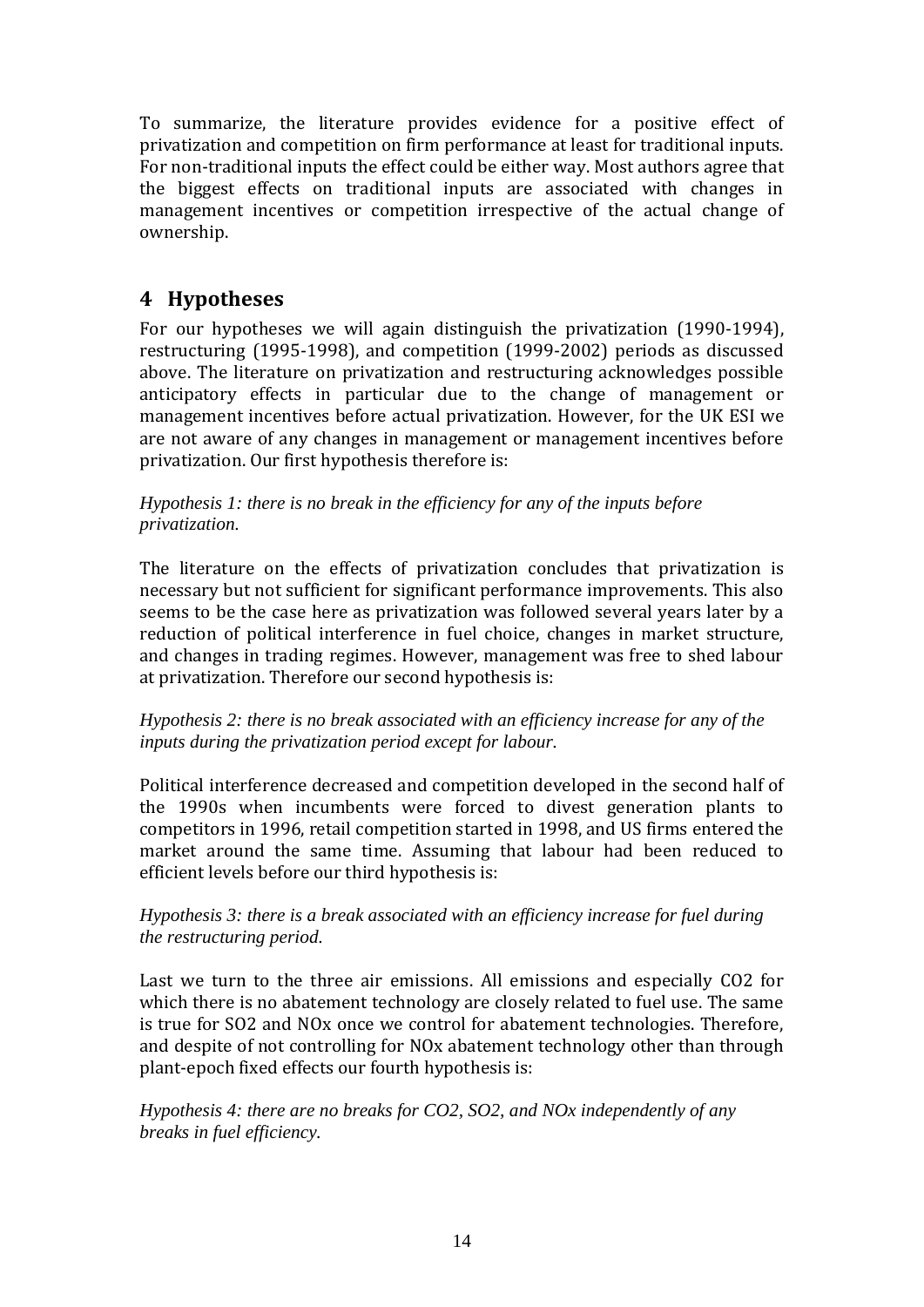And the relation between fuel efficiency and emissions efficiency should be positive for CO2 and SO2 but negative for NOx at least for gas-fired stations.

#### **5 Empirical Model**

1

Our model has three main characteristics: the generation technology, efficiency, and the structural breaks in efficiency. As usual efficiency is a function of the technology. Following Fabrizio et al. (2007) we derive plant-level factor demands from a behavioural model constraint by the technology. This model is somewhat different from a standard production model and has the advantage of being better suited to the input substitution patterns in electricity generation. It has the practical advantage of allowing us to estimate single factor demand functions without being constrained to a single factor efficiency measure. Also, individual demand functions allow different inputs to be affected by policy changes at different points in time. And we maximize the number of observations for each input as our data is highly unbalanced with gaps.<sup>12</sup>

Fabrizio et al. (2007) start with the observation that a standard Cobb-Douglas production function where output is a function of current inputs is not a good representation of the short-run production decision at the plant level. They distinguish between "probable" and "actual" output. Observed or actual output could be more or less than planned output because actual demand differs from expected demand or because of unexpected changes in plant availability. Actual output is modelled as a Leontief production function of probable output and fuel input. Probable output is a function of capital which is embedded in the constant, labour, and materials. Thus, whereas non-fuel inputs are determined before production takes place fuel varies with actual production. The key feature of the model is that "actual" output equals "probable" output multiplied by a shock that is observed by the plant managers but not by the researcher. This Leontief production function allows for the medium-run substitution between material and labour but does not allow either to substitute for fuel in the short run. Also, in the short run capital cannot be substituted for and therefore is embedded in plant fixed effects. We slightly modify the original model and include nonplant fixed effects. We slightly modify the original model and include non-<br>traditional inputs in the same way as traditional inputs. Equation (1) gives actual<br>output:<br> $Q_{\cdot}^{A} = \min \bigg[ g(E_{\mu}, \Gamma^{E}, \varepsilon_{\mu}^{E}), f(C_{\mu}, \Gamma^{C}, \varepsilon$ output: *E*,  $\varepsilon_n^E$ ,  $f(C_n, \Gamma^C, \varepsilon_n^C), h(S_n, \Gamma^S, \varepsilon_n^S), q(X_n, \Gamma^X, \varepsilon_n^X)$ 

traditional inputs in the same way as traditional inputs. Equation (1) gives actual output:  
\n
$$
Q_{it}^{A} = \min \left[ g\left(E_{it}, \Gamma^{E}, \varepsilon_{it}^{E}\right), f\left(C_{it}, \Gamma^{C}, \varepsilon_{it}^{C}\right), h\left(S_{it}, \Gamma^{S}, \varepsilon_{it}^{S}\right), q\left(X_{it}, \Gamma^{X}, \varepsilon_{it}^{X}\right), \right] \tag{1}
$$
\n
$$
Q_{it}^{A} = \min \left[ Q_{it}^{P}\left(K_{i}, L_{it}, M_{it}, \Gamma^{P}, \varepsilon_{it}^{P}\right) \exp\left(\varepsilon_{it}^{A}\right) \right]
$$

where  $Q^A$  and  $Q^P$  stand for actual and probable output respectively and  $Q^A_{it} = Q^P_{it} * \exp\left(\varepsilon^A_{it}\right)$ . K, L, M, and E denote capital, labour, materials, and fuel input. C, S, and, X represent CO2, SO2, and NOx emissions. The reason for adding nontraditional inputs in this fashion is that they are a function of fuel input and therefore are not decided upon before production takes place. Moreover, plantlevel emission limits might constrain production especially in the case that

<sup>12</sup> When using a production function one could allow breaks associated with each individual input which should produce similar results.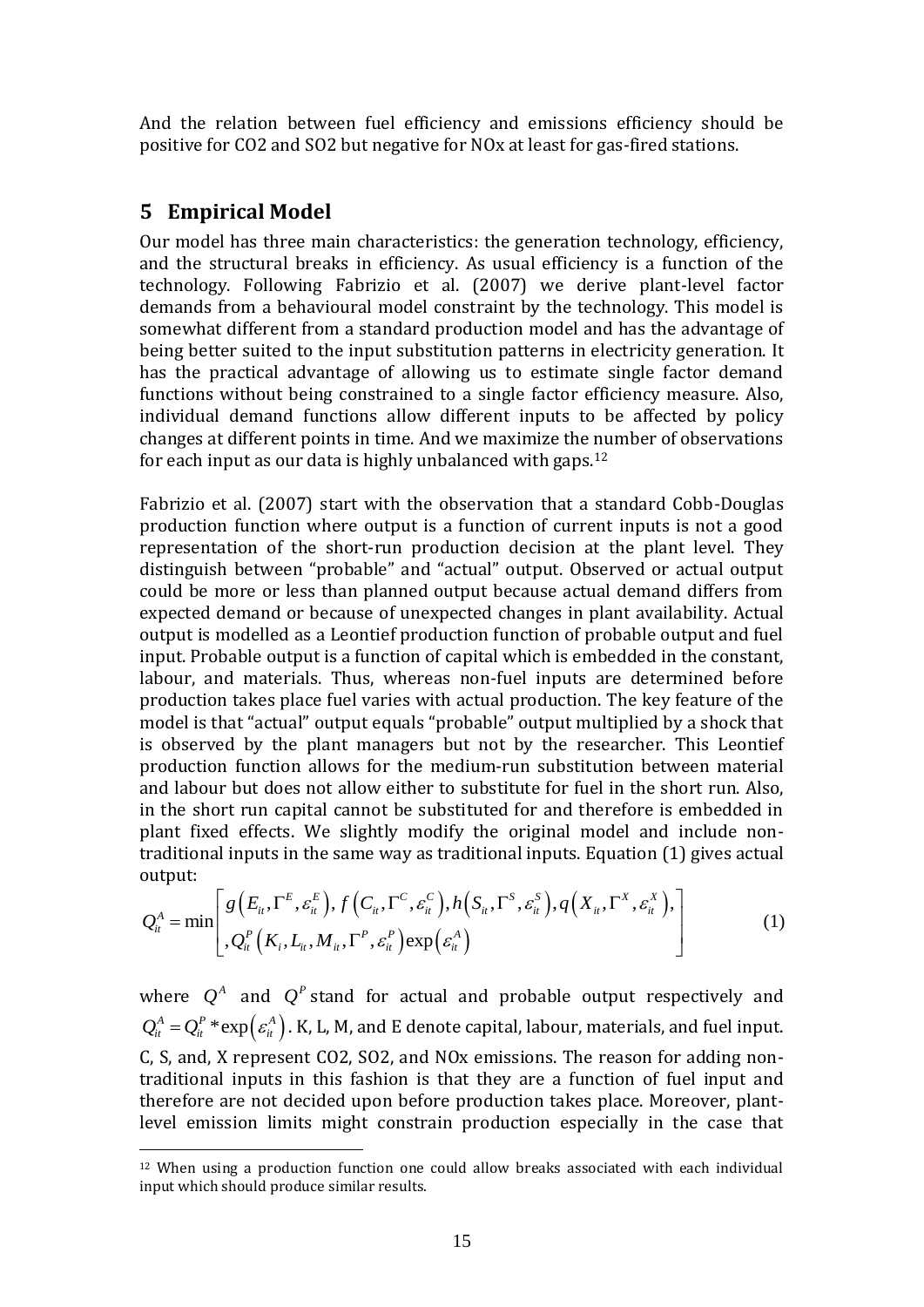abatement technology fails.  $\Gamma$  denotes the coefficient vectors and  $\varepsilon$  represents standard error terms.

In order to derive factor demands for labour and materials the model assumes cost-minimization behaviour constrained by a Cobb-Douglas production function where probable output is a function of capital, labour, and materials. Capital is not an input into the cost minimization problem because it is assumed fixed in the short run. The assumption of cost-minimization might be restrictive as it is likely that the CEGB (and possibly the privatized plants) did neither maximize productive nor allocative efficiency. Also the focus on the short run might underestimate the benefits of privatization as Arocena and Waddams Price (2002) find that private generators have a higher allocative efficiency in the long run. See Fabrizio et al. (2007) for the details of this derivation. The resulting labour demand equation is:

$$
\log(L_{it}) = \beta_1^L \log(Q_{it}^A) + \beta_2^L \log(W_{it}) + \alpha_i^L + \varepsilon_{it}^A
$$
 (2)

Where labour is a function of actual output, capital (embedded in the constant) and the wage. Due to a lack of data we do not derive a demand for materials. Unlike for labour and materials fuel input does not depend on price. Its price only enters indirectly through the output the plant is dispatched to produce as the fuel price affects the merit order. Assuming that  $g(\mathbb{D})$  is monotonically increasing inversion produces the following fuel demand equation:

$$
\log(E_{it}) = \beta_i^E \log(Q_{it}^A) + \alpha_i^E + \varepsilon_{it}^E
$$
\n(3)

The same reasoning leads to the demand functions for CO2, SO2, and NOx:

$$
\log(C_{ii}) = \beta_i^C \log(Q_{ii}^A) + \alpha_i^C + \varepsilon_{ii}^C
$$
\n(4)

$$
\log(S_{it}) = \beta_i^s \log(Q_{it}^A) + \alpha_i^s + \varepsilon_{it}^s
$$
  

$$
\log(S_{it}) = \beta_i^s \log(Q_{it}^A) + \alpha_i^s + \varepsilon_{it}^s
$$
 (5)

$$
\log(S_{ii}) - \beta_i \log(Q_{ii}) + \alpha_i + \varepsilon_{ii}
$$
  
\n
$$
\log(X_{ii}) = \beta_i^X \log(Q_{ii}^A) + \alpha_i^X + \varepsilon_{ii}^X
$$
\n(6)

#### **5.1 Identification**

Unlike Fabrizio et al. (2007) we have no cross-sectional control group as all UK thermal plants were privatized in 1990 (or shortly thereafter in Scotland in 1991 and Northern Ireland in 1992). We identify the impact of privatization and competition as structural breaks across time. Our counterfactual is a plant's own past performance. A weakness of this approach is that we cannot distinguish between the impact of the natural experiment(s), i.e. privatization and related policy changes and other changes in time like changes in ownership after privatization. Waddams Price and Weyman-Jones (1996) regress an efficiency score on a regime dummy and a trend interpreting the later as underlying technical change and therefore part of the counterfactual.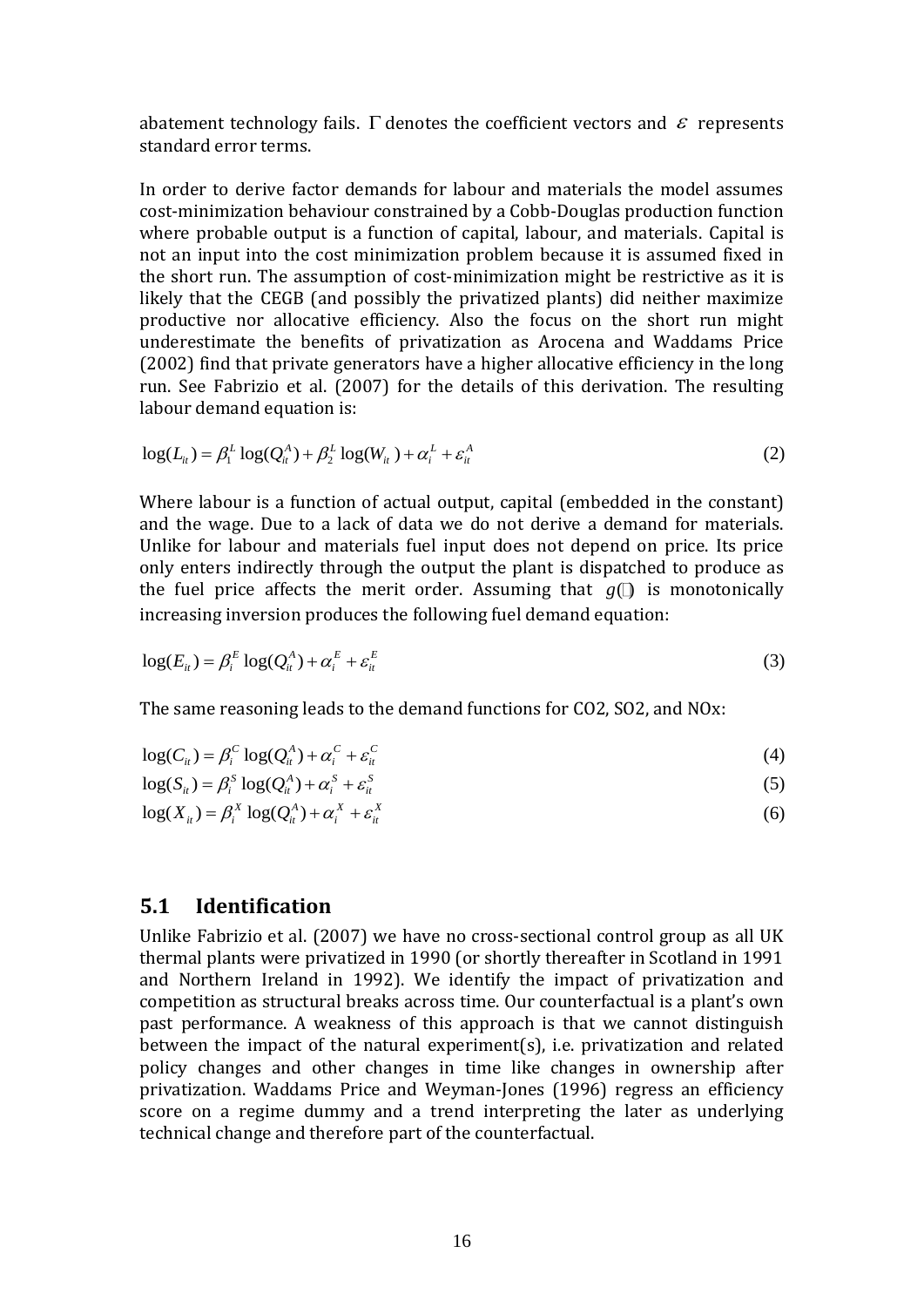Building on our theoretical model above, Equations (1) to (6) we introduce a generic input demand equation where input *N* (Fuel, Labour, CO2, SO2, NOx) for firm *i* in year *t* and regime *r* is a function of output (NET GWH), input price (PRICE), an indicator for the presence of FGD plant (FGD), a variable measuring the vintage of the plant (AGE), plant-epoch fixed effects ( $\alpha_i^N$ ), a trend (t), and a regime constant (POST) that switches on after a given year. Plant-epoch effects represent a given plant for the period where its capacity does not change. Depending on how often its capacity changes a plant is associated with several plant-epoch effects. Note that the FGD indicator captures the presence but not necessarily the operation of the FGD. We opt to include a trend instead of yearfixed effects because the latter absorb all the variation across regimes and thus

produce constant values for the break test statistic.  
\n
$$
\log(N_{ir}) = \beta_1^N \log(NET \text{ GWH}_{irt}) + \beta_2^N \log(PRICE_{irt}^N) + \beta_3^N \log(FGD_{irt}) + \beta_4^N AGE_{irt} + \beta_5^N POST_{irt} + \alpha_i^N + t^N + \varepsilon_{irt}^N
$$
\n(7)

The regime constant allows for different average input usage for given output between regimes, i.e. the periods before and after the break. Thus, the intercept change is common for all plants and the regime constant can vary with the sample composition in spite of the inclusion of fixed effects. Alternatively one could allow each plant to break at a different date (or not at all). One issue here is that such an approach would not allow for plant-epoch effects as it requires plant-fixed effects. For fuel and the non-traditional input demands we drop the terms including price following our theoretical model above. And for labour we observe the wage at the regional instead of plant level. The wage variable is nominal and based on data from the New Earnings Survey (published by the UK Office for National Statistics). This is a partial change model as we do not allow all coefficients to change with the regime. The implicit Null for all hypotheses is  $\beta_5^N=0$ .

We include a variable for age because an important determinant of a plant's efficiency is its vintage according to Bantock and Longhurst (1995). Joskow and Schmalensee (1987) find that plant performance "deteriorates significantly" with age. There seems to be a trade-off between thermal efficiency and reliability (companies retreat from the technological frontier but in-house engineering and design leads to better performance). However, Hiebert (2002) states that length of service might actually increase performance as local management learns to better operate the plant. Pollitt (1995, p. 132) finds no significant age effect for a sample of base load plants. The trend variable should pick up exogenous changes in technology. There remain potentially important factors that we cannot control for, such as an individual plant's rank in the merit order. After privatization different plants might have been called on, peaking plants might be different, which would affect average performance as discussed by Knittel (2002).

For each demand equation we model a single, abrupt, and known or unknown break. The model is restricted in these ways for the following reasons. Though the actual break might be gradual to model the break as abrupt is more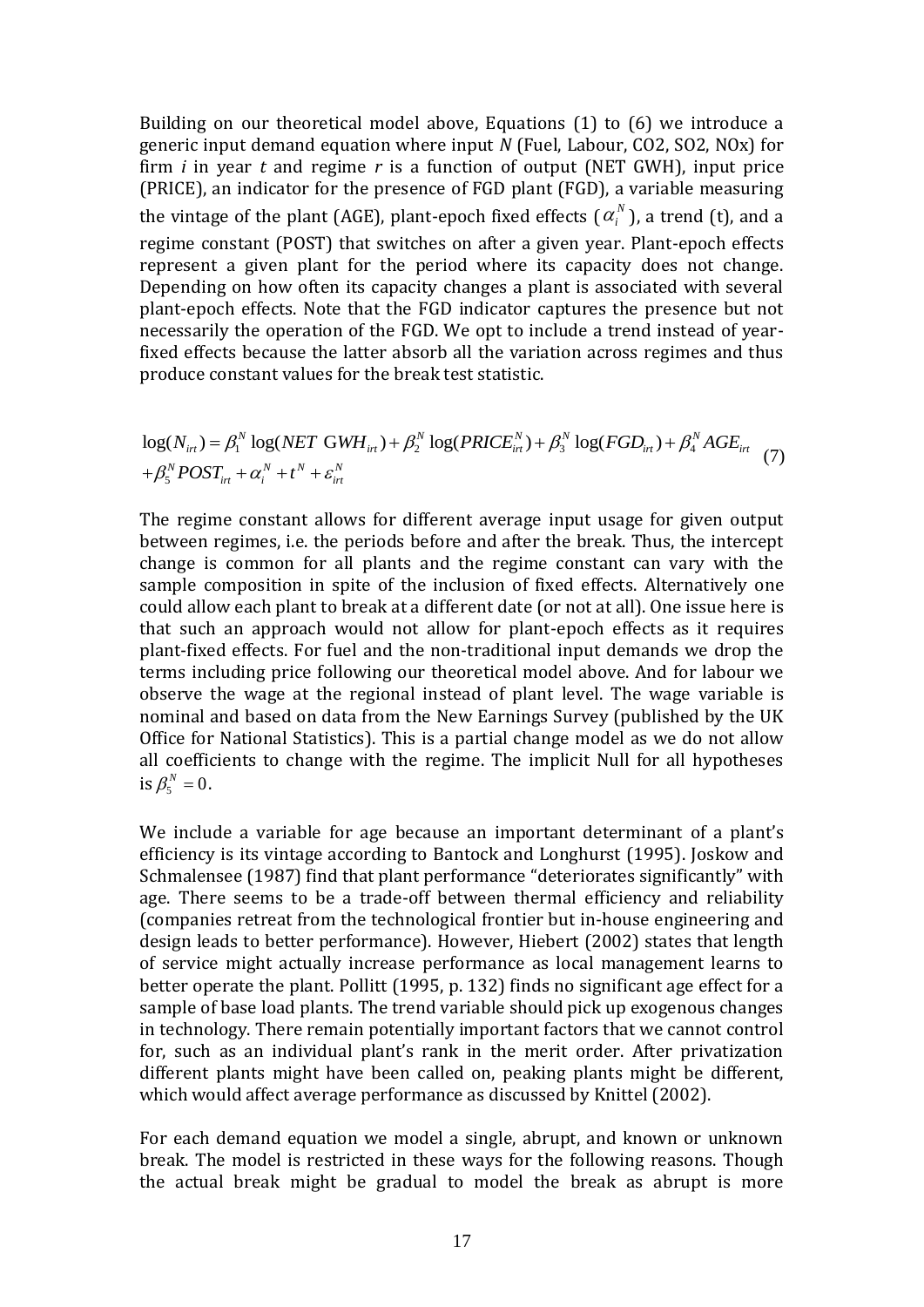parsimonious and allows for formal inference. The assumption of a single break could be relaxed. Bai (1997) proposes an iterative procedure where first a break is identified, then the sample split at the break, and each sub-sample is tested for a break. But as our sample is rather short we do not do this here. Unlike many previous studies we do not assume that the break dates are known. The reason is that even though the dates for the various regulatory changes are known there is no theoretical guidance as to when exactly the impact occurs as discussed above. The literature distinguishes between testing for structural breaks and estimating a particular break date. We follow this distinction and use a standard F-test to test for structural breaks and the global minimum of the sum of squared residuals (SSR) of the unrestricted model (i.e. allowing for breaks) as an estimate for the break date (Bai, 1994). The F-test is based on the general idea that when the break point is unknown and the error variance is the same across the two regimes one should select the break point which corresponds to the smallest total sum of squared residuals (or the highest F-statistic) (Kennedy, 2003, p. 113). The maximum F and the minimum SSR coincide only if the errors are homoskedatic. Moreover, Hansen (1997) suggests that local minima of the SSR can be viewed "cautiously" as estimates of multiple breaks. If the break date is known the F-statistic (Chow-statistic) is a good statistic when testing for a structural break. However, if the break date is unknown a better statistic is the maximum F-statistic (Quandt-statistic) for a sequence of F-statistics over a window of candidate break dates (Quandt, 1960). Hansen (2001) explains that the Quandt statistic is to be preferred because using the Chow-statistic similar break dates (i.e. adjacent years) can produce different results. The critical values for the Chow-statistic and the Quandt statistic differ. If the break date is known the test statistic follows an F-distribution if not it follows a non-standard distribution derived and tabulated by Andrews (1993) and Andrews (2003)13. The Andrews critical values tend to be twice as high as the values of the Fdistribution. Intuitively, the test is more "demanding" because the break is unknown. Our window for candidate break dates is 1985-2002 which implies a trim factor of about 0.15 for the Andrews critical values. This window opens several years before privatization and closes one year after the introduction of NETA in March 2001.

Another issue for identification is that supply is likely to be endogenous because it is correlated with shocks. For instance a production failure would reduce output and fuel input simultaneously. Fabrizio et al. (2007) tackle this issue using state-level demand as an instrument for supply. But even though endogeneity biases the coefficient estimates it does not bias the test for structural change according to Perron and Yamamoto (2008). Actually break tests based on instrumental variable (IV) regressors are less precise than tests based on standard OLS regressors. One reason for this result is that the generated IV regressors have less quadratic variation than the original regressors. We use robust OLS estimators to test for structural breaks and a robust generalized method of moments instrumental variable estimator

<u>.</u>

<sup>13</sup> The critical values are tabulated by *p*, the number of coefficients that are allowed to change and π, the trim factor. A trim factor is expressed as a fraction between 0 and 1 and gives the interval [π, 1-π] of the sample over which breaks are allowed to occur. Thus if the sample is of length 10  $\pi$ =0.2 implies that the window for candidate breaks is observations 2 to 8.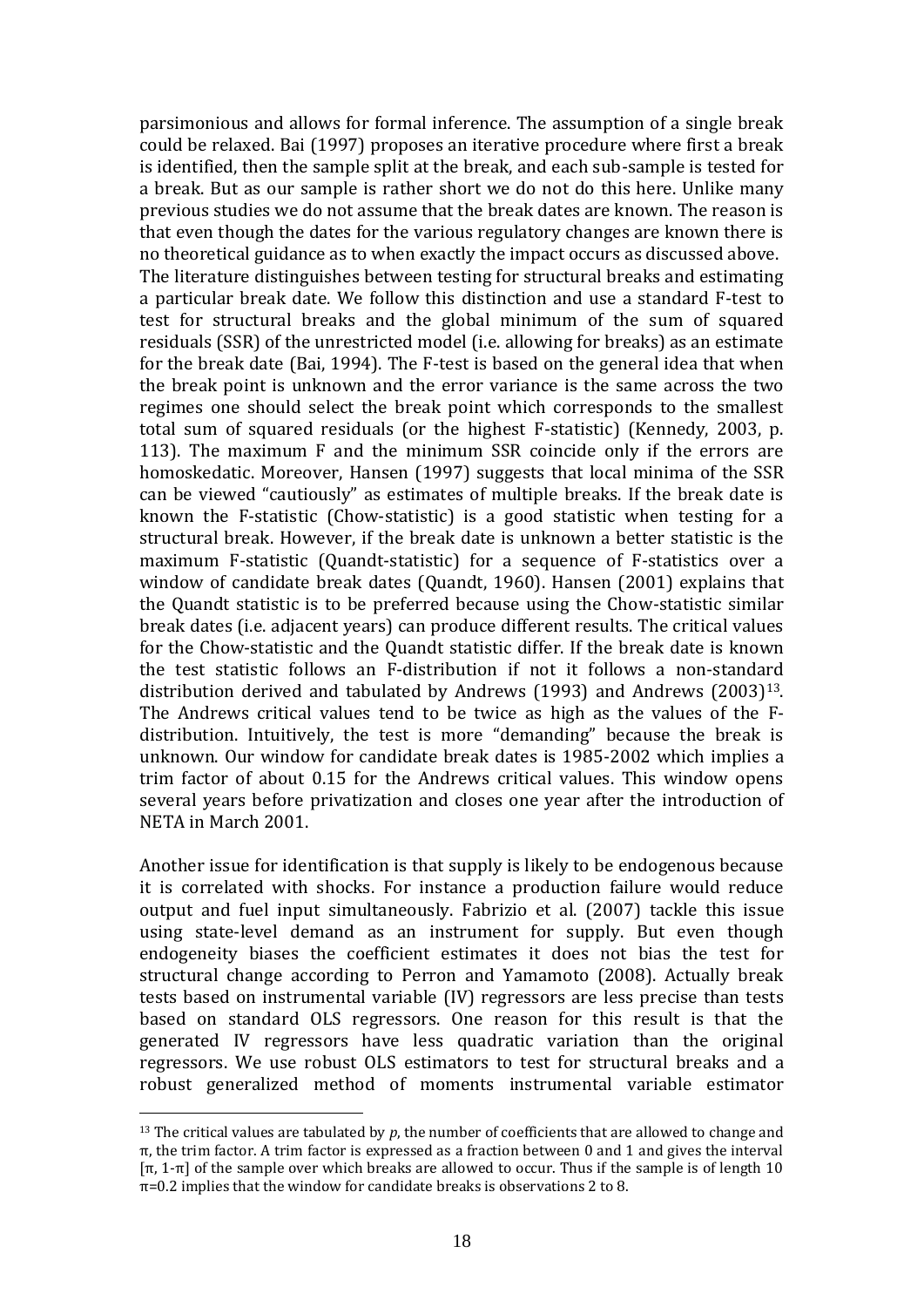(GMMIV) to estimate the coefficients associated with the breaks. The instruments for supply are the plant's fuel type and the total supply by CCGT and nuclear plants. All three instruments should be uncorrelated with shocks to plant availability. But at the same time the instruments reflect a plant's position in the merit order and therefore are correlated with supply. Using these instruments we find that supply is endogenous. Last there is attrition. The entry and exit of plants might be important for our results because different plant types react differently to changes in ownership and competition. For instance, firms might decide to improve performance only at specific plants in response to policy changes. This is important because our regime dummy captures the *average* effect across plants. In order to see how the industry-level plant mix affects our results we alternatively restrict our full sample to plants that are observed for at least 19 out of 25 years. Effectively the restricted sample consists of coal-fired stations that we observe both before and after privatization. The data, variables and samples are described in more detail in the next section.

### **6 Data and Summary Statistics**

Several people have compiled our data set over several years. Besides firm and industry publication we also obtained data from several companies directly. Our full sample includes conventional thermal plants, CCGT plants, and a few CHP plants. Nuclear and renewable plants are excluded because for non-thermal generators the measurement of fuel input is not straight forward. Also, they do not produce the same emissions as thermal plants.<sup>14</sup> Due to its patch work collection the data has several shortcomings. We know (or suspect) that sometimes different sources define the variables in different ways. For instance, whereas some data is based on financial years other data is based on calendar years. We correct for this by constructing calendar year data from the weighted financial year data (weights are simply the number of months). There are large gaps in our data. [Figure 2](#page-21-0) and [Figure 3](#page-21-1) illustrate these gaps for the supply variable (i.e. electricity output) for the full and restricted samples respectively. It gives the count of identified observations by year and fuel in the upper panel and the count of observations for which supply is not missing in the lower panel.

<u>.</u>

<sup>&</sup>lt;sup>14</sup> This point is also discussed by Pollitt (1995, p. 26, endnote 3).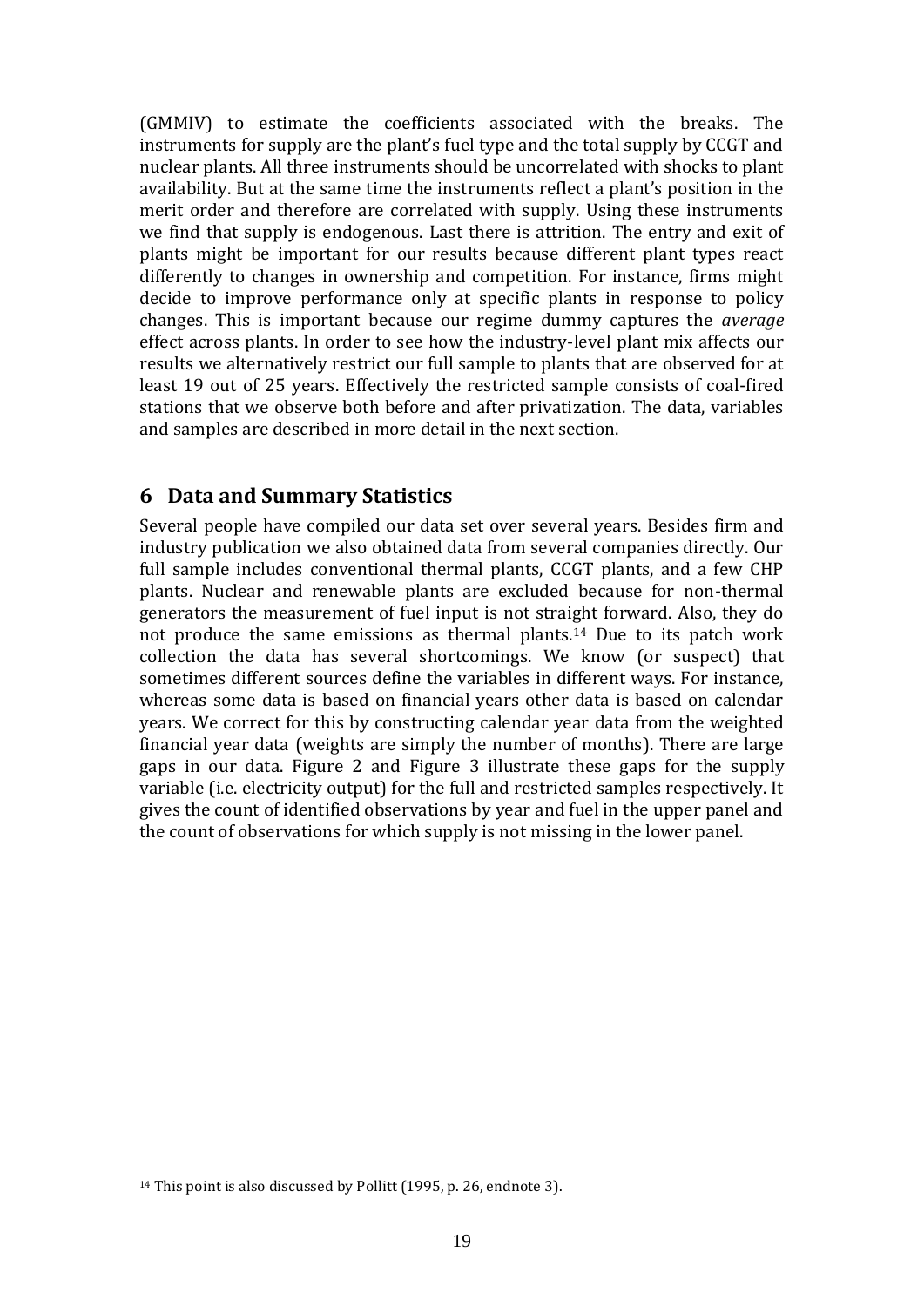

<span id="page-21-0"></span>**Figure 2: Count of Observations by Year (Full Sample)**



**Figure 3: Count of Observations by Year (Restricted Sample)**

<span id="page-21-1"></span>For the full sample it is interesting to see that in the absence of any reporting obligations starting just before privatization it is much more difficult to obtain the data. But this trend seems reversed in the late 1990s possibly due to mandatory environmental reporting and possibly the industry reached a new equilibrium where non-reporting conferred no competitive advantage any longer. Therefore we cannot say that the missing values are entirely random in the time-series. But we have no reason to believe that the same is true for the cross-section. For the restricted sample there are much fewer gaps throughout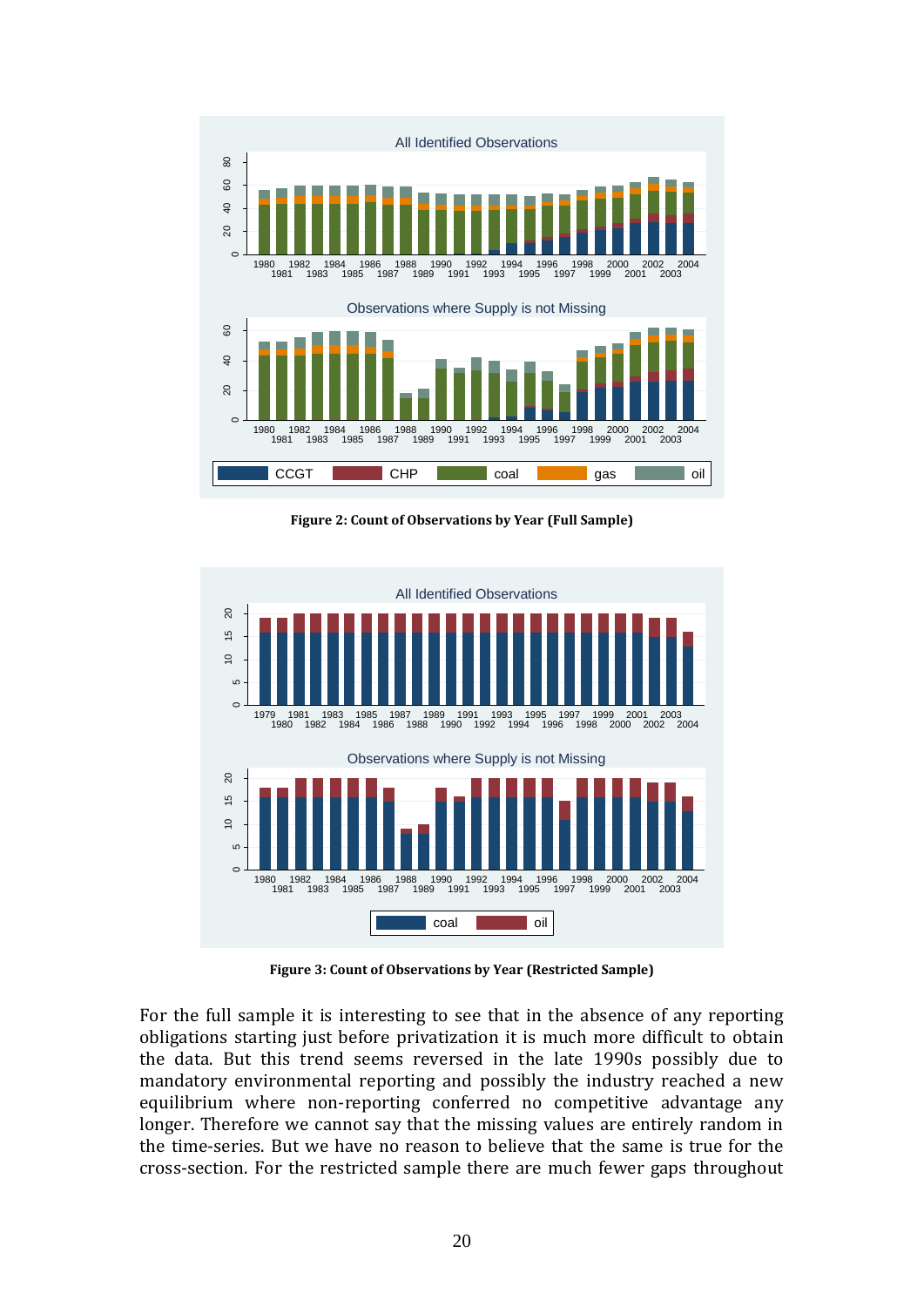the 1990s. Note that the drop in the number of observations towards the end of the samples is likely to be due to closure of older coal-fired stations. The two figures also allow us to compare the plant mix across the two samples. Whereas all plant types are included in the full sample only coal and oil plants are included in the restricted sample.

In order to minimise the number of gaps we derived missing observation where possible. For instance, missing observations for CO2 emissions were derived from supply. The appendix gives more detail on these calculations. Though filling gaps this way may introduce some bias we believe it is better than having an even larger number of missing observations. One potential bias we are aware of is the derivation of CO2 before privatization. Since there is virtually no data available on emissions before privatization we derived CO2 from supply for these years. The result is that fuel and CO2 efficiency in our sample (see [Figure](#page-24-0)  [4\)](#page-24-0) are more closely related than it is likely to be actually the case. We believe that plants as well derive emissions from fuel input for reporting purposes. For SO2 and NOx we did not attempt to fill the missing values before privatization because the relationship between fuel and emissions is less straightforward. All the variables and their measurements are summarized in [Table 3.](#page-22-0)

<span id="page-22-0"></span>

| Variable         | Definition                                                                |
|------------------|---------------------------------------------------------------------------|
|                  | Dependent variables                                                       |
| Fuel             | log (Mtce/year)                                                           |
| Labour           | log (number of employees/year)                                            |
| CO <sub>2</sub>  | log (kt CO <sub>2</sub> /year)                                            |
| SO <sub>2</sub>  | log (kt SO <sub>2</sub> /year)                                            |
| NOx              | log (kt NO <sub>x</sub> /year)                                            |
|                  | Independent variables                                                     |
| Supply (NET GWH) | log (net GWh/year)                                                        |
| Capacity         | log (net MW)                                                              |
| <b>FGD</b>       | 1 if FGD fitted; 0 otherwise                                              |
| Age              | number of years since first unit commissioned                             |
| Trend            | time trend                                                                |
| Wage             | log (regional wage, index)                                                |
| <b>POST</b>      | structural break indicator: 1 if year $\ge$ year of<br>break; 0 otherwise |

#### **Table 3: Variables and Measurement**

[Table 4](#page-23-0) gives summary statistics. Note that due to the gaps in the data the number of observations varies greatly between the different variables. Overall the data set covers the years 1980 to 2004 except for SO2 and NOx. For these two emissions our data set only starts in 1988 slightly weakening our results as effectively we are not able to investigate breaks before or at privatization but only afterwards. When comparing the full and restricted samples we see that the number of observations is more than halved. Mean values for fuel input, supply, and capacity are much higher indicating that the restricted sample contains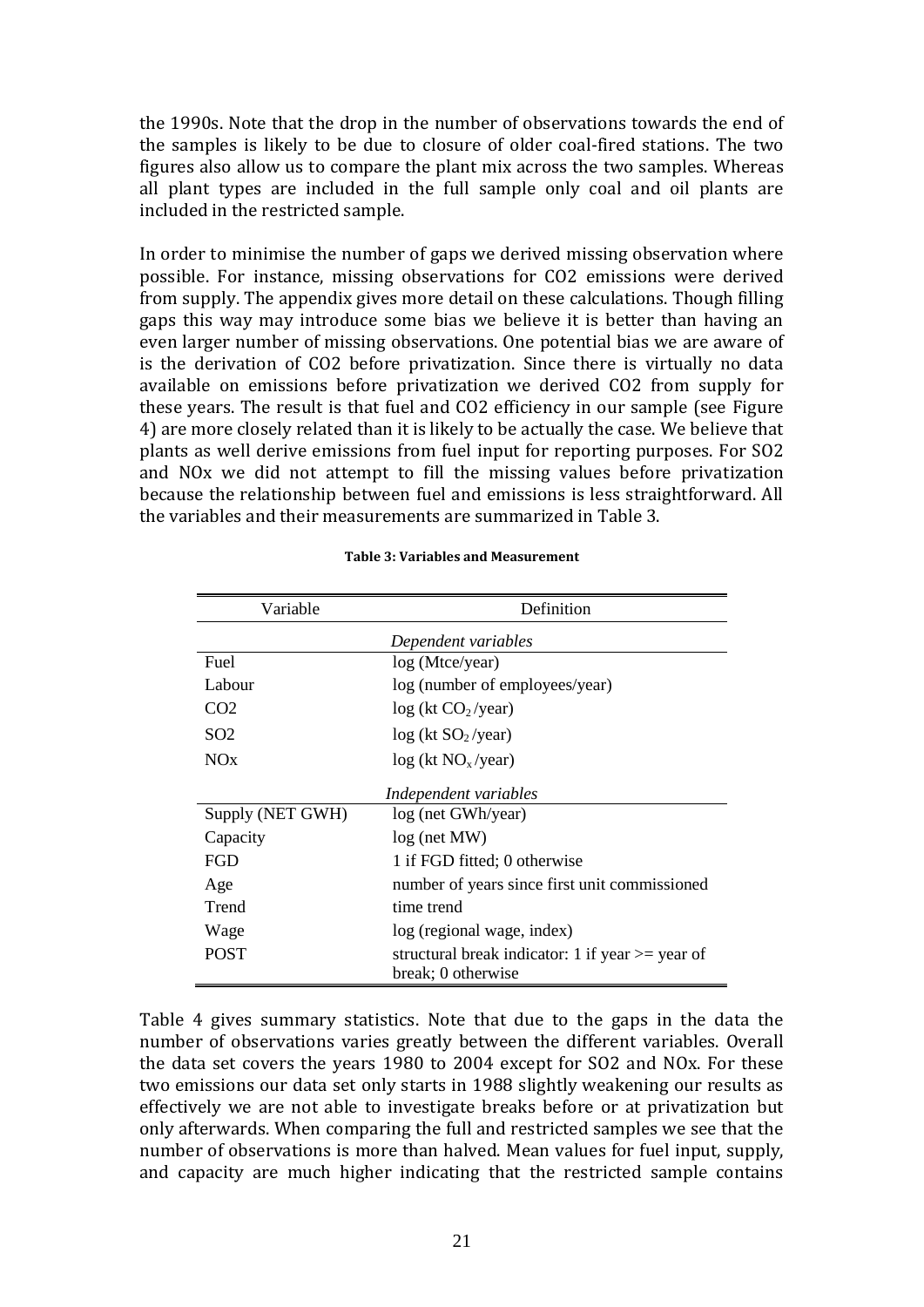much larger plants. Also, the mean value for age for the restricted sample is double that of the full sample.

<span id="page-23-0"></span>

| Variable              |      |                        | <b>Full Sample</b> |        |                 |      |              | <b>Restricted Sample</b> |         |                 |
|-----------------------|------|------------------------|--------------------|--------|-----------------|------|--------------|--------------------------|---------|-----------------|
|                       | Obs. | Mean                   | St. Dev.           | Min.   | Max.            | Obs. | Mean         | St. Dev.                 | Min.    | Max.            |
| Fuel                  | 1149 | 1.532                  | 1.702              | 0.001  | 11.038          | 456  | 2.657        | 2.066                    | 0.003   | 11.038          |
| Labour                | 445  | 272.249                | 235.016            | 1.000  | 1130.000        | 217  | 428.871      | 243.130                  | 41.000  | 1130.000        |
| CO <sub>2</sub>       |      | 1176 3235.121 3827.232 |                    |        | 1.488 25100.000 |      |              | 466 5935.283 4647.307    |         | 5.630 25100.000 |
| SO <sub>2</sub>       | 533  | 31.888                 | 46.784             | 0.000  | 269.300         | 245  | 59.414       | 55.591                   | 0.243   | 269.300         |
| <b>NO<sub>x</sub></b> | 615  | 9.132                  | 13.401             | 0.000  | 87.979          | 245  | 18.200       | 16.493                   | 0.090   | 87.979          |
| Supply                |      | 1175 4068.328 4538.680 |                    |        | 1.000 29000.000 |      |              | 456 6854.263 5550.595    |         | 5.375 29000.000 |
| Capacity              | 1493 | 886.730                | 778.557            | 31.000 | 3960.000        |      | 523 1547.373 | 826.227                  | 120.000 | 3960.000        |
| Load factor           | 1155 | 45.121                 | 29.268             | 0.151  | 176.574         | 452  | 46.279       | 24.755                   | 0.151   | 104.967         |
| Wage                  | 1437 | 272.327                | 92.844             | 99.271 | 474.250         | 493  | 267.790      | 87.191                   | 101.500 | 466.711         |
| Age                   | 1438 | 18.525                 | 11.011             | 0.000  | 47.000          | 514  | 22.767       | 9.288                    | 0.000   | 47.000          |

#### **Table 4: Summary Statistics**

[Table 5](#page-23-1) gives the correlation matrix for the full sample. We do not report the correlations for the restricted sample as they are fairly similar. All the inputs are positively correlated with supply and capacity. Naturally, these correlations are the lowest for labour. One interesting observation is that all inputs are positively correlated with the age but negatively correlated with the trend suggesting that they contain different information and should both be included in the model.

<span id="page-23-1"></span>

|                 | 1             | 2    | 3                                 | 4            | 5 | 6                                                           | 7 | 8    | 9 | 10 | 11 |
|-----------------|---------------|------|-----------------------------------|--------------|---|-------------------------------------------------------------|---|------|---|----|----|
| Fuel            | 1             |      |                                   |              |   |                                                             |   |      |   |    |    |
| Labour          | $2 \mid 0.68$ |      |                                   |              |   |                                                             |   |      |   |    |    |
| CO <sub>2</sub> | 3 0.99        | 0.73 | -1                                |              |   |                                                             |   |      |   |    |    |
| SO <sub>2</sub> | 4 0.81        |      | 0.80 0.85                         | $\mathbf{1}$ |   |                                                             |   |      |   |    |    |
| NOx             | 5 0.91        |      | $0.82$ 0.94 0.91                  |              |   |                                                             |   |      |   |    |    |
| Supply          |               |      | $6 \mid 0.98$ 0.59 0.94 0.73 0.84 |              |   |                                                             |   |      |   |    |    |
| Capacity        | 70.77         |      | $0.55$ 0.77 0.60 0.67 0.74        |              |   |                                                             | 1 |      |   |    |    |
| Load factor     |               |      |                                   |              |   | 8 0.39 0.03 0.33 0.21 0.26 0.48 -0.02                       |   |      |   |    |    |
| Wage            |               |      |                                   |              |   | $9-0.12 -0.63 -0.18 -0.42 -0.35 -0.04 -0.10$                |   | 0.29 |   |    |    |
| Age             | 10 0.10       |      |                                   |              |   | $0.31$ $0.18$ $0.22$ $0.23$ $-0.03$ $0.09$ $-0.42$ $-0.19$  |   |      |   |    |    |
| Year            |               |      |                                   |              |   | 11-0.10 -0.59 -0.15 -0.41 -0.32 -0.03 -0.06 0.26 0.98 -0.15 |   |      |   |    |    |

#### **Table 5: Pearson Correlations (Full Sample)**

Next we plot indices for input efficiencies on a log scale (so that lines of constant slope have a constant growth rate) for the full sample in [Figure 4.](#page-24-0) These indices are cross-sectional averages indexed on the year of privatization, 1990. Labour efficiency decreases till privatization and increases dramatically thereafter. Fuel,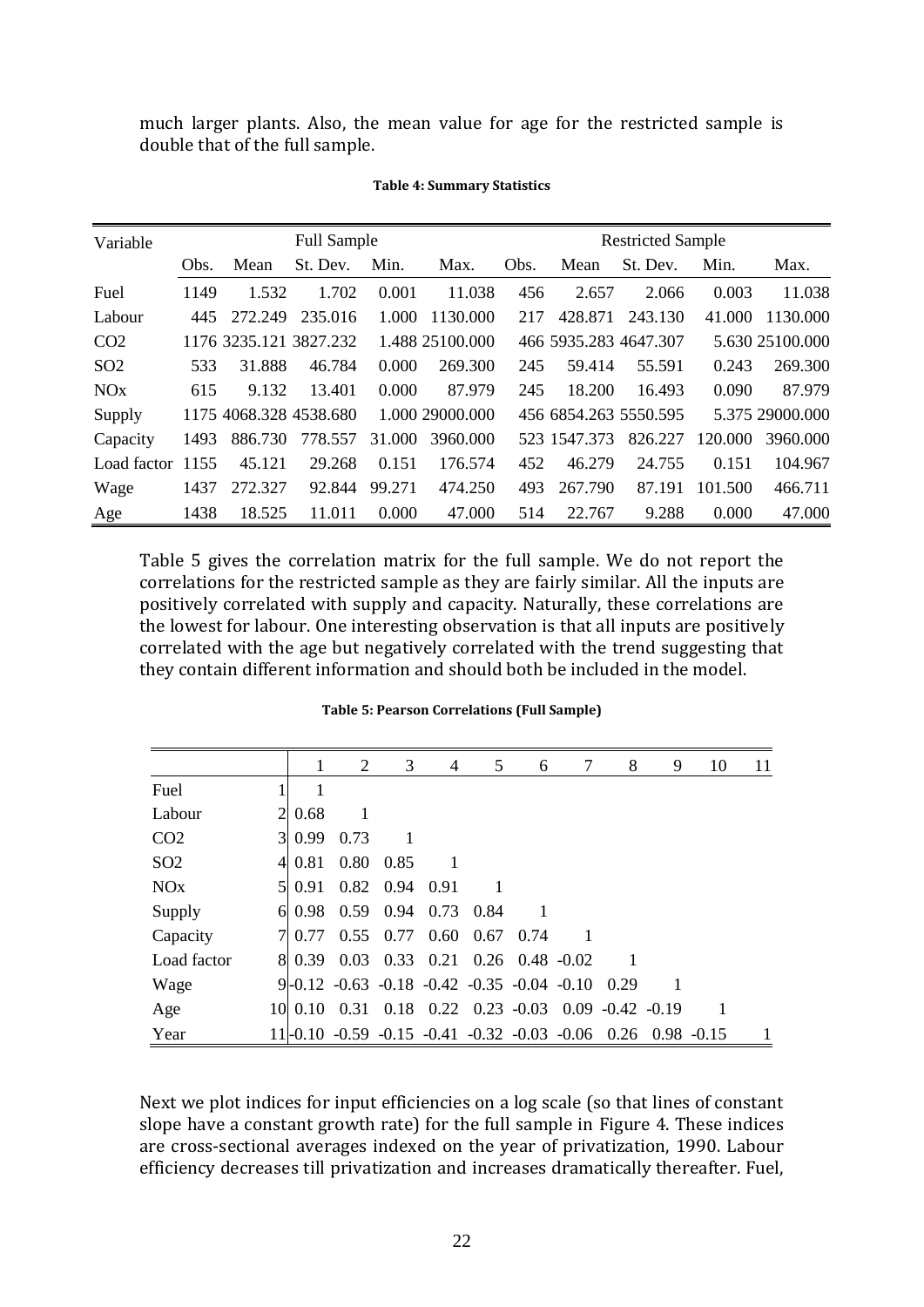CO2, SO2, and NOx efficiencies are virtually unchanged till about 1992 when they start increasing. For fuel and CO2 this upward trend stops in 2000, which is likely due to the moratorium on new gas-fired generation and a subsequent increase in coal burn. There is no visual evidence for a clear structural break around privatization in 1990 except possibly for labour. For the restricted sample (not shown) the picture is similar though efficiencies increase by less.



**Figure 4: Index of Average Input Efficiencies**

### <span id="page-24-0"></span>**7 Results**

Results are presented by demand equation and sample. They distinguish between the break date meaning the year where a break occurs and the corresponding intercept coefficient which gives the level change in efficiency. [Table 6](#page-25-0) gives the years and intercept coefficients for the statistically significant break dates for the full and restricted samples. Recall that whereas the full sample includes all fossil fuel plants the restricted sample essentially consists of coal-fired stations only.

In [Table 6](#page-25-0) the first column gives the inputs where every first row is for the full sample and every second row for the restricted sample. The second column gives the primary break dates (the global minimum for the SSR). The third and fourth columns give additional (tentative) break dates (up to two and in increasing order of the SSR). The econometric significance of the break dates depends on whether the F-statistic is higher than the F or Andrews critical value for known or unknown breaks respectively. Both tests have a size of 5%. All primary break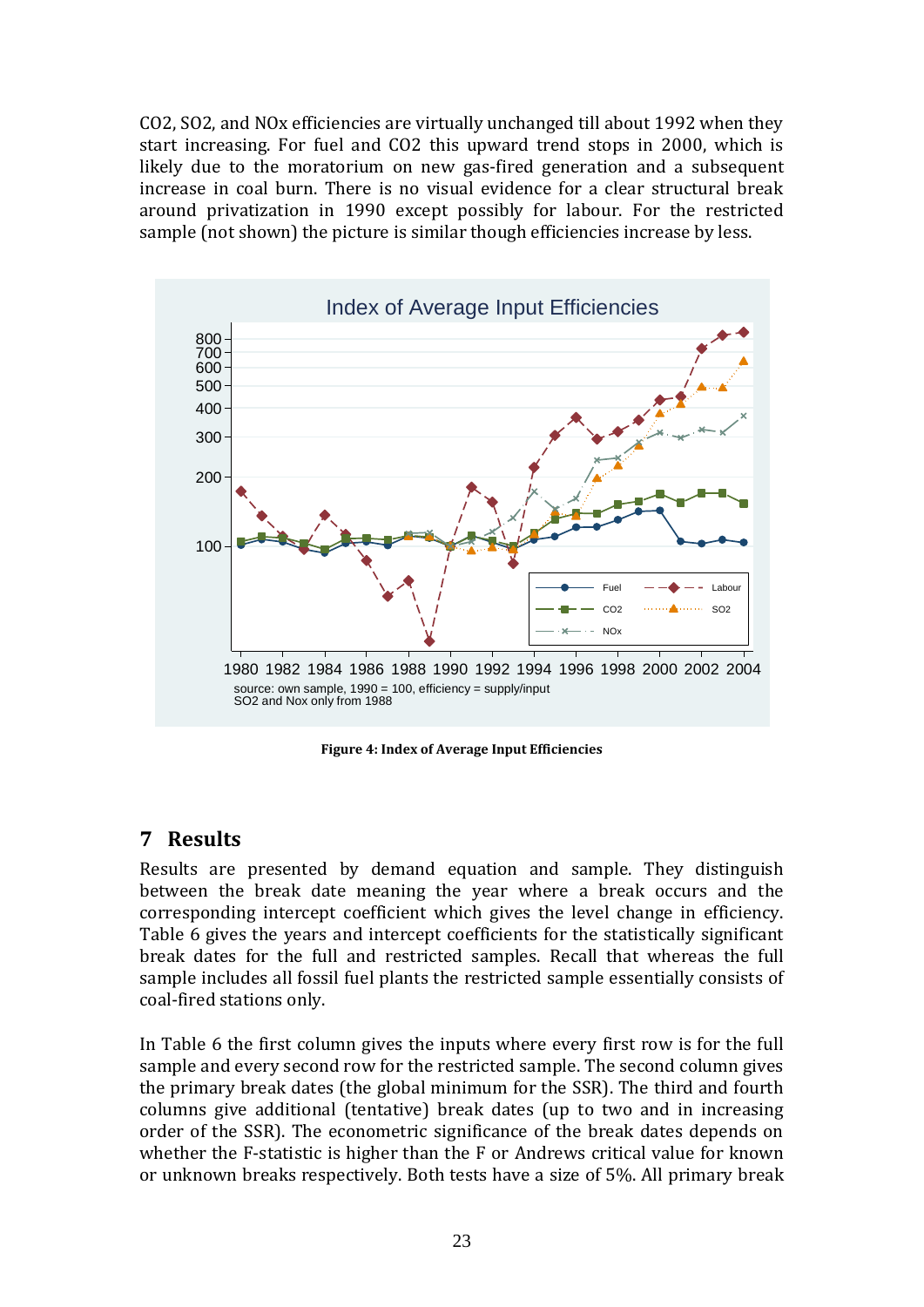dates except for fuel for the full sample are statistically significant at the Andrews critical value. For the full sample for fuel the F-statistic stays just below the critical value for an unknown break. Strictly speaking when searching for a break using the full sample the data does not reject the null hypothesis that there is no break. The last three columns give the coefficients (expressed in percent) associated with these break dates. A negative coefficient sign implies that input efficiency *increases* meaning that after the break plants on average use less input for a given supply. Note that not all coefficient signs are negative and several break dates are associated with *decreasing* efficiency. It seems that results differ more across inputs than across samples.

Next, [Figure 5](#page-26-0) plots the same percentage changes associated with the intercept coefficients against the candidate break dates for all break dates irrespective of the breaks statistical significance. For instance, the first row in [Table 6](#page-25-0) shows that for fuel efficiency for the full sample the break occurs in 1996 and is associated with an efficiency increase of 5.6 percent which means that for a given output 5.6 percent less inputs are needed for the years after 1996 as compared to the years before. The same 5.6 percent can be read from the left panel of [Figure 5](#page-26-0) for the line with the round dots. The results in [Table 6](#page-25-0) and [Figure 5](#page-26-0) are extracted from [Figure 6](#page-31-0) to [Figure 10](#page-33-0) and [Table 7](#page-34-0) in the appendices which provide all results. [Figure 6](#page-31-0) to [Figure 10](#page-33-0) plot the SSR (right y-axis) and Fstatistics (left y-axis). The dashed lines give the F and the dotted lines the Andrews critical values respectively.

<span id="page-25-0"></span>

| Input $(1st row)$<br>full/ $2nd$ row<br>restricted sample) |        | Break dates (min. SSR) |         |             | Intercept change at break dates (%) |          |
|------------------------------------------------------------|--------|------------------------|---------|-------------|-------------------------------------|----------|
|                                                            | Global | Local 1                | Local 2 | Global      | Local 1                             | Local 2  |
| Fuel                                                       | 1996'  | 1990'                  |         | $-5.60*$    | $8.11**$                            |          |
|                                                            | 1996"  | 1990"                  | 1999"   | $-4.88**$   | $11.20***$                          | $-5.93*$ |
| Labour                                                     | 1992"  | 2001"                  |         | $-30.39***$ | $18.73**$                           |          |
|                                                            | 1992"  | 1994"                  | 1999"   | $-23.06***$ | $-23.91***$                         | 34.02*** |
| CO <sub>2</sub>                                            | 1990"  | 1995'                  |         | $7.19***$   | $-4.03$                             |          |
|                                                            | 1990"  | 2000'                  | 1995"   | $6.52*$     | $-5.31$                             | 0.63     |
| SO <sub>2</sub>                                            | 1994"  | 2000"                  |         | 48.28**     | $-22.55*$                           |          |
|                                                            | 1991"  | 2001"                  |         | 52.98***    | $-25.78***$                         |          |
| <b>NO<sub>x</sub></b>                                      | 1993"  | 1996'                  | 2001'   | $-23.03***$ | $-14.35**$                          | 13.00*** |
|                                                            | 1996"  |                        |         | $-4.79$     |                                     |          |

|  | Table 6: Summary of Break Dates and Coefficients |
|--|--------------------------------------------------|
|--|--------------------------------------------------|

 $'$  F > 5% Andrews,  $'$  F > 5% F

Robust p-values: \*\*\*  $p<0.01$ , \*\*  $p<0.05$ , \*  $p<0.1$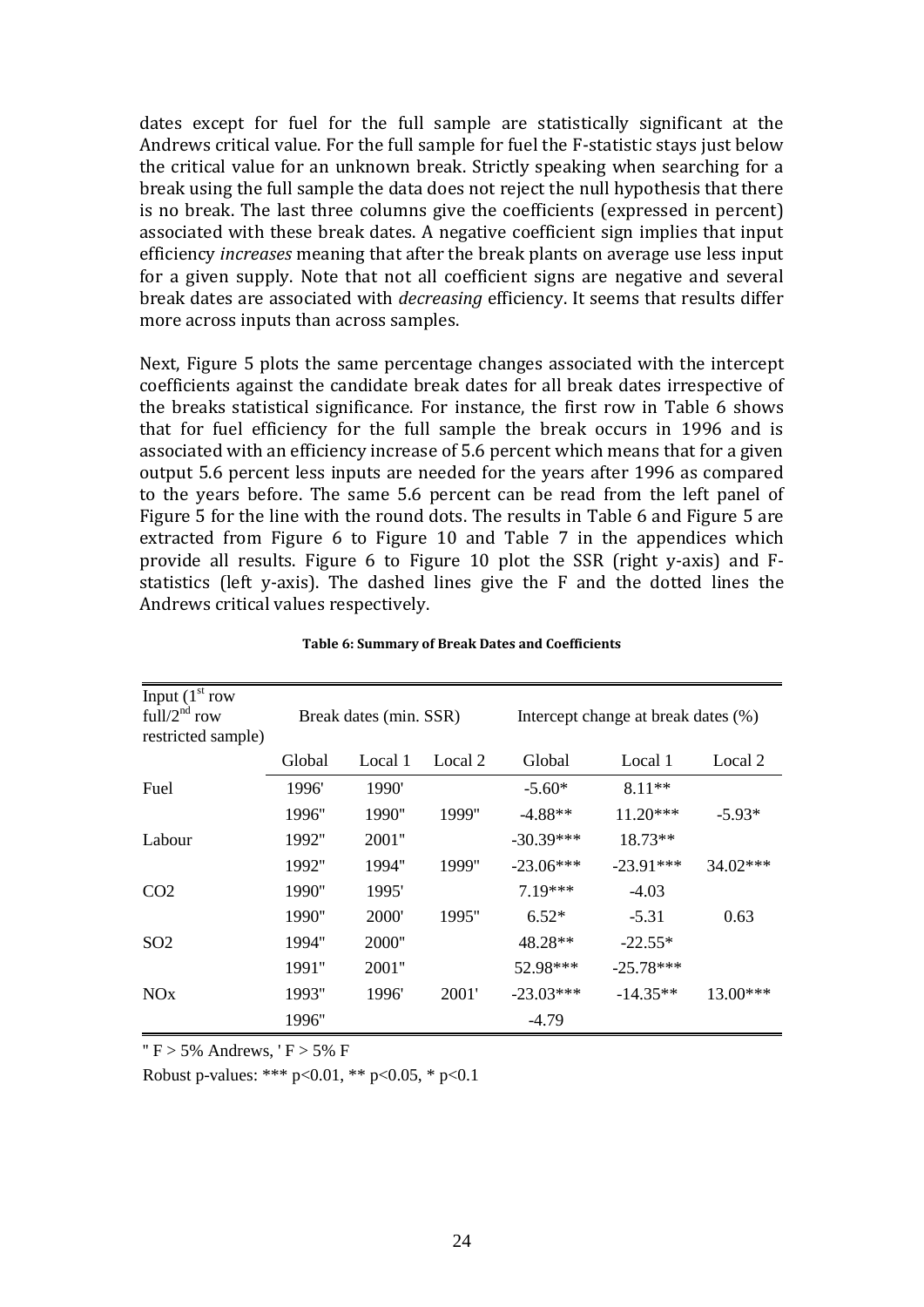

**Figure 5: Efficiency Change for Given Break Date**

<span id="page-26-0"></span>During the privatization period (1990-1994) we find a primary break for labour corresponding to an efficiency increase of about 30 percent. [Figure 7](#page-31-1) in the appendices shows that the test statistic for the full sample (upper panel) drops sharply in 1989 and reaches a minimum in 1992 suggesting that labour reductions started just before privatization. The break date is the same for both samples though the efficiency increase is lower for the restricted sample (compare the panels in [Figure 5\)](#page-26-0) which might be due to the fact that CCGT plants generally require less labour and therefore the true effect of privatization is overestimated for the full sample. This is true even though our model accounts for fixed effects because our regime dummy picks up the average change across plants which might change with the composition of the sample. For fuel we only find a secondary break in this period which surprisingly is associated with an 8.1 percent *decrease* in efficiency. There is only a small difference between the two samples. One possible explanation for this result is decreasing load factors at privatization possibly driven by market power. Another explanation might be political pressure to burn inefficiently large amounts of British coal. We find primary breaks for all three emissions though only the break for NOx is associated with an efficiency increase. As CO2 and fuel are highly correlated the break for CO2 occurs in the same year as a break for fuel and both have similar quantitative impacts. The breaks for SO2 occur in 1994 and 1991 for the full and restricted samples respectively and are associated with about a 50 percent decrease in efficiency. The break for the full sample occurs at about the time when CCGT generation starts to increase dramatically and when the first FGD is installed at Ratcliffe. As we control for FGD and plant-fixed effects the efficiency decrease might capture the effect FGDs and CCGTs had on other plants by loosening their emission constraints. As emission limits typically operate at the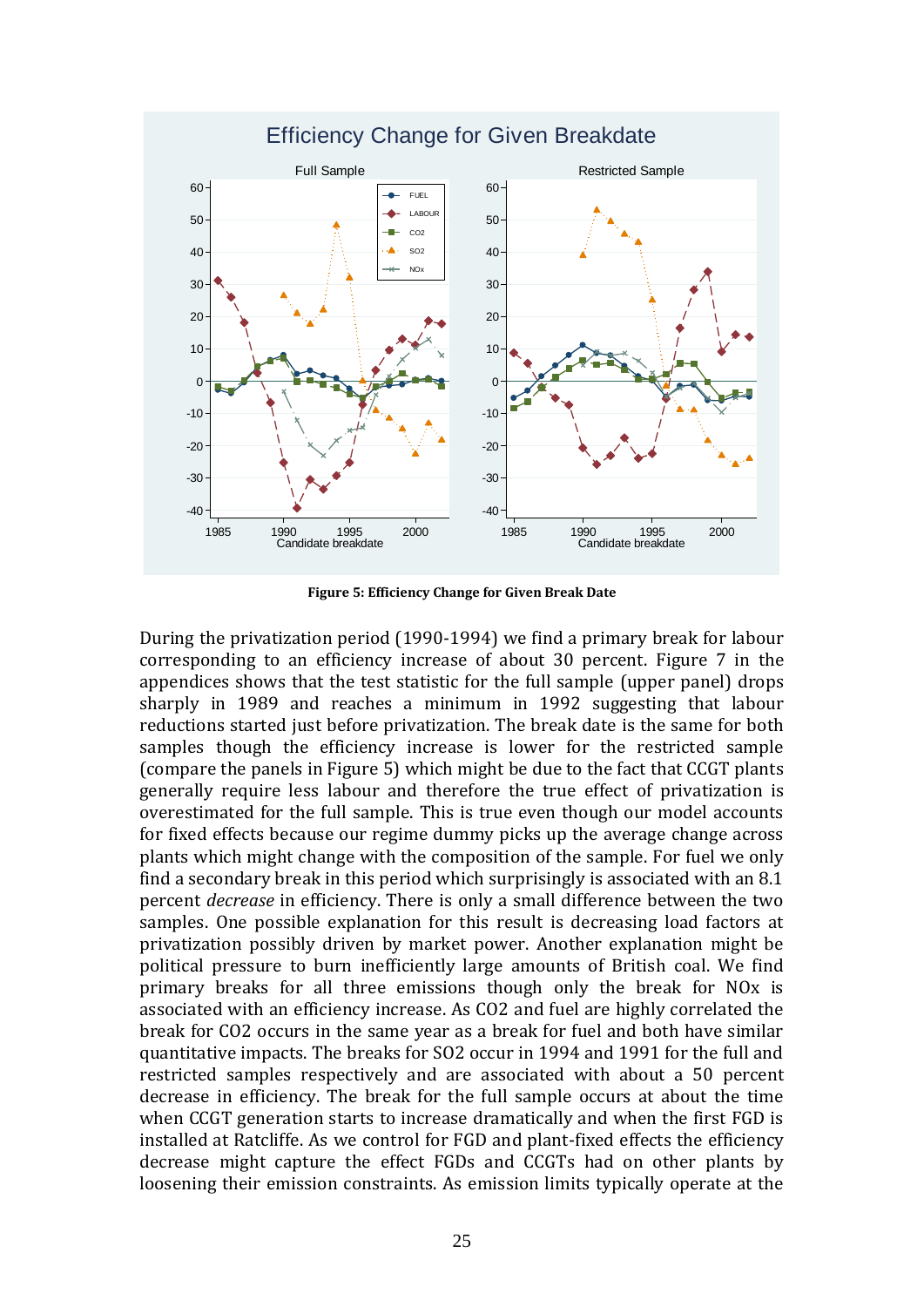firm or industry level it is possible that once FGDs and CCGTs operate other plants are free to emit more. Though it is not obvious why the break for the restricted samples occurs several years earlier. For NOx the break occurs in 1993 shortly after privatization and just when CCGT generation takes off. It is associated with an efficiency increase of about 23 percent. Comparing the two samples it is possible that the inclusion of CCGT plants explains the break in 1993 for the full sample as these were generally fitted with low-NOx burners, which is not captured by the fixed effects if operation of such equipment varies across time as suggested by Martin et al. (2007) for the US.

The restructuring period (1995 to 1998) sees the primary break for fuel in 1996 the year when the two incumbents were mandated to divest generation assets to competitors. This break is associated with an efficiency increase of about 5 percent for both samples which is interesting because it indicates that the effect is the same for various types of plants. Again there is a comparable break for CO2 in the same year. There is no further break for labour in this period. There is a secondary break for NOx, again associated with an increase in efficiency. As we do not control for the fitting of NOx abatement technology this might explain both efficiency increases. However, individually the increases fall short of the expected 30 percent (see p. 20).

During the competition period (1999-2002) no primary breaks occur. For fuel a second local minimum in 1999 is only observed for the restricted sample suggesting that increased competition in the late 1990s mostly affected coalfired plants. And even though these plants are also included in the full sample the effect might be masked. Also, for labour there is a secondary break associated with a decrease in efficiency. This result confirms anecdotal evidence that right after privatization labour was reduced to an extent that might have compromised operational safety forcing an increase in staff levels during the late 1990s. There is a more pronounced dip in 1999 for the restricted sample suggesting that is was mostly at older coal-fired plants were the initial lay-offs were reversed. Next, there is a second and third break for SO2 and NOx respectively. Whereas SO2 efficiency increases it decreases for NOx. For SO2 the drop in emissions of about 20 percent might capture the effect of older plant retiring or coal-fired plants switched to less sulphur rich coal. That the effect is larger for the restricted sample supports this explanation. Again the installation of FGD should not affect the results for SO2. Though for the FGD plants the FGD and regime indicators are correlated and it is not clear whether the overall effect is correctly attributed. For NOx the efficiency decrease in 2001 occurs shortly after the overall amount of coal burn increased again in 1999 due to a moratorium on gas fired plant. The increase in NOx emissions might also be explained by stronger competition leading plants to trade-off higher NOx emissions for more output. That the break coefficients for fuel and NOx have the opposite signs for this period is clearly shown in the left panel of [Figure 5.](#page-26-0) But we do not observe this for the right panel confirming that the trade-off between fuel and NOx efficiency mostly exists for gas-fired stations which are not included in the restricted sample.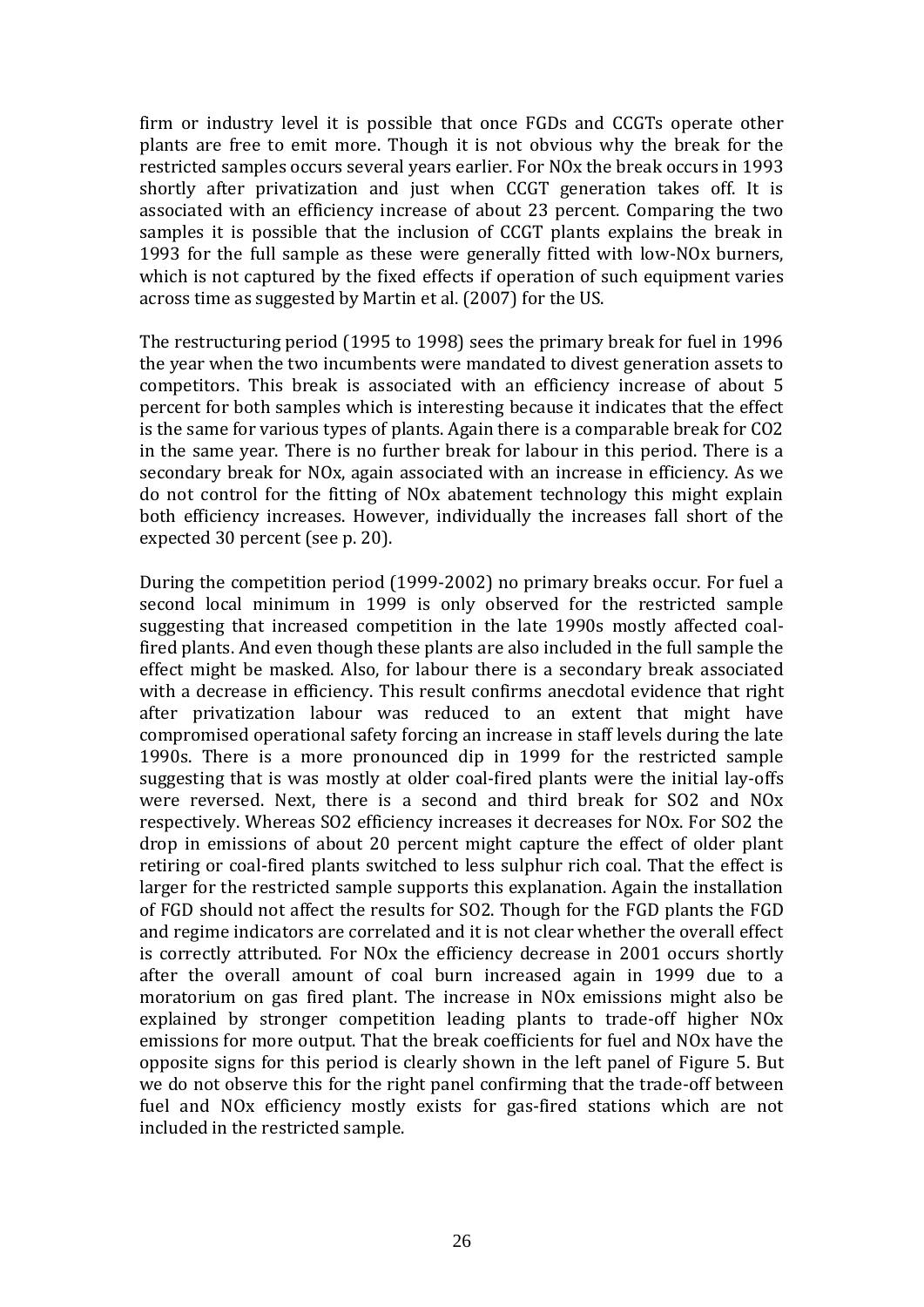## **8 Discussion and Conclusion**

We find evidence that privatization and subsequent changes in regulation and market structure had a significant positive impact on plant-level efficiencies for traditional and non-traditional inputs over the decade 1990 to 2000. However, not all the efficiency changes were always positive.

Generally, the positive effects we observe are much stronger than the effects reported by for instance Fabrizio et al. (2007). Whereas they find no significant effect of US restructuring on fuel efficiency we find efficiency increases up to 5 percent. For labour they find effects up to 3 percent where we find effects up to 30 percent! We believe that this is due to the different contexts. In the US most plants have always been privately owned and regulated. Restructuring should have a lower impact than the more radical changes in ownership and regulation that took place in the UK. The difference also highlights that the inefficiencies that public ownership accumulated in the UK were much higher than the inefficiencies that rate of return regulation accumulated in the US.<sup>15</sup>

Now we discuss our four hypotheses. We find evidence in support of our first hypothesis that there is no break in any of the inputs before privatization. There are several reasons why performance did not improve in anticipation of privatization. Only in 1988 was it certain that privatization would go ahead. And, at the time it was obvious to the players that full competition would not materialize for at least a couple of years after privatization. This result is markedly different from earlier UK privatizations where performance often improved in anticipation of privatization. For instance, Waddams Price and Weyman-Jones (1996) find structural breaks for the efficiency of British Gas several years before privatization. Nevertheless, they find the strongest evidence for a break at the date of privatization. The same is true for electricity restructuring in the US where Fabrizio et al. (2007) show that efficiency improvements occur in anticipation of restructuring. But unlike for other UK privatizations for electricity labour productivity only increased at privatization.

Our results provide evidence in favour of our second hypothesis that there is no break associated with an efficiency increase for any of the inputs during the privatization period except for labour. This is not surprising. We know that the CEGB was probably overstaffed and electricity workers had less bargaining power than miners or the new shareholders. But there were no involuntary layoff and it seems that redundancy packages might have transferred some of the rents from privatization to employees. Also, the quantitative result is likely to overestimate the true effect on employment as we do not account for outsourcing after privatization. Unexpectedly we also find a secondary break for fuel. However, as the break is associated with a decrease in efficiency it provides no evidence against our hypothesis.

We find evidence in support of our third hypothesis that there is a break associated with an efficiency increase for fuel during the restructuring period.

1

<sup>&</sup>lt;sup>15</sup> The argument that rate of return regulated firms over-invest goes back to Averch and Johnson (1962) though empirical studies were not able to prove the effect conclusively.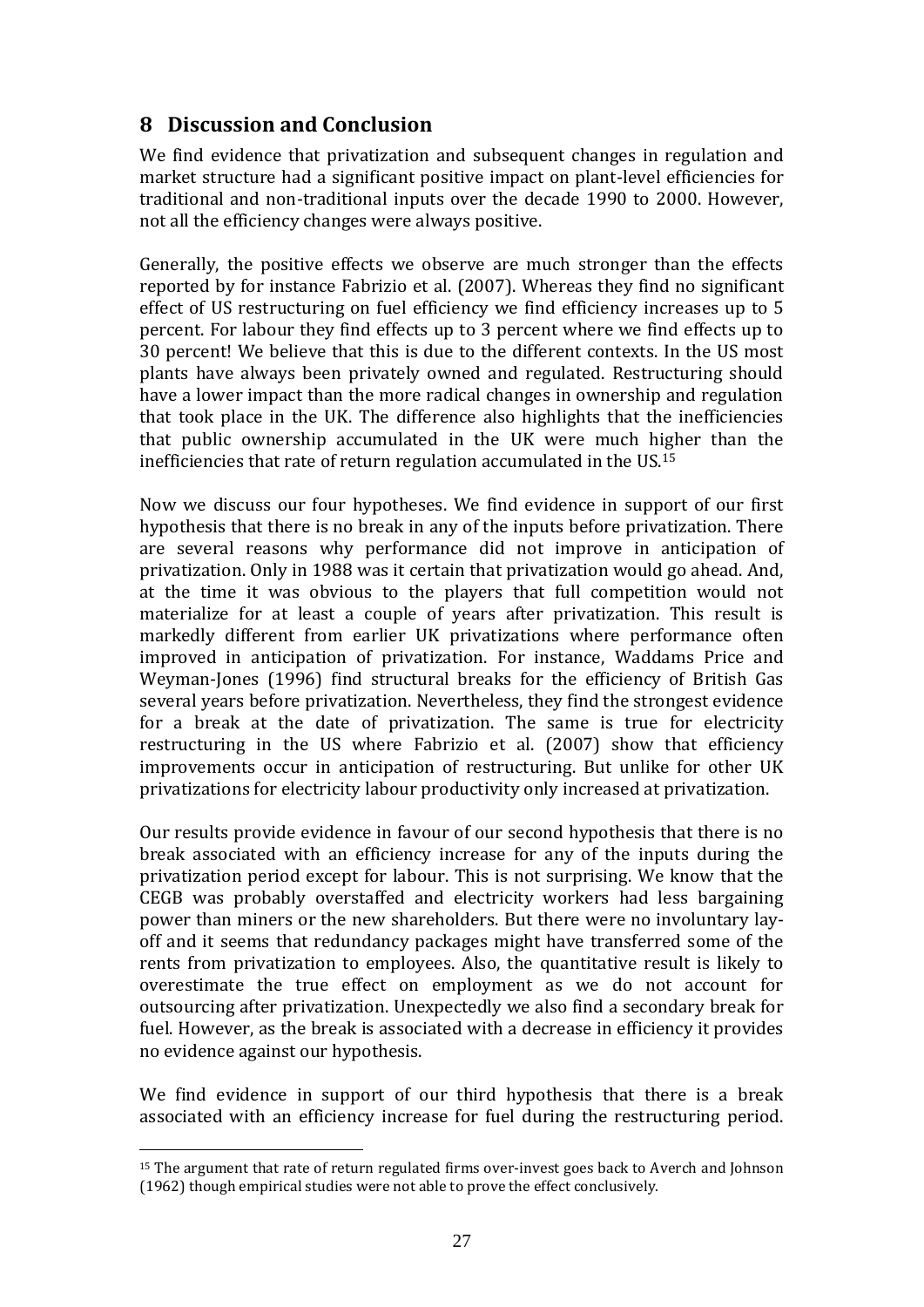The break occurs in 1996 the year when market concentration fell because the two incumbents were forced to divest plants to competitors. This result is in line with the theoretical and empirical literatures both suggesting that competition is much more important for performance than ownership. What is more striking (and worrying for shareholders) is that this implies that generators failed to minimize cost instead of just failing to pass on cost savings to customers supporting Hicks (1935) "quiet life" hypothesis. The result also underlines the danger of using financial performance indicators which can mask underlying technical performance.

We find mixed evidence for our fourth hypothesis that there is no break for CO2, SO2, and NOx independently of any breaks in fuel efficiency. The breaks for CO2 are almost the same as for fuel which is not surprising as the two are highly correlated due to the absence of any abatement technologies for CO2. On the other hand the breaks for SO2 and NOx are mostly independent of the breaks for fuel. Breaks for these emissions are likely to relate to abatement effort that we do not model (i.e. other than the installation of FGD). Such efforts include installation of abatement technology, burning of different coal type, and operational change. What is maybe the most interesting result is that once we account for fuel switching at the industry level and the installation of FGDs we actually observe efficiency decreases for emissions in some cases. Large reductions of emissions at some plant might allow higher emissions at other plants as long as plant-level caps are not binding. Also for the other inputs it might be that a firm- as opposed to a plant-level analysis might produce somewhat different results.

Our approach has several shortcomings. First, we are aware that there are several measurement inconsistencies as well as gaps in the data which we tried to overcome. Second, the data provides no counterfactual except for firms' own past performances. But even if a control group was available constructing a counterfactual would not be straight forward because certain changes like the installation of abatement technology were planned before privatization but only installed afterwards (and the announcement of privatization might have changed these plans). Third, the empirical model assumes that there is a common, single, and abrupt break in each input demand equation. Looking at our descriptive statistics it seems that some efficiencies are more likely to exhibit a gradual shift. In the future we will explore possibilities to overcome these shortcomings.

On the other hand our approach has certain strengths. We have compiled a new plant-level panel data set that spans about ten years before and after privatization which allows for a more robust analysis of the events around privatization. Instead of financial indicators we use productivity as performance measure which gives a more realistic picture. Using efficiency based on physical data might be one reason why our results differ from the results of studies of other UK privatizations (Pollitt, 1995, p. 26). In particular, other industries showed performance improvements in anticipation of privatization. We also include emissions as non-traditional inputs though we only have shorter and incomplete series for emissions at the plant level. The main advantage of our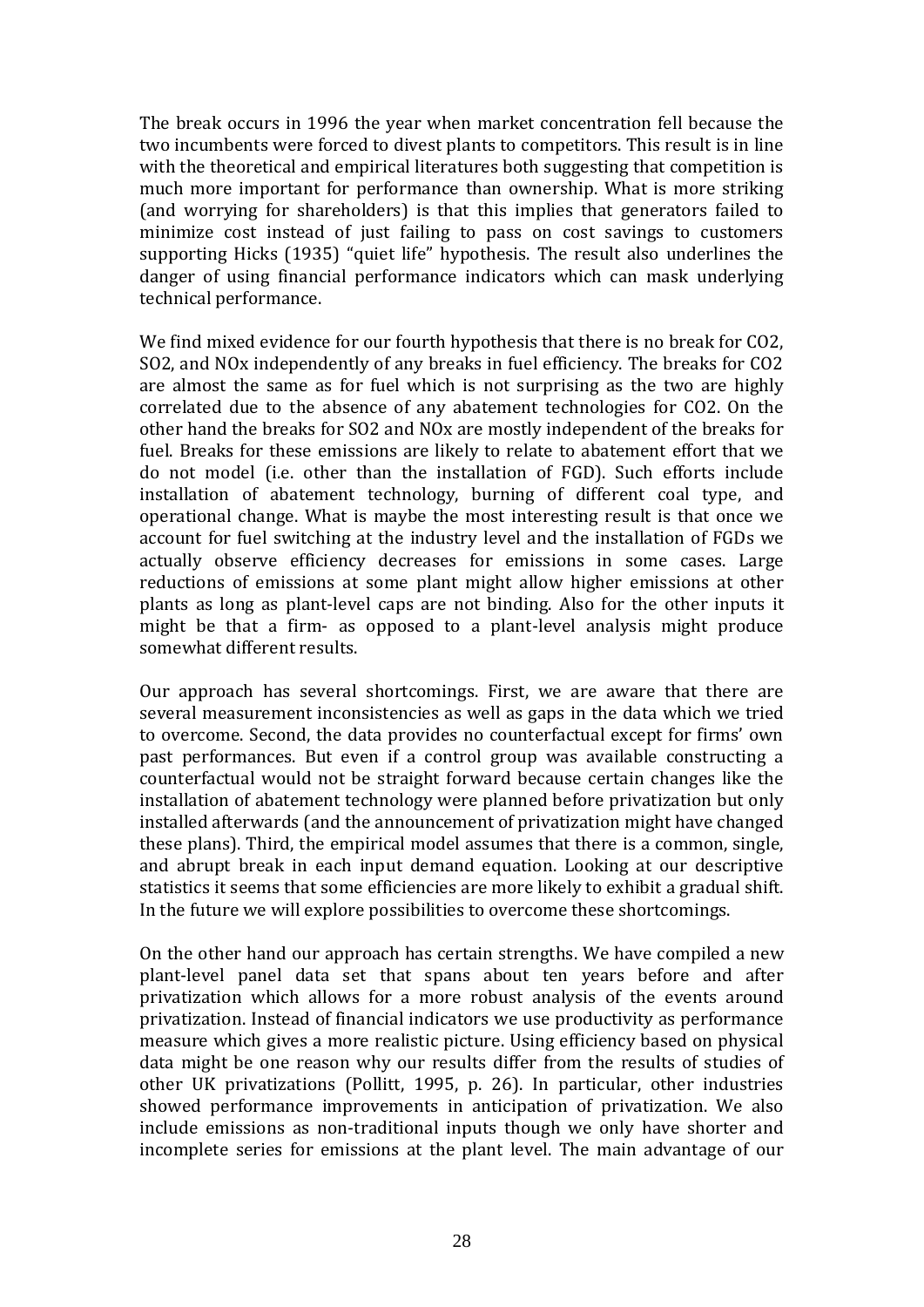model is that we do not presuppose that breaks take place at any particular date or that breaks are common for different inputs.

As plant fixed effects do not sufficiently control for unobserved heterogeneity and efficiency changes might not be the same across plant types we use two different samples. Fixed effects do not capture changes in the merit order and associated changes in operation as well as abatement efforts other than FGD. Secondly, we only account for the average efficiency impact of breaks across plant-types. As our results somewhat differ across the two sample we believe that plant-level time-variant factors are important and that efficiency changes vary across plants.

Also we allow for inference for known or unknown breaks. This distinction might seem philosophical but stresses that if we do not know the potential break date in advance more evidence is required to infer that there is a break. Our results are mostly strong enough to infer an unknown break. The exception is fuel where for the full sample the test statistic just fails to clear the hurdle for an unknown break.

Future research might compare different ways to empirically model the break including the possibility of multiple breaks. Also, a comparison between firm and plant-level efficiencies might be of interest. We conclude that electricity privatization like most other UK privatizations was a unique experience. Privatization itself in spite of strong market power led to a dramatic increase in labour productivity. On the other hand for fuel and emissions efficiency privatization might have been necessary but certainly not sufficient to bring about improvement. Aggregate emission limits might have lead to emission increases at individual plants in response to abatement efforts elsewhere which might be efficient as long as the aggregate caps are effective.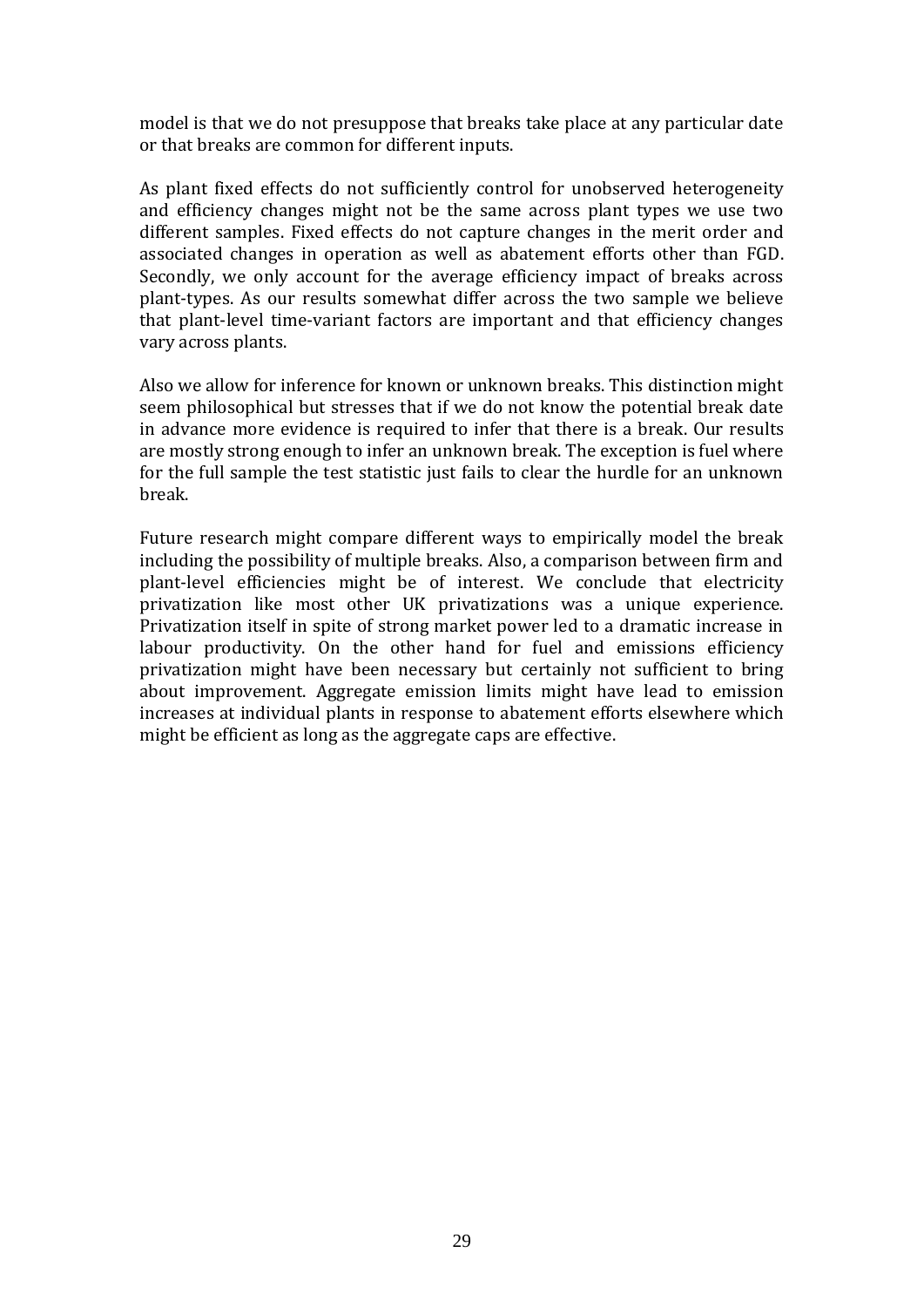# **9 Appendices**

#### **9.1 Results**



Critical values at 5% level. Common legend. Upper panel: all observations, lower panel: balanced panel.

**Figure 6: Test for Structural Change: Fuel Demand**

<span id="page-31-0"></span>

<span id="page-31-1"></span>Critical values at 5% level. Common legend. Upper panel: all observations, lower panel: balanced panel.

**Figure 7: Test for Structural Change: Labour Demand**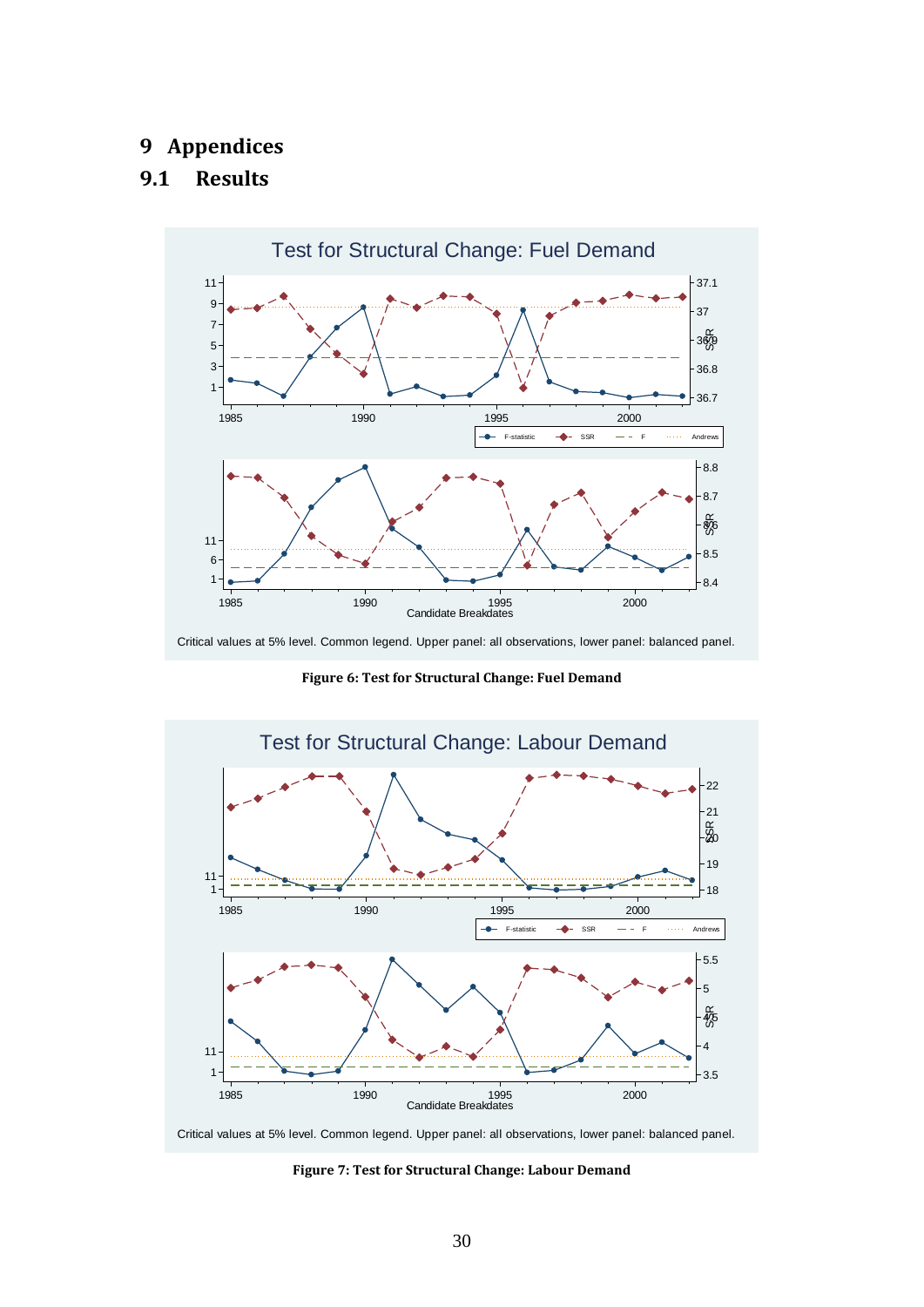

Critical values at 5% level. Common legend. Upper panel: all observations, lower panel: balanced panel.

**Figure 8: Test for Structural Change: CO2 Demand**



Critical values at 5% level. Common legend. Upper panel: all observations, lower panel: balanced panel.

**Figure 9: Test for Structural Change: SO2 Demand**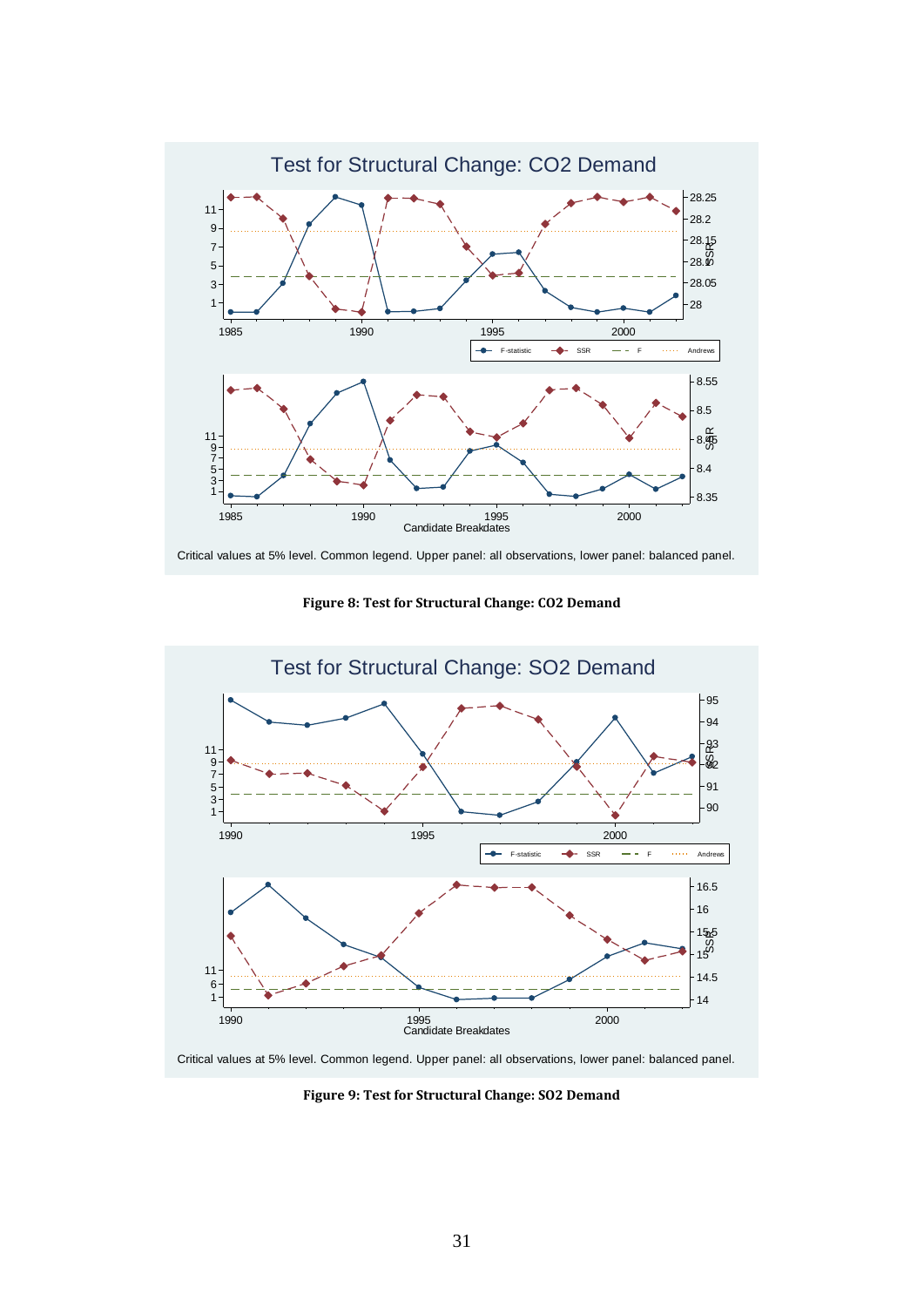

<span id="page-33-0"></span>Critical values at 5% level. Common legend. Upper panel: all observations, lower panel: balanced panel.

**Figure 10: Test for Structural Change: NOx Demand**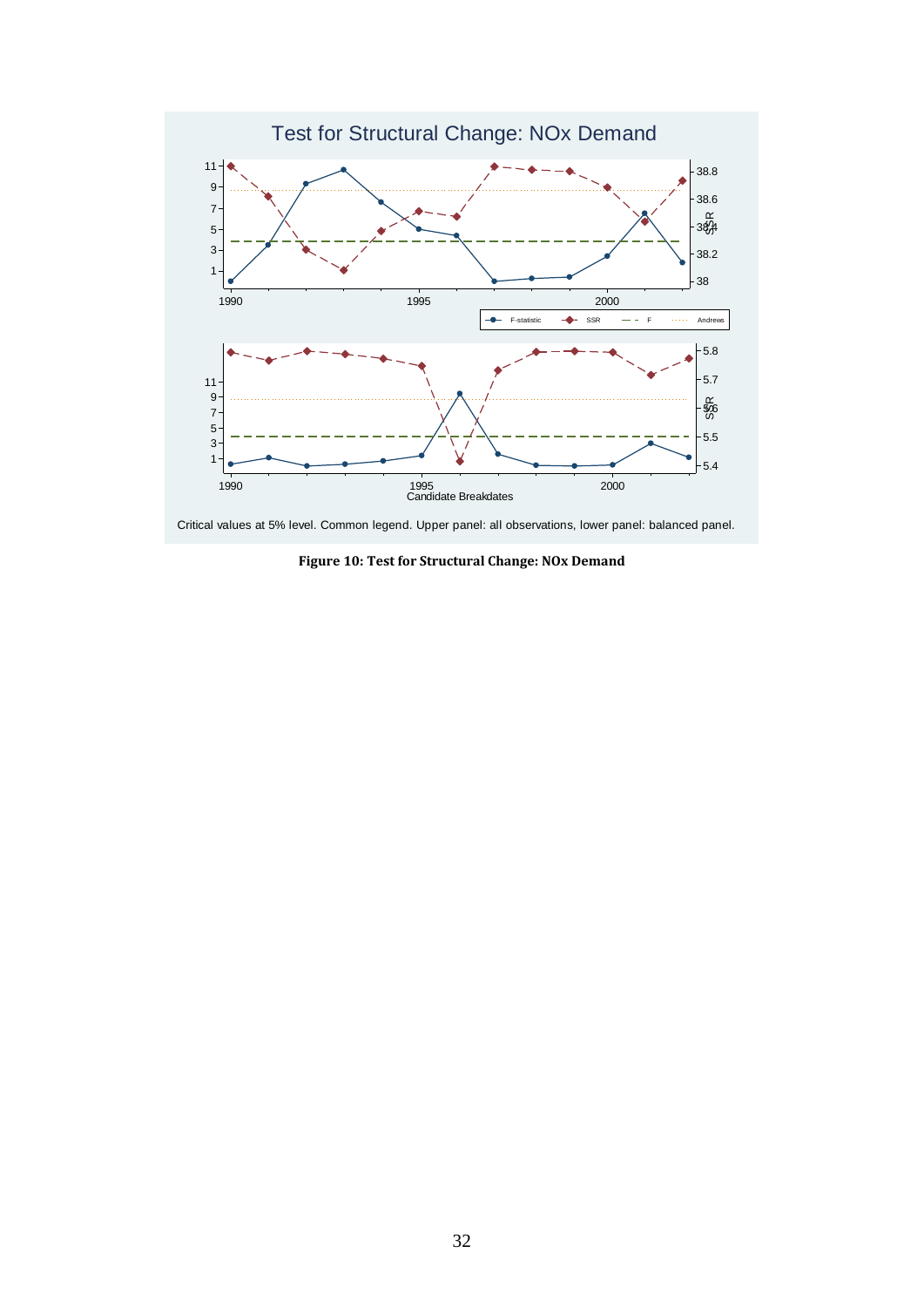|  |  | Table 7: Intercept Change (%) |  |
|--|--|-------------------------------|--|
|--|--|-------------------------------|--|

<span id="page-34-0"></span>

| Year Fuel |             |                 | Labour     |                 | CO <sub>2</sub> |                 | SO <sub>2</sub> |                 | NOx                  |             |
|-----------|-------------|-----------------|------------|-----------------|-----------------|-----------------|-----------------|-----------------|----------------------|-------------|
|           | Full        | Restricted Full |            | Restricted Full |                 | Restricted Full |                 | Restricted Full |                      | Restricted  |
|           | 1985 -2.702 | $-5.168$        | 31.179     | 8.774           | $-1.670$        | $-8.241$        |                 |                 |                      |             |
|           | [0.17]      | $[0.03]$ **     | $[0]$ ***  | [0.37]          | [0.26]          | $[0]$ ***       |                 |                 |                      |             |
|           | 1986 -3.709 | $-2.927$        | 26.099     | 5.614           | $-2.897$        | $-6.234$        |                 |                 |                      |             |
|           | [0.14]      | $[0.07]*$       | $[0]$ ***  | [0.45]          | $[0.09]*$       | $[0]$ ***       |                 |                 |                      |             |
|           | 1987 -0.437 | 1.549           | 18.198     | $-1.855$        | 0.296           | $-2.134$        |                 |                 |                      |             |
|           | [0.87]      | [0.36]          | $[0.01]**$ | $[0.8]$         | [0.87]          | [0.16]          |                 |                 |                      |             |
|           | 1988 4.492  | 4.915           | 2.597      | $-5.236$        | 4.656           | 1.303           |                 |                 |                      |             |
|           | [0.12]      | $[0.01]$ ***    | $[0.6]$    | [0.32]          | $[0.04]$ **     | [0.37]          |                 |                 |                      |             |
|           | 1989 6.604  | 8.072           | $-6.597$   | $-7.383$        | 6.211           | 3.965           |                 |                 |                      |             |
|           | $[0.02]**$  | $[0]$ ***       | $[0.2]$    | [0.12]          | $[0.01]$ ***    | $[0.08]*$       |                 |                 |                      |             |
|           | 1990 8.105  | 11.210          | $-25.201$  | $-20.619$       | 7.185           | 6.516           | 26.537          | 38.991          | $-3.117$             | 4.935       |
|           | $[0.02]**$  | $[0]$ ***       | $[0]$ ***  | $[0]$ ***       | $[0.01]$ ***    | $[0.06]*$       | [0.16]          | $[0]$ ***       | [0.66]               | [0.52]      |
|           | 1991 2.194  | 8.687           | $-39.287$  | $-25.801$       | $-0.187$        | 5.081           | 21.013          | 52.977          | $-12.108$            | 9.189       |
|           | [0.59]      | $[0.01]$ **     | $[0]$ ***  | $[0]$ ***       | [0.97]          | [0.15]          | [0.32]          | $[0]$ ***       | [0.12]               | [0.17]      |
|           | 1992 3.292  | 8.026           | $-30.388$  | $-23.058$       | 0.351           | 5.722           | 17.665          | 49.481          | $-19.739$            | 8.002       |
|           | [0.43]      | $[0]$ ***       | $[0]$ ***  | $[0]$ ***       | [0.91]          | $[0]^{***}$     | [0.39]          | $[0]$ ***       | $[0.02]$ **          | $[0.04]$ ** |
|           | 1993 1.802  | 4.726           | $-33.435$  | $-17.511$       | $-0.969$        | 3.539           | 22.100          | 45.528          | $-23.031$            | 8.687       |
|           | [0.54]      | $[0.01]$ ***    | $[0]$ ***  | $[0]$ ***       | [0.73]          | $[0.05]*$       | [0.23]          | $[0]$ ***       | $[0]$ ***            | $[0.07]*$   |
|           | 1994 0.908  | 1.465           | $-29.295$  | $-23.906$       | $-2.125$        | 0.602           | 48.276          | 43.057          | $-18.356$            | 6.356       |
|           | [0.79]      | [0.43]          | $[0]$ ***  | $[0]$ ***       | [0.44]          | $[0.7]$         | $[0.04]**$      | $[0]$ ***       | $[0.02]^{**}$ [0.35] |             |
|           | 1995 -2.326 | 0.252           | $-25.236$  | $-22.461$       | $-4.030$        | 0.629           | 32.030          | 25.072          | $-15.281$            | 2.660       |
|           | [0.54]      | [0.89]          | $[0]$ ***  | $[0]$ ***       | [0.26]          | [0.69]          | [0.15]          | $[0.07]*$       | $[0.03]^{**}$ [0.71] |             |
|           | 1996 -5.595 | $-4.880$        | $-7.226$   | $-5.483$        | $-5.029$        | 2.298           | 0.055           | $-1.509$        | $-14.350$            | $-4.787$    |
|           | $[0.1]*$    | $[0.03]$ **     | [0.27]     | $[0.4]$         | $[0.09]*$       | [0.19]          | [0.94]          | [0.94]          | $[0.01]$ ** $[0.49]$ |             |
|           | 1997 -1.929 | $-1.495$        | 3.459      | 16.437          | $-1.634$        | 5.576           | $-9.017$        | $-8.833$        | $-4.156$             | $-2.127$    |
|           | [0.58]      | [0.56]          | [0.61]     | $[0.12]$        | [0.56]          | $[0.03]**$      | [0.63]          | [0.48]          | $[0.6]$              | [0.79]      |
|           | 1998 -1.405 | $-1.133$        | 9.710      | 28.389          | $-0.071$        | 5.498           | $-11.491$       | $-8.972$        | 1.569                | $-0.669$    |
|           | [0.65]      | [0.67]          | [0.16]     | $[0]$ ***       | [0.99]          | $[0.03]**$      | $[0.4]$         | [0.23]          | [0.81]               | [0.93]      |
|           | 1999 -1.033 | $-5.927$        | 13.181     | 34.016          | 2.493           | $-0.299$        | $-14.810$       | $-18.438$       | 6.795                | $-5.326$    |
|           | [0.73]      | $[0.05]*$       | $[0.07]*$  | $[0]$ ***       | [0.28]          | [0.94]          | [0.13]          | $[0]$ ***       | [0.28]               | [0.34]      |
|           | 2000 0.428  | $-5.987$        | 11.218     | 9.197           | 0.291           | $-5.309$        | $-22.549$       | $-23.037$       | 10.277               | $-9.604$    |
|           | [0.85]      | $[0.06]*$       | [0.13]     | [0.18]          | [0.88]          | [0.15]          | $[0.01]$ ***    | $[0]$ ***       | $[0.04]$ **          | $[0.07]*$   |
|           | 2001 0.980  | $-4.538$        | 18.722     | 14.439          | 0.586           | $-3.556$        | $-13.070$       | $-25.784$       | 12.995               | $-5.054$    |
|           | [0.68]      | $[0.2]$         | $[0.01]**$ | $[0.08]*$       | [0.77]          | [0.36]          | [0.16]          | $[0]$ ***       | $[0]$ ***            | [0.33]      |
|           | 2002 0.040  | $-4.788$        | 17.755     | 13.680          | $-1.553$        | $-3.396$        | $-18.293$       | $-23.963$       | 8.011                | $-3.729$    |
|           | [0.98]      | $[0.05]*$       | $[0.05]*$  | [0.16]          | [0.42]          | [0.28]          | $[0.08]*$       | $[0]$ ***       | $[0.09]*$            | [0.43]      |

p-values in brackets: \*\*\* p<0.01, \*\* p<0.05, \* p<0.1

includes plant-epoch fixed effects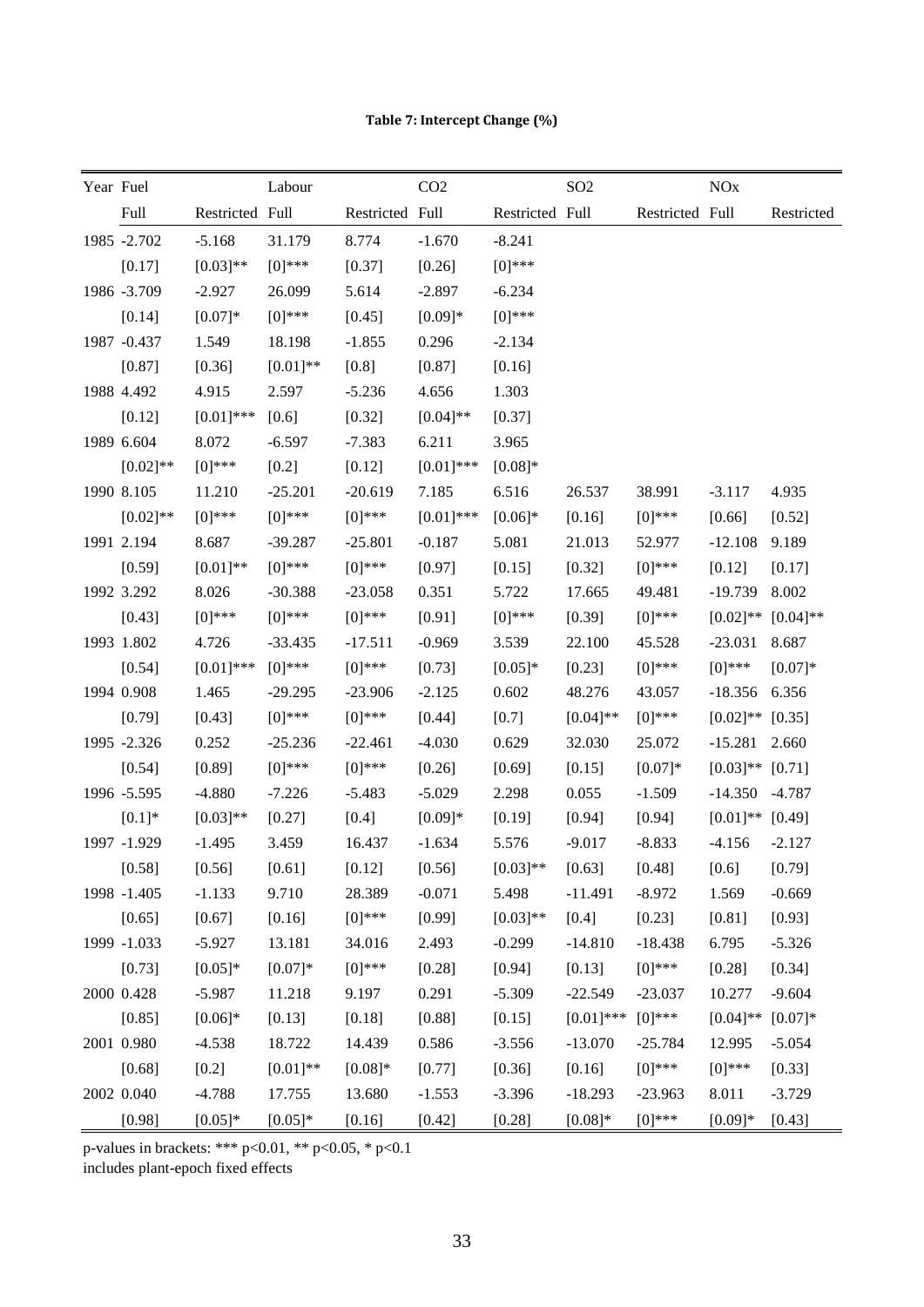### **9.2 Data calculations**

Our sample has many missing values. Where possible we filled missing values as follows:

 Supply is derived from CO2 emissions (and *vice versa*) using generic efficiency measures where necessary ([Table 8](#page-36-0)). The formula is:

 $GWh(Supply) = kt(CO2) * EF * Eff$ 

where: EF = Emissions Factor [\(Table 10\)](#page-36-1) Eff = Thermal Efficiency (actual or [Table 8](#page-36-0)) Kt = Thousand tonnes

 Fuel input is derived from CO2. Note that we do not derive fuel input from supply directly. The formula is:

```
kt(Fuel) = kt(CO2) * EF * CF * CVwhere:
EF = Emissions Factor (Table 10)
CF = Conversion factor (fuel dependent)
CV = Heat content (Table 12)
Kt = Thousand tonnes.
```
For gas the equation looks as follows

$$
kt(Gas) = kt(CO2)*\frac{5.26GWh}{kt(CO2)}* \frac{3.6E^{+06}MJ}{GWh} * \frac{1.88E^{-08} kt(Gas)}{MJ}
$$

Also, for comparability all fuel input amounts are converted in Mtce (million tonnes of coal equivalent) given the fuel's calorific value and the energy content of tce as given in [Table 11.](#page-37-1)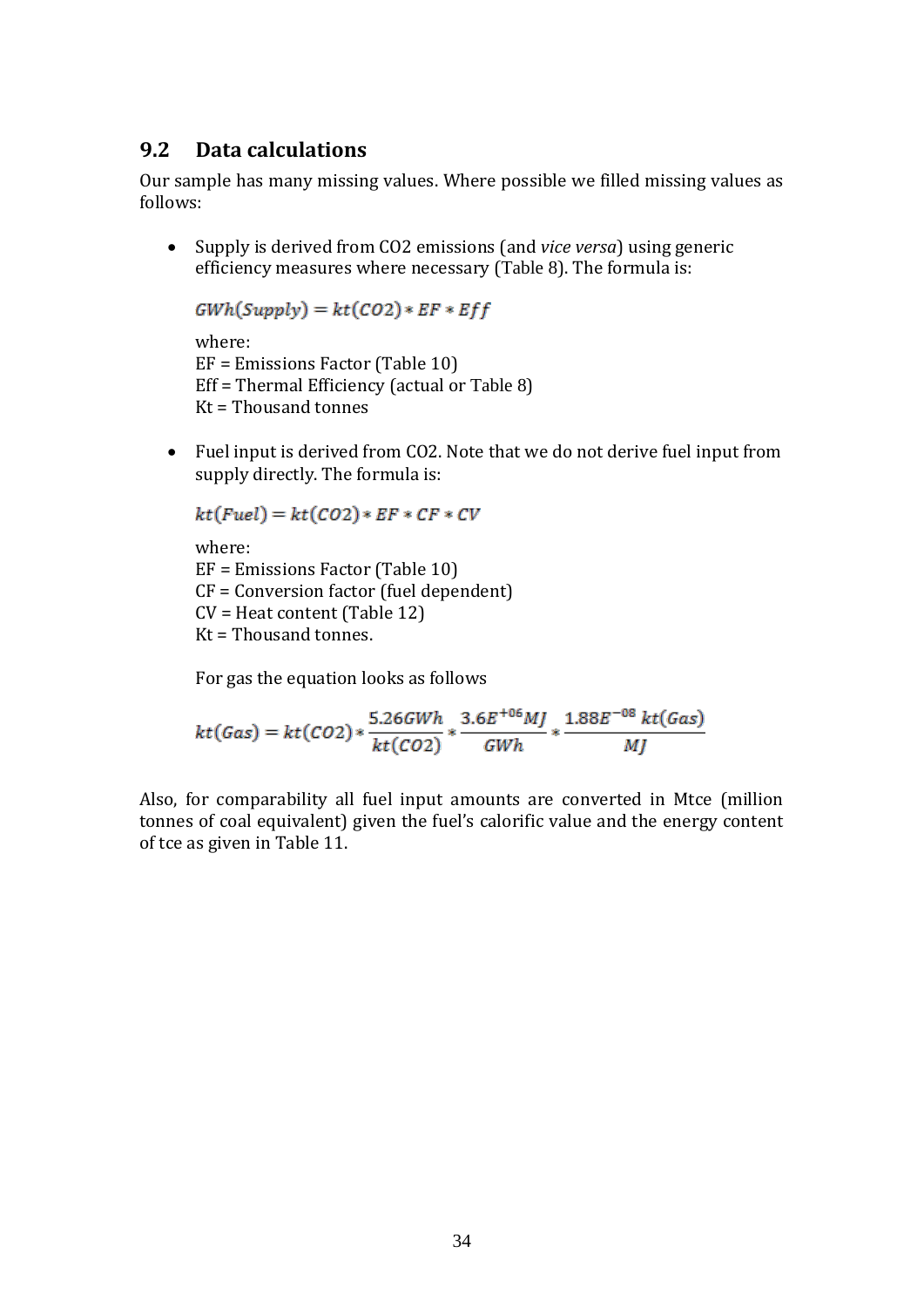#### **Table 8: Thermal Efficiencies by Fuel**

<span id="page-36-0"></span>

| Fuel                  | Thermal efficiency (%) | Source/Comment                                                  |
|-----------------------|------------------------|-----------------------------------------------------------------|
| Coal                  | 0.36                   | DUKES 2005, average 1999-2003                                   |
| Gas<br>(conventional) | 0.36                   | Assumed to be the same as for coal                              |
| <b>CCGT</b>           | 0.467                  | DUKES 2005, average 1999-2003                                   |
| Oil                   | 0.324                  | Electricity Handbook 1987-1989,<br>average for plants in sample |
| CHP                   | 0.7                    | DUKES 2009, Table 6D                                            |

#### **Table 9: Plant Load Factors**

| Year | Conventional<br>Thermal | <b>CCGT</b> |
|------|-------------------------|-------------|
| 2004 | n/a                     | n/a         |
| 2003 | 50                      | 59.8        |
| 2002 | 42.3                    | 68.4        |
| 2001 | 42.1                    | 66.6        |
| 2000 | 39.4                    | 75          |
| 1999 | 35.3                    | 84          |
|      |                         |             |

source: DUKES, various years

#### **Table 10: Emissions Factors**

<span id="page-36-1"></span>

| Fuel           | kg(CO2)/kWh<br>(energy input) | $kWh/kg(CO2)$ or<br>GWh/kt(CO2) |
|----------------|-------------------------------|---------------------------------|
| Natural Gas    | 0.19                          | 5.26                            |
| Gas/Diesel Oil | 0.25                          | 4                               |
| Petrol         | 0.24                          | 4.17                            |
| Heavy Fuel Oil | 0.26                          | 3.85                            |
| Coal           | 0.3                           | 3.33                            |
| Coking Coal    | 0.3                           | 3.33                            |
| Coke           | 0.37                          | 2.7                             |

source: DEFRA (2003)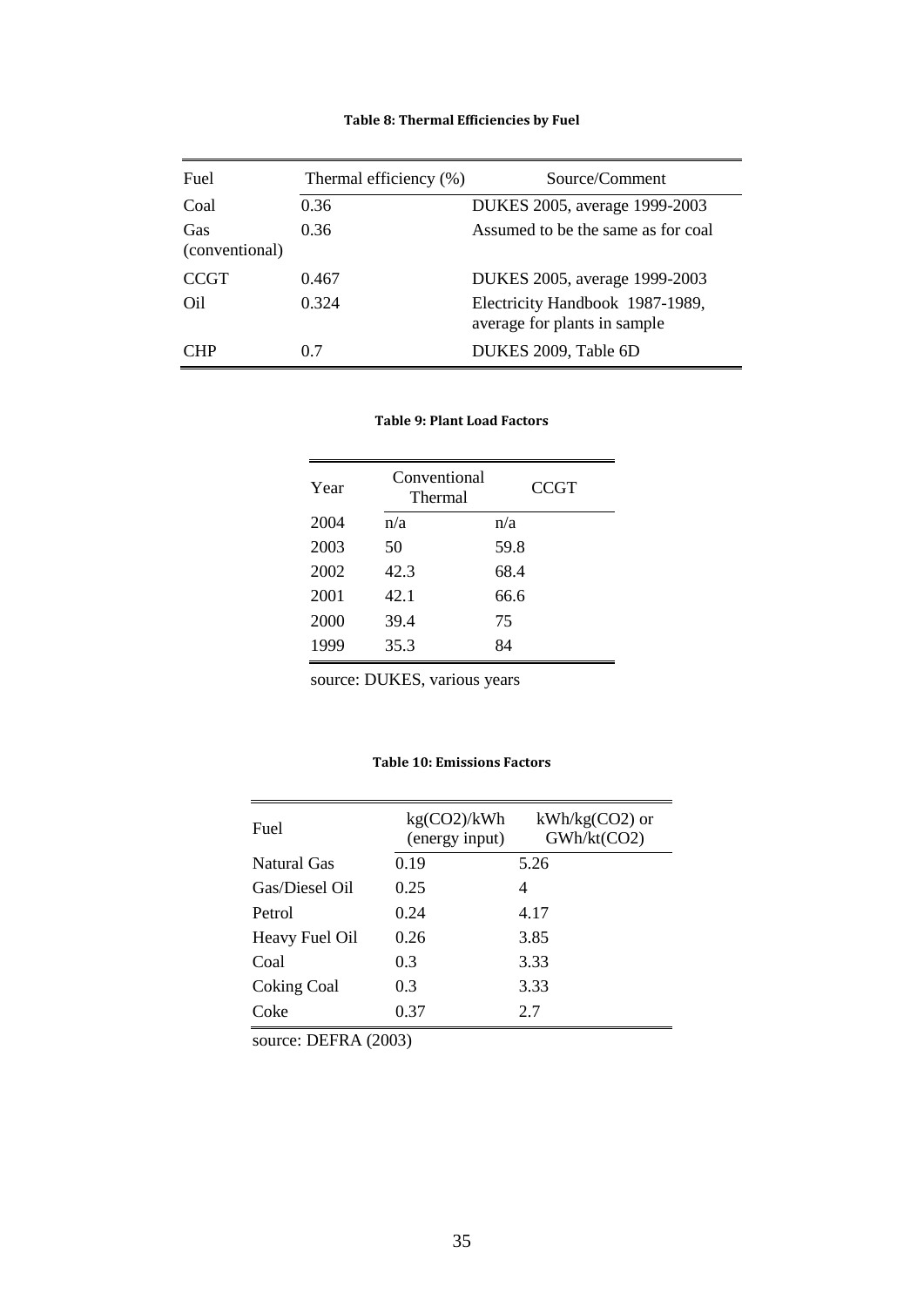<span id="page-37-1"></span>

| Energy                    | 1 kWh | 3.6 MJ    |
|---------------------------|-------|-----------|
| tce                       | 1 tce | 29308 MJ  |
|                           | 1 tce | 8.141 MWh |
| source: MIT <sup>16</sup> |       |           |

**Table 11: Conversion Factors**

#### **Table 12: Calorific Values**

<span id="page-37-0"></span>

| Fuel                    | kWh/tonnes | Source/Comment                                                                         |
|-------------------------|------------|----------------------------------------------------------------------------------------|
| Coal (weighted average) | 7583       | <b>DEFRA</b> (2003)                                                                    |
| Fuel Oil                | 11999      | <b>DEFRA</b> (2003)                                                                    |
| Natural gas             | 14779      | DEFRA (2003) and assuming that<br>1kg Gas = $53.2$ MJ (MIT energy<br>conversion sheet) |

<u>.</u>

<sup>16</sup> http://web.mit.edu/mit\_energy/programs/discussions/disc\_2006\_Energy101.html.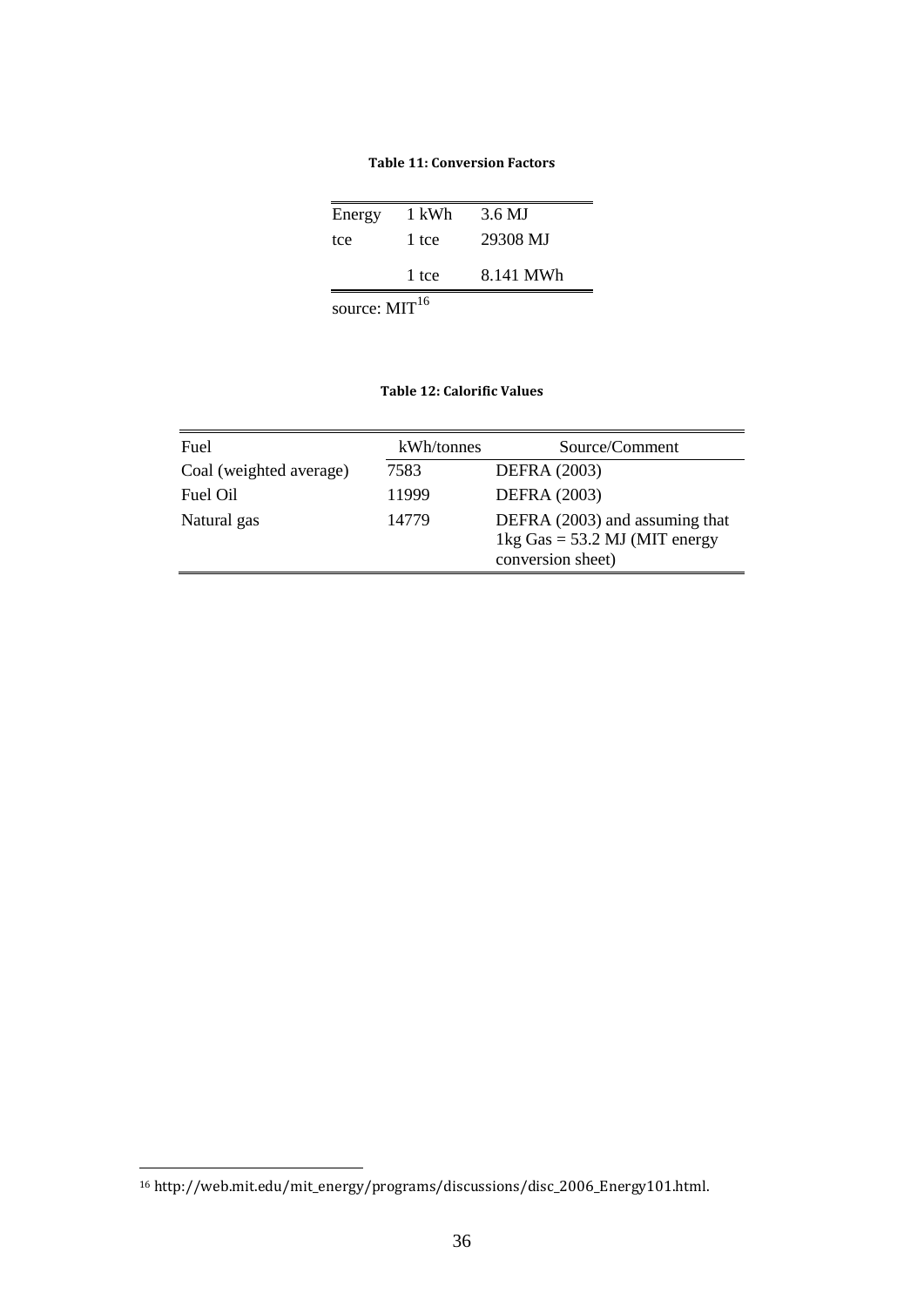#### References

Adrain, S. and I. Housley (1999). "Environmental performance of the Liberalized UK Power Industry." Issues in the Environmental Science and Technology **11**: 43-60.

Andrews, D. W. K. (1993). "Tests for Parameter Instability and Structural Change With Unknown Change Point." Econometrica **61**(4): 821-856.

Andrews, D. W. K. (2003). "Tests for Parameter Instability and Structural Change With Unknown Change Point: A Corrigendum." Econometrica **71**(1): 395-397.

Arocena, P. and C. Waddams Price (2002). "Generating efficiency: economic and environmental regulation of public and private electricity generators in Spain." International Journal of Industrial Organization **20**(1): 41-69.

Averch, H. and L. L. Johnson (1962). "Behavior of the Firm under Regulatory Constraint." American Economic Review **52**(5): 1052-1070.

Bai, J. (1994). "Least Squares Estimation of a Shift in Linear Processes." Journal of Time Series Analysis **15**(5): 453-472.

Bai, J. (1997). "Estimating Multiple Breaks One at a Time." Econometric Theory **13**(3): 315-352.

Bantock, J. and J. Longhurst (1995). "UK electricity requirements and the environmental and economic aspects of the development of the combined cycle power station." The Environmentalist **15**(2): 122-138.

Barla, P. and S. Perelman (2005). "Sulphur emissions and productivity growth in industrialised countries." Annals of Public & Cooperative Economics **76**(2): 275- 300.

Barrett, M. and R. Protheroe (1995). "Sulphur Emission from Large Point Sources in Europe." Air Pollution and Climate Series - Swedish NGO Secretariat for Acid Rain **NO. 3**.

Bernstein, M. A., S. L. Feldman and A. P. Schinnar (1990). "Impact of pollution controls on the productivity of coal-fired power plants." Energy Economics **12**(1): 11-17.

Canning, P., A. Jones and P. Balmbridge (1999). "NOx Control for large Coal-fired Utility Boilers: Selection of the Most Appropriate Technology." The Australian Coal Review **April**.

Cragg, M. I. and I. J. A. Dyck (1999). "Management Control and Privatization in the United Kingdom." Rand Journal of Economics **30**(3): 475-497.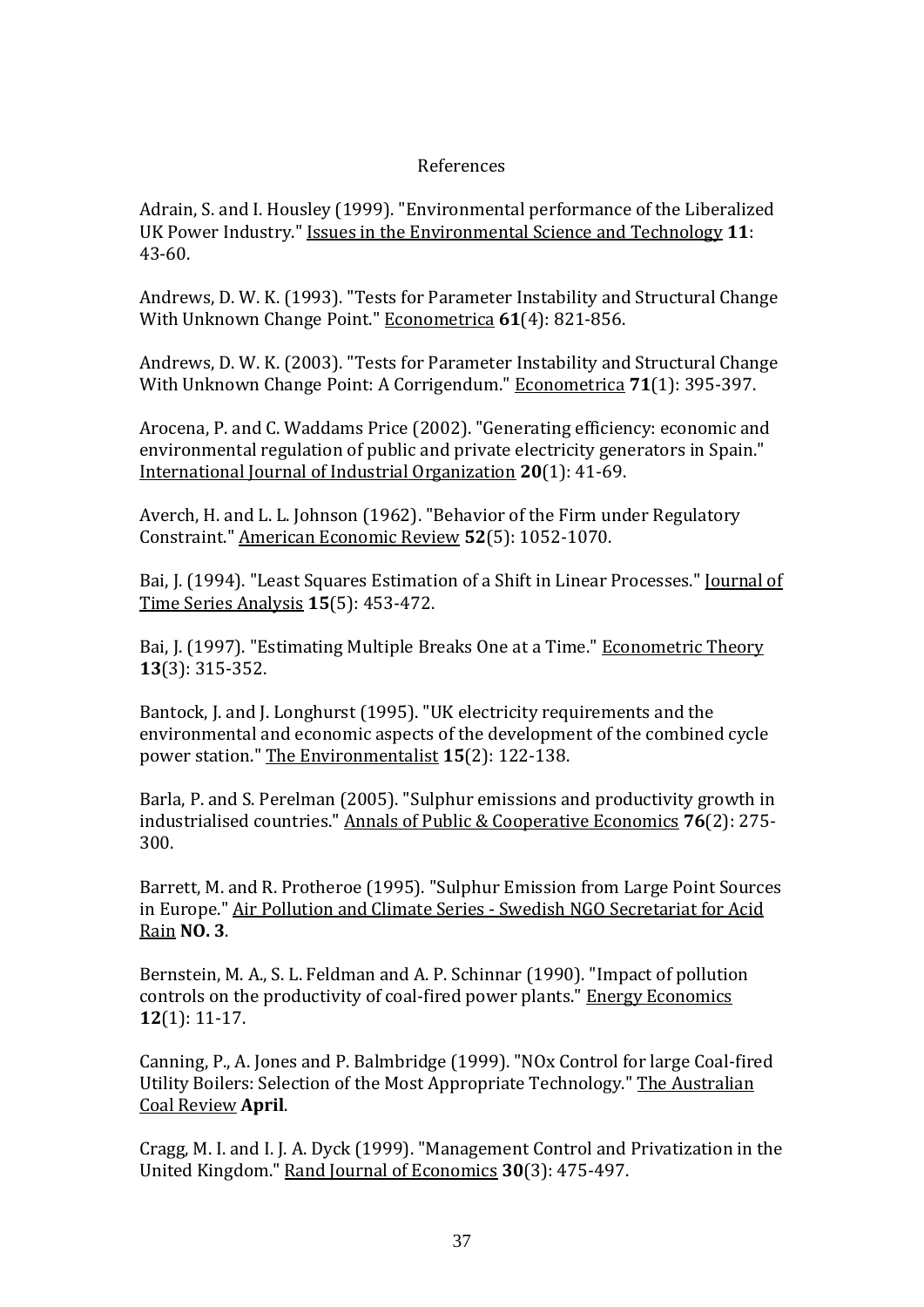DEFRA (2003). "Guidelines for the Measurement and Reporting of Emissions by Direct Participants in the UK Emissions Trading Scheme."

DTI (1998). Provisional 1997 estimates of carbon dioxide emissions. Statistical Press Release.

DTI (2006). EU ETS Phase II New Entrants' Benchmarks Review: Large Electricity Producers. August, DTI Energy Group.

Electricity Association (1991). UK Electricity.

Electricity Association (1997). Electricity Industry Review.

Fabrizio, K. R., N. Rose and C. Wolfram (2007). "Does Competition Reduce Cost? Assessing the Impact of Regulatory Restructuring on U.S. Electric Generation Efficiency." American Economic Review **97**(4): 1250-1277.

Fowlie, M. (1999). "The Environment and Competition in Electricity in the USA and the UK: The Impact of Restructuring on CO2 Emissions." Oxford Institute for Energy Studies **EV27**.

Fowlie, M. (2005). Emissions Trading, Electricity Restructuring, and Investment in Pollution Abatement. Center for the Study of Energy Markets WP 149, University of California.

Freeman, D. G. (2005). "Change-Point Analysis of the Growth Effects of State Banking Deregulation." Economic Inquiry **43**(3): 601-613.

Genesove, D. (1999). "The adoption of Offset Presses in the Daily Newspaper Industry in the United States." NBER Working Paper **7076**.

Gollop, F. M. and M. J. Roberts (1983). "Environmental Regulations and Productivity Growth: The Case of Fossil-fueled Electric Power Generation." The Journal of Political Economy **91**(4): 654-674.

Green, R. J. and J. E. Haskel (2004). Seeking a Premier League Economy: the Role of Privatisation. Seeking a Premier League Economy. R. Blundell, D. Card and R. B. Freeman. Chicago, University of Chicago Press.

Hannan, T. H. and J. M. McDowell (1984). "Market Concentration and the Diffusion of New Technology in the Banking Industry." The Review of Economics and Statistics **66**(4): 686-691.

Hansen, B. E. (1997). "Approximate asymptotic p values for structural-change tests." Journal of Business & Economic Statistics **15**: 60-67.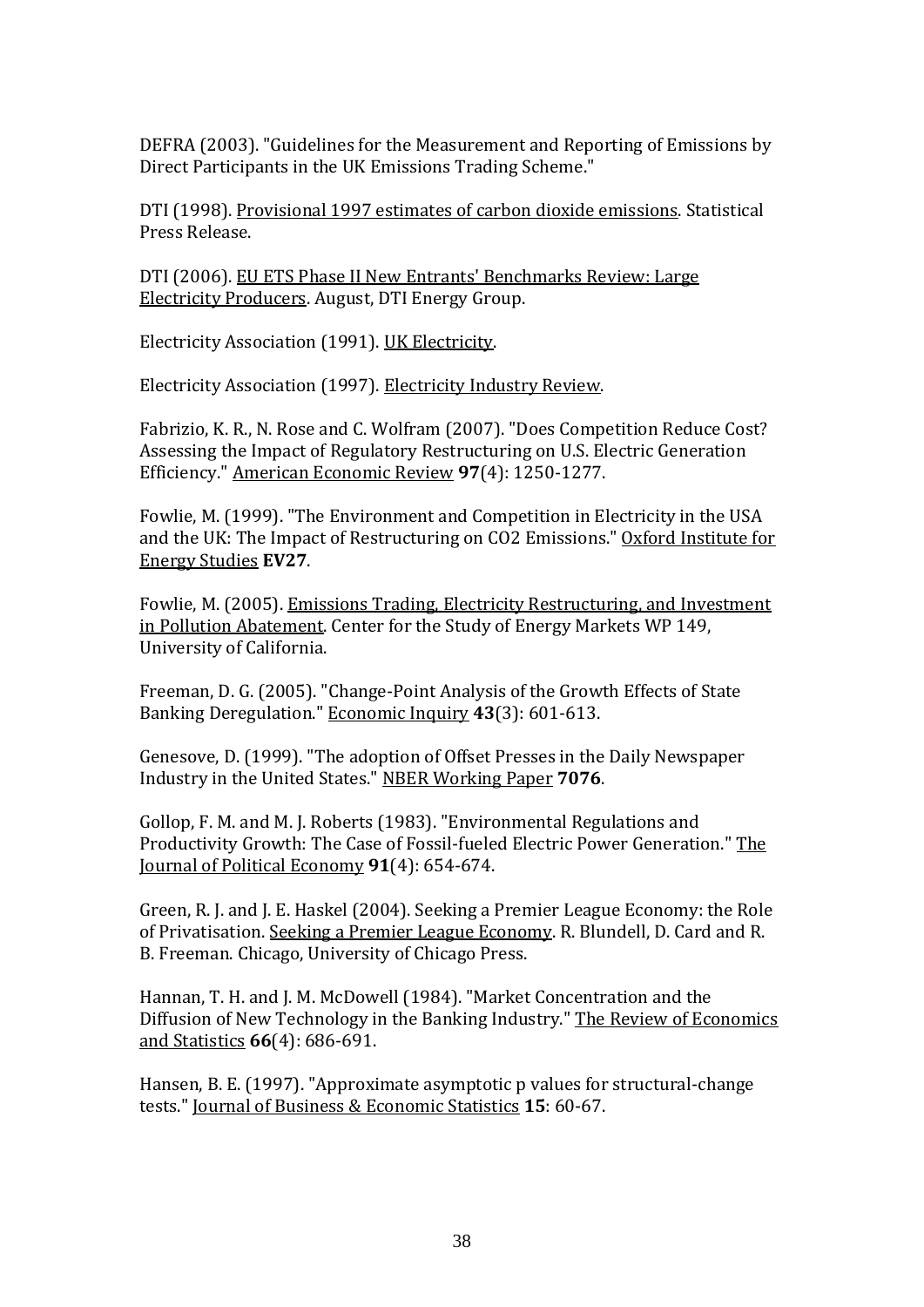Hansen, B. E. (2001). "The New Econometrics of Structural Change: Dating Breaks in U.S. Labor Productivity." Journal of Economic Perspectives **15**(4): 117- 128.

Henney, A. (1987). Privatise Power: restructuring the electricity supply industry. Centre for Policy Studies, Policy Study No. 83.

Henney, A. (1994). A Study of the Privatisation of the Electricity Supply Industry in England & Wales. London, EEE Limited.

Heyes, A. (2009). "Is environmental regulation bad for competition? A survey." Journal of Regulatory Economics **36**(1-28).

Hicks, J. R. (1935). "Annual Survey of Economic Theory: The Theory of Monopoly." Econometrica **3**(1): 1-20.

Hiebert, L. D. (2002). "The Determinants of the Cost Efficiency of Electric Generating Plants: A Stochastic Frontier Approach." Southern Economic Journal **68**(4): 935-946.

Joskow, P. L. and R. Schmalensee (1987). "The Performance of Coal-Burning Electric Generating Units in the United States: 1960–1980." Journal of Applied Economics **2**(2): 85-109.

Kay, J. A. and D. J. Thompson (1986). "Privatisation: A Policy in Search of a Rationale." The Economic Journal **96**(381): 18-32.

Kennedy, P. (2003). A Guide to Econometrics, Blackwell Publishing.

Knittel, C. R. (2002). "Alternative Regulatory Methods and Firm Efficiency: Stochastic Frontier Evidence from the U.S. Electricity Industry." The Review of Economics and Statistics **84**(3): 530-540.

Laffont, J.-J. and J. Tirole (1993). A Theory of Incentives in Procurement and Regulation. Cambridge, MIT Press.

Levin, S. G., S. L. Levin and J. B. Meisel (1987). "A Dynamic Analysis of the Adoption of a New Technology: The Case of Optical Scanners." The Review of Economics and Statistics **69**(1): 12-17.

Mansur, E. T. (2007). "Do Oligopolists Pollute Less? Evidence from a Restructured Electricity Market." Journal of Industrial Economics **55**(4): 661- 689.

Martin, K. C., P. L. Joskow and A. D. Ellerman (2007). Time and Location Differentiated NOX Control in Competitive Electricity Markets Using Cap-and-Trade Mechanisms. Center for Energy and Environmental Policy Research, MIT.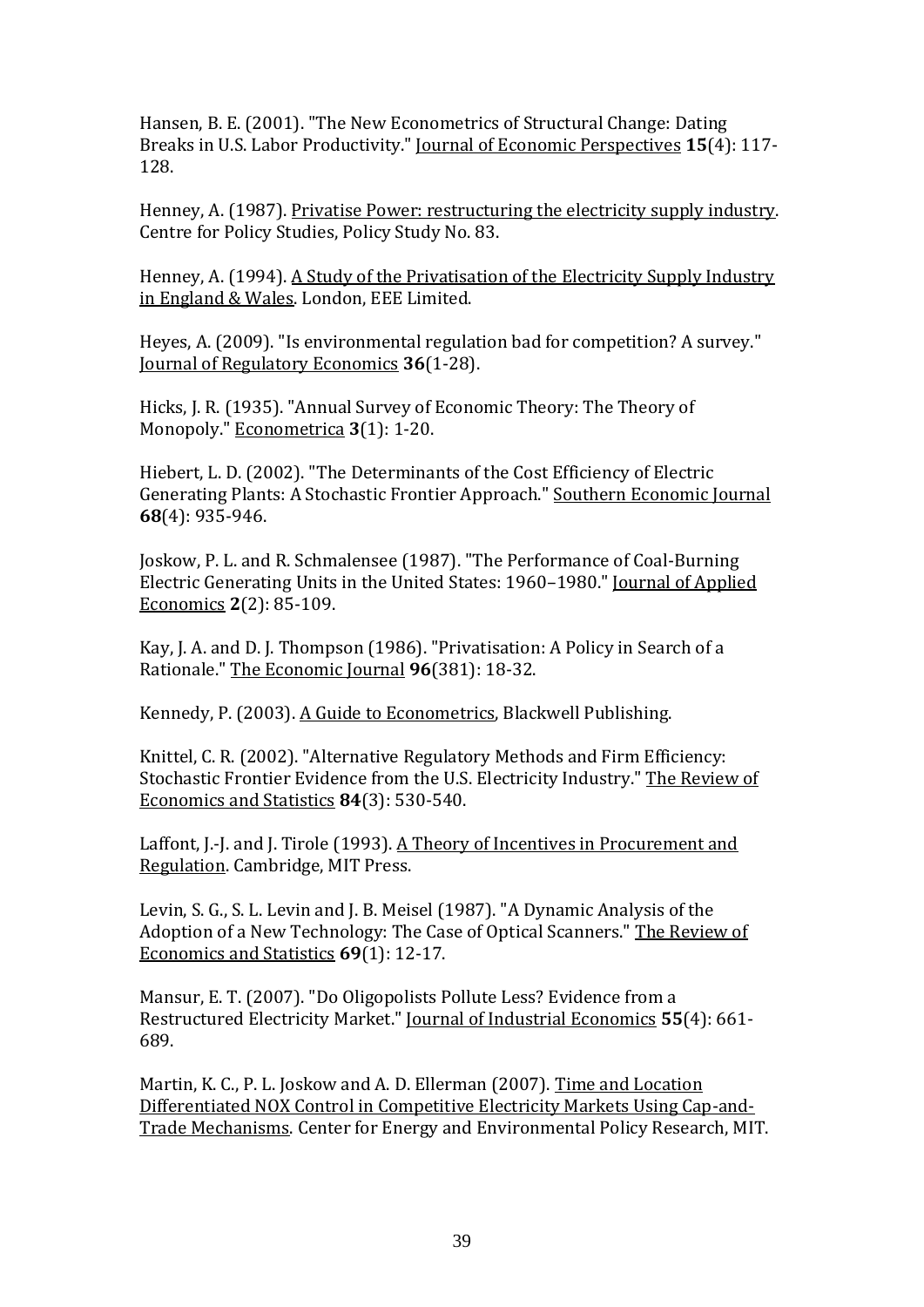Megginson, W. L. and J. M. Netter (2001). "From State to Market: A Survey of Empirical Studies on Privatization." Journal of Economic Literature **39**(2): 321- 389.

Newbery, D. M. (1995). Notes from visit to Drax. personal communication, Cambridge.

Newbery, D. M. (1998). Freer Electricity Markets in the UK: A Progress Report. 21 IAEE Annual International Conference, Quebec City.

Newbery, D. M. (2004). "Electricity liberalisation in Britain: the quest for a satisfactory wholesale market design." CMI Working Paper Series **64**.

Newbery, D. M. and M. G. Pollitt (1997). "The Restructuring and Privatisation of the CEGB- Was it worth it?" Journal of Industrial Economics **45**(3): 269-303.

Nickell, S. J. (1996). "Competition and Corporate Performance." Journal of Political Economy **104**(4): 724-746.

O'Mahony, M. (1999). Britain's productivity performance 1950-1996: An international perspective. National Institute for Economic and Social Research, London.

Offer (1992). Report on Constraint-On Plant. October, London.

Ofgem (2002). The review of the first year of NETA, London.

Pearson, P. J. G. (2000). Electricity liberalization, air pollution, and environmental policy in the UK. The International Energy Experience. G. MacKerron and P. Pearson, Imperial College Press.

Perron, P. and Y. Yamamoto (2008). Estimating and Testing Multiple Structural Changes in Models with Endogenous Regressors. Department of Economics, Boston University.

Pollitt, M. G. (1995). Ownership and Performance in Electric Utilities. Oxford-New York, Oxford University Press.

Pollitt, M. G. (1997). "The restructuring and privatisation of the Electricity Supply Industry in Northern Ireland - will it be worth it?" DAE Working Paper, University of Cambridge **No 9701**.

Pollitt, M. G. (2000). A survey of the liberalization of public enterprises in the UK. Privatization, Deregulation and Economic Efficiency: A Comparative Analysis of Asia, Europe and the Americas. M. Kagami and M. Tsuji, Edward Elgar.

Quandt, R. E. (1960). "Tests of the Hypothesis that a Linear Regression System Obeys Two Separate Regimes." Journal of the American Statistical Association **55**(290): 324-330.